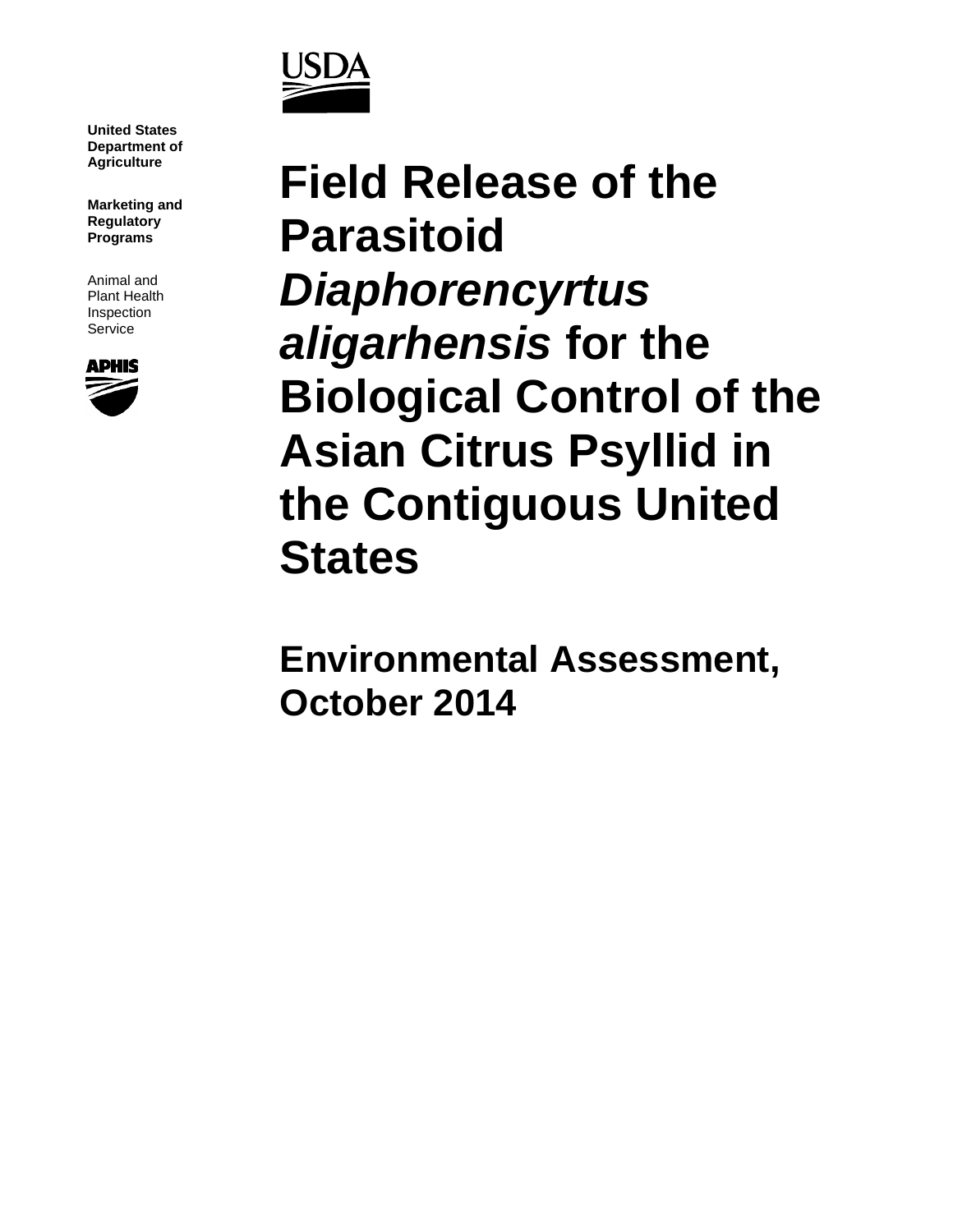**Field Release of the Parasitoid**  *Diaphorencyrtus aligarhensis* **for the for the Biological Control of the Asian Citrus Psyllid in the Contiguous United States**

# **Environmental Assessment, October 2014**

### **Agency Contact**:

Shirley Wager-Page, Ph.D. Pest Permitting Plant Protection and Quarantine Animal and Plant Health Inspection Service U.S. Department of Agriculture 4700 River Road, Unit 133 Riverdale, MD 20737–1236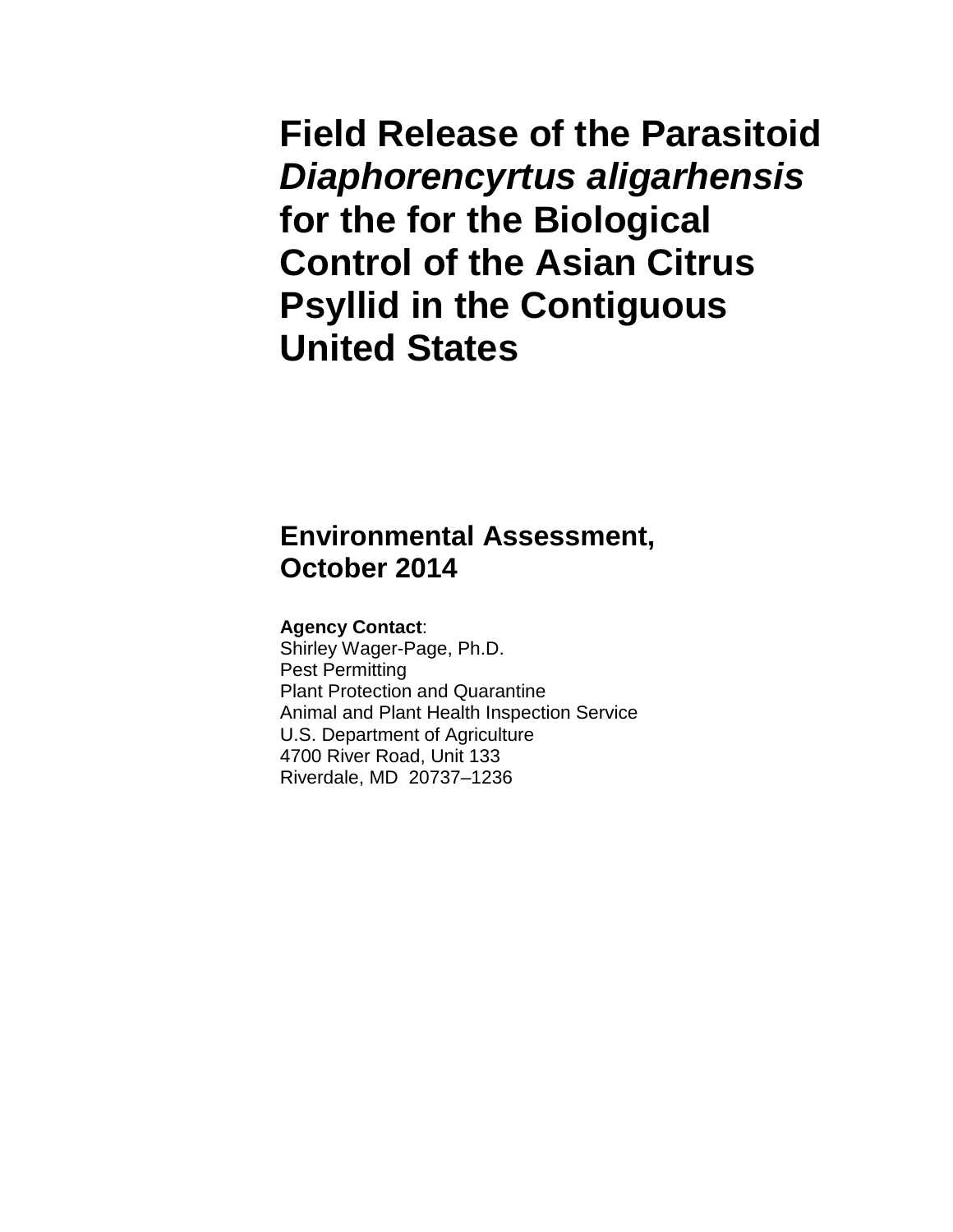Non-Discrimination Policy

The U.S. Department of Agriculture (USDA) prohibits discrimination against its customers, employees, and applicants for employment on the bases of race, color, national origin, age, disability, sex, gender identity, religion, reprisal, and where applicable, political beliefs, marital status, familial or parental status, sexual orientation, or all or part of an individual's income is derived from any public assistance program, or protected genetic information in employment or in any program or activity conducted or funded by the Department. (Not all prohibited bases will apply to all programs and/or employment activities.)

To File an Employment Complaint

If you wish to file an employment complaint, you must contact your agency's EEO Counselor (PDF) within 45 days of the date of the alleged discriminatory act, event, or in the case of a personnel action. Additional information can be found online at http://www.ascr.usda.gov/complaint\_filing\_file.html.

To File a Program Complaint

If you wish to file a Civil Rights program complaint of discrimination, complete the USDA Program Discrimination Complaint Form (PDF), found online at http://www.ascr.usda.gov/complaint\_filing\_cust.html, or at any USDA office, or call (866) 632-9992 to request the form. You may also write a letter containing all of the information requested in the form. Send your completed complaint form or letter to us by mail at U.S. Department of Agriculture, Director, Office of Adjudication, 1400 Independence Avenue, S.W., Washington, D.C. 20250–9410, by fax (202) 690–7442 or email at program.intake@usda.gov.

#### Persons With Disabilities

Individuals who are deaf, hard of hearing, or have speech disabilities and you wish to file either an EEO or program complaint please contact USDA through the Federal Relay Service at (800) 877- 8339 or (800) 845-6136 (in Spanish).

Persons with disabilities who wish to file a program complaint, please see information above on how to contact us by mail directly or by email. If you require alternative means of communication for program information (e.g., Braille, large print, audiotape, etc.) please contact USDA's TARGET Center at (202) 720–2600 (voice and TDD).

Mention of companies or commercial products in this report does not imply recommendation or endorsement by USDA over others not mentioned. USDA neither guarantees nor warrants the standard of any product mentioned. Product names are mentioned to report factually on available data and to provide specific information.

This publication reports research involving pesticides. All uses of pesticides must be registered by appropriate State and/or Federal agencies before they can be recommended.

CAUTION: Pesticides can be injurious to humans, domestic animals, desirable plants, and fish and other wildlife—if they are not handled or applied properly. Use all pesticides selectively and carefully. Follow recommended label practices for the use and disposal of pesticides and pesticide containers.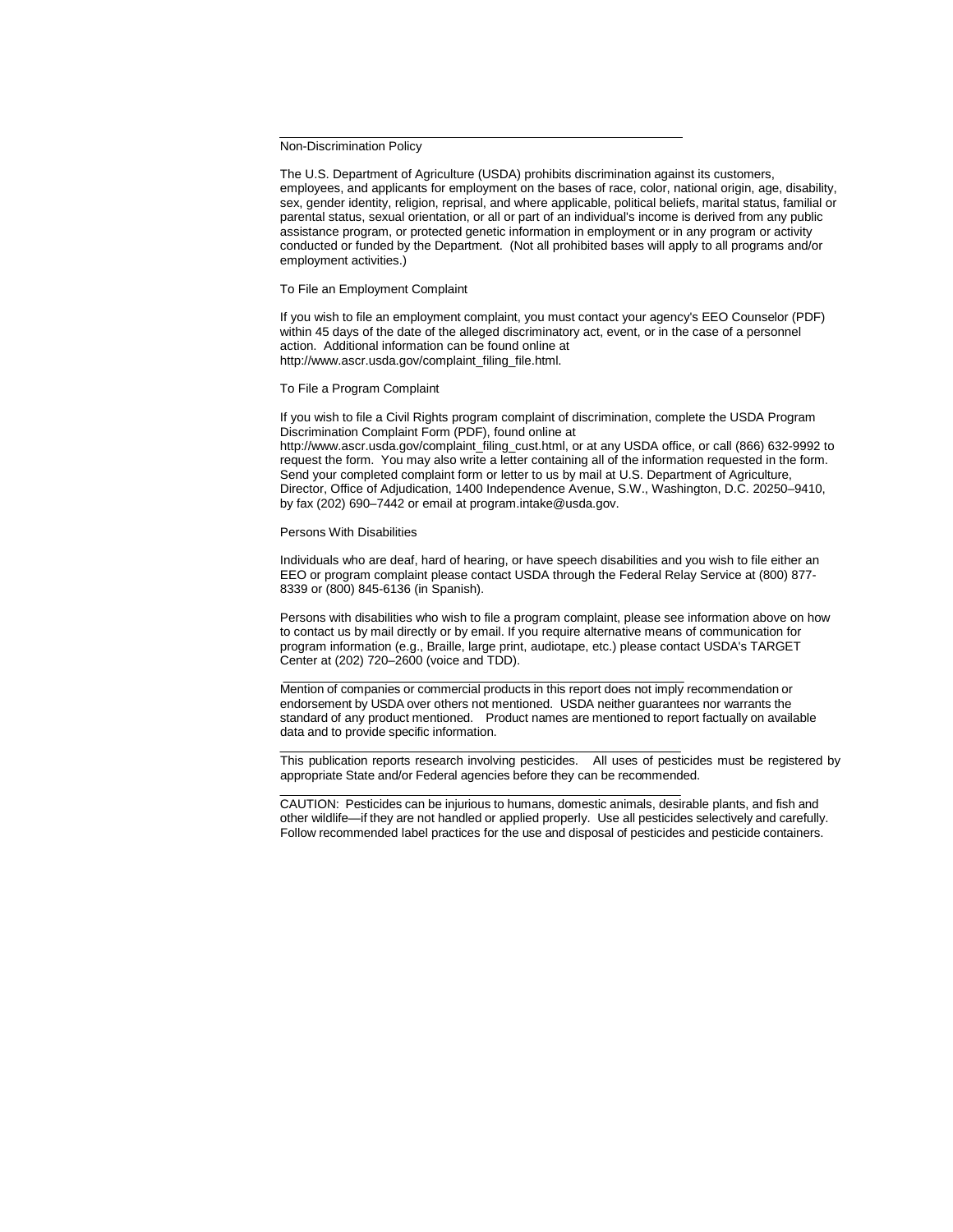# **Table of Contents**

| VI. Agencies, Organizations, and Individuals Consulted 13                         |  |  |  |  |  |  |  |
|-----------------------------------------------------------------------------------|--|--|--|--|--|--|--|
|                                                                                   |  |  |  |  |  |  |  |
| <b>Appendix 1.</b> National Quarantine Map for ACP and HLB.                       |  |  |  |  |  |  |  |
| <b>Appendix 2.</b> Host-specificity testing from Hoddle and Bistline, 2013.       |  |  |  |  |  |  |  |
| <b>Appendix 3.</b> Response to Comments on the Draft Environmental<br>Assessment. |  |  |  |  |  |  |  |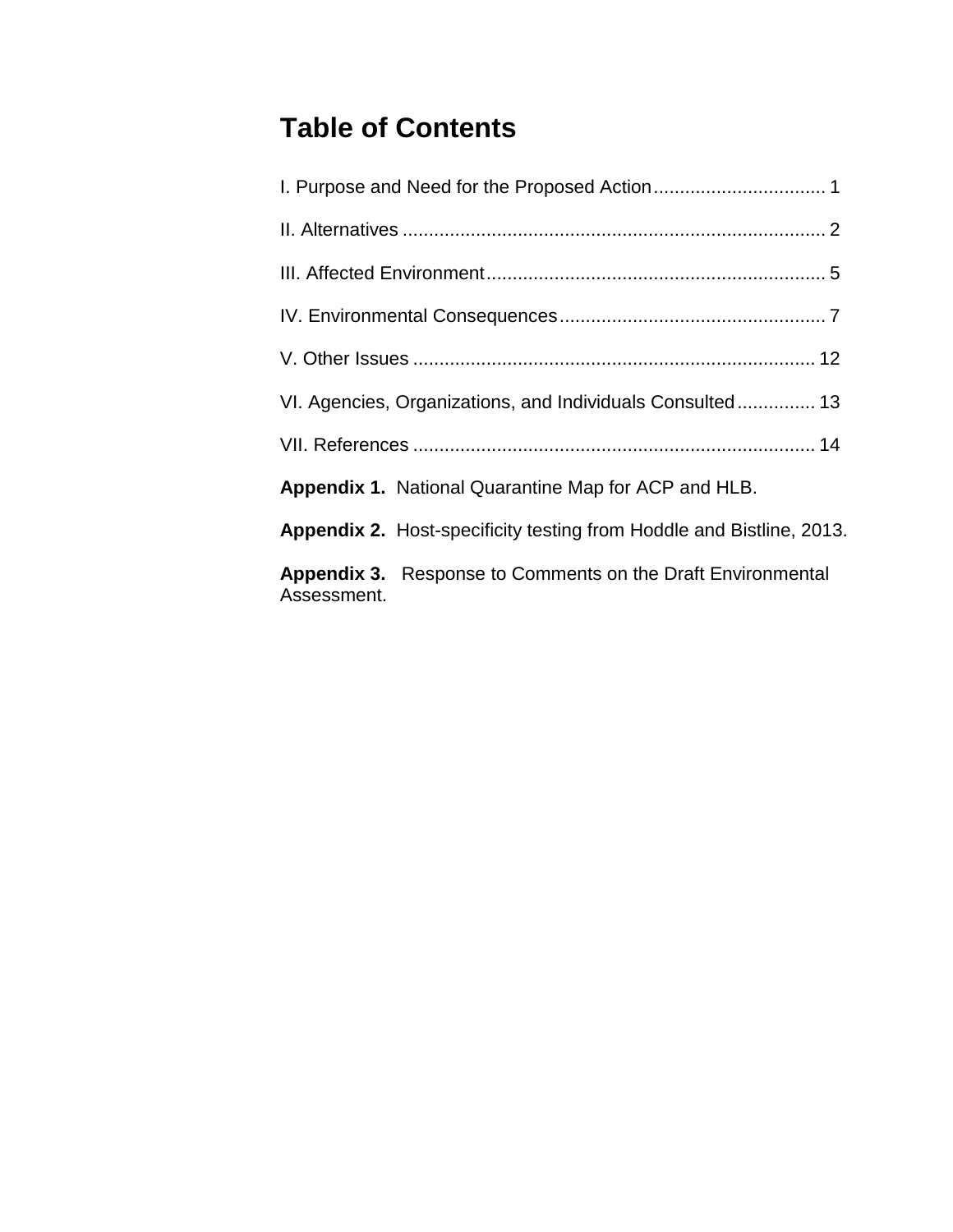# **I. Purpose and Need for the Proposed Action**

The U.S. Department of Agriculture (USDA), Animal and Plant Health Inspection Service (APHIS), Plant Protection and Quarantine (PPQ), Pest Permitting Branch is proposing to issue permits for release of the insect parasitoid[1](#page-4-0) species *Diaphorencyrtus aligarhensis* (*D. aligarhensis*) (Hymenoptera: Encyrtidae). This organism would be used by the permit applicant for biological control of the nonindigenous Asian citrus psyllid (ACP) *Diaphorina citri* (Hemiptera: Liviidae) in the contiguous United States.

This environmental assessment<sup>[2](#page-4-1)</sup> (EA) has been prepared, consistent with USDA, APHIS' National Environmental Policy Act (NEPA) implementing procedures (Title 7 of the Code of Federal Regulations (CFR), part 372). It examines the potential effects on the quality of the human environment that may be associated with the release of the parasitoid wasp, *D. aligarhensis* to control ACP within the contiguous United States. This EA considers a "no action" alternative and the potential effects of the proposed action.

The applicant's purpose for releasing *D. aligarhensis* is to reduce infestations of ACP in California, although this agent could spread or be released anywhere in the contiguous United States. The ACP is an insect pest of citrus because it vectors a plant pathogenic bacterium, *Candidatus* Liberibacter asiaticus Jagoueix, Bove´ and Garnier, that causes a lethal citrus disease, known as huanglongbing (HLB) or citrus greening (Halbert and Manjunath, 2004; Bové 2006; Grafton-Cardwell et al., 2013). ACP and HLB are serious invasive species that cause immense economic loses in countries with important citrus industries.

In Florida, ACP was first detected in 1998 and HLB was discovered in 2005 (Hall and Hentz, 2011). Since that time, HLB has been found in commercial and residential sites in all counties of Florida with commercial citrus, and it is having an adverse economic impact on citrus production in that State (Hodges and Spreen, 2012). HLB has also been detected in California, Georgia, Louisiana, South Carolina, and Texas. Other States, including Alabama, Arizona, Hawaii, and Mississippi, are at risk for HLB because populations of ACP have been found in those States. See Appendix 1 for a map of national quarantine boundaries for ACP and HLB.

 $\overline{a}$ 

<span id="page-4-0"></span> $1$  In this case, small, stingless wasps that during their development, live in the body of a single host individual,

eventually killing that individual.<br><sup>2</sup> Regulations implementing the National Environmental Policy Act of 1969 (42

<span id="page-4-1"></span>United States Code 4321 *et seq.*) provide that an environmental assessment "[shall include brief discussions of the need for the proposal, of alternatives as required by section 102(2)(E), of the environmental impacts of the proposed action and alternatives, and a listing of agencies and persons consulted." 40 CFR § 1508.9.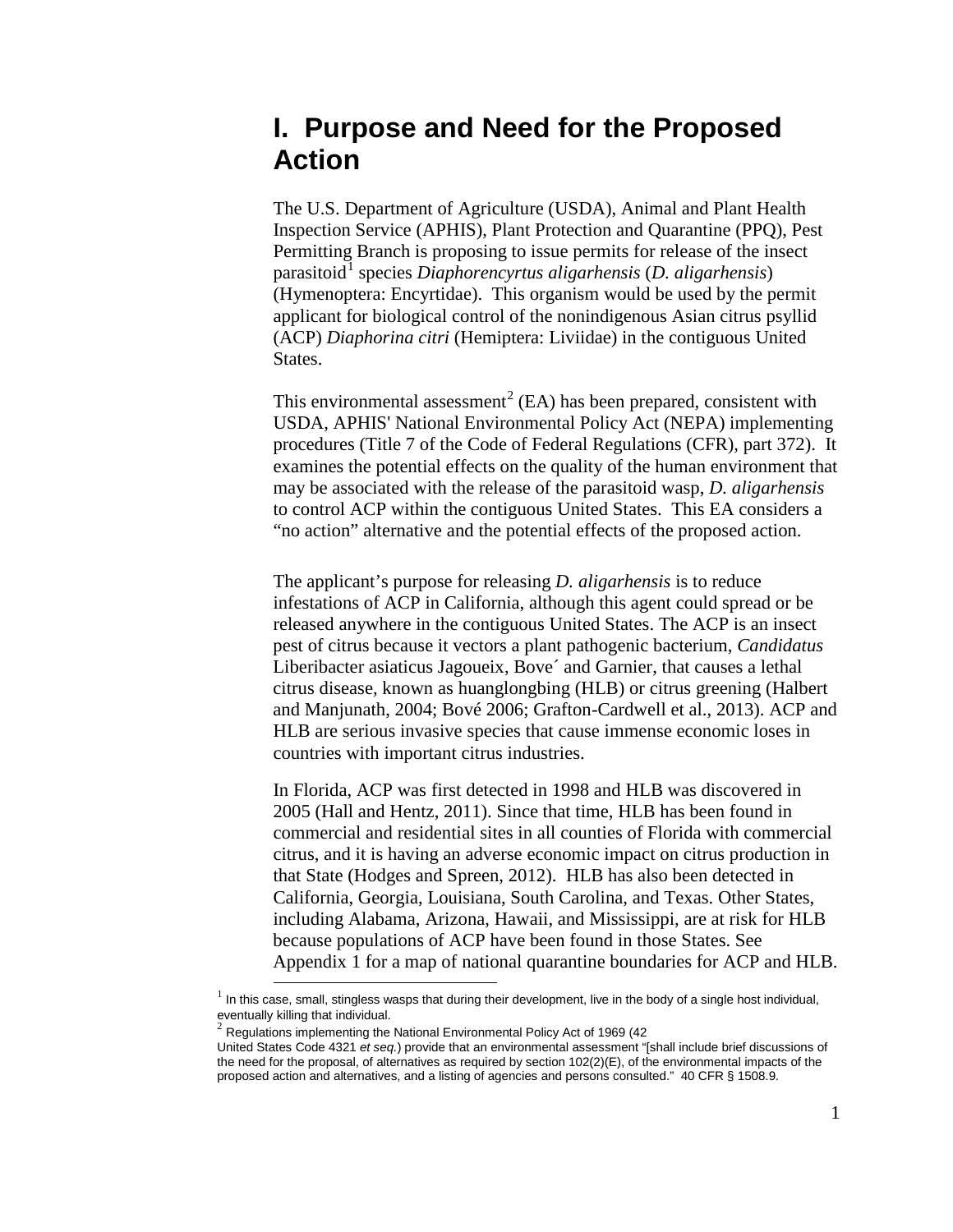Economic losses to growers in Florida attributable to HLB have been estimated at greater than \$1.7 billion which translates to approximately a 16 percent reduction in grower revenues (Hodges and Spreen, 2012). An effective ACP management program is considered an important part of reducing the spread of HLB (USDA –APHIS, 2012).

All of the existing ACP management options (discussed below) are expensive, temporary, ineffective, and/or include non-target impacts. For these reasons, there is a need to identify and release an effective, hostspecific biological control organism against ACP in the contiguous United States, particularly for control of ACP in backyard citrus.

# **II. Alternatives**

This section will explain the two alternatives available to APHIS–PPQ: no action (no issuance of permits) and issuance of permits for environmental release of *D. aligarhensis* in the contiguous United States. Although APHIS' alternatives are limited to a decision of whether to issue permits for release of *D. aligarhensis*, other methods are described that are currently used to control ACP in the United States. Use of these control methods is not an APHIS decision, and their use is likely to continue whether or not APHIS–PPQ issues permits for environmental release of *D. aligarhensis.*

APHIS–PPQ considered a third alternative but will not analyze it further. Under this third alternative, APHIS–PPQ would issue permits for the field release of *D. aligarhensis*. The permits, however, would contain special provisions or requirements concerning release procedures or mitigating measures, such as limited releases of *D. aligarhensis* in the United States. There are no issues raised indicating that special provisions or requirements are necessary.

## **A. No Action**

Under the no action alternative, APHIS–PPQ would not issue permits for the field release of *D. aligarhensis* for the control of ACP — the release of this biological control agent would not occur, and current methods to control ACP in the United States will continue. Use of these methods is likely to continue even if APHIS–PPQ issues permits for release of *D. aligarhensis.* Presently, control of ACP in the United States is limited to chemical and biological control methods.

### **1. Chemical Control**

There are many insecticides that may be applied to citrus as systemic and foliar sprays against ACP. Systemic insecticides are applied and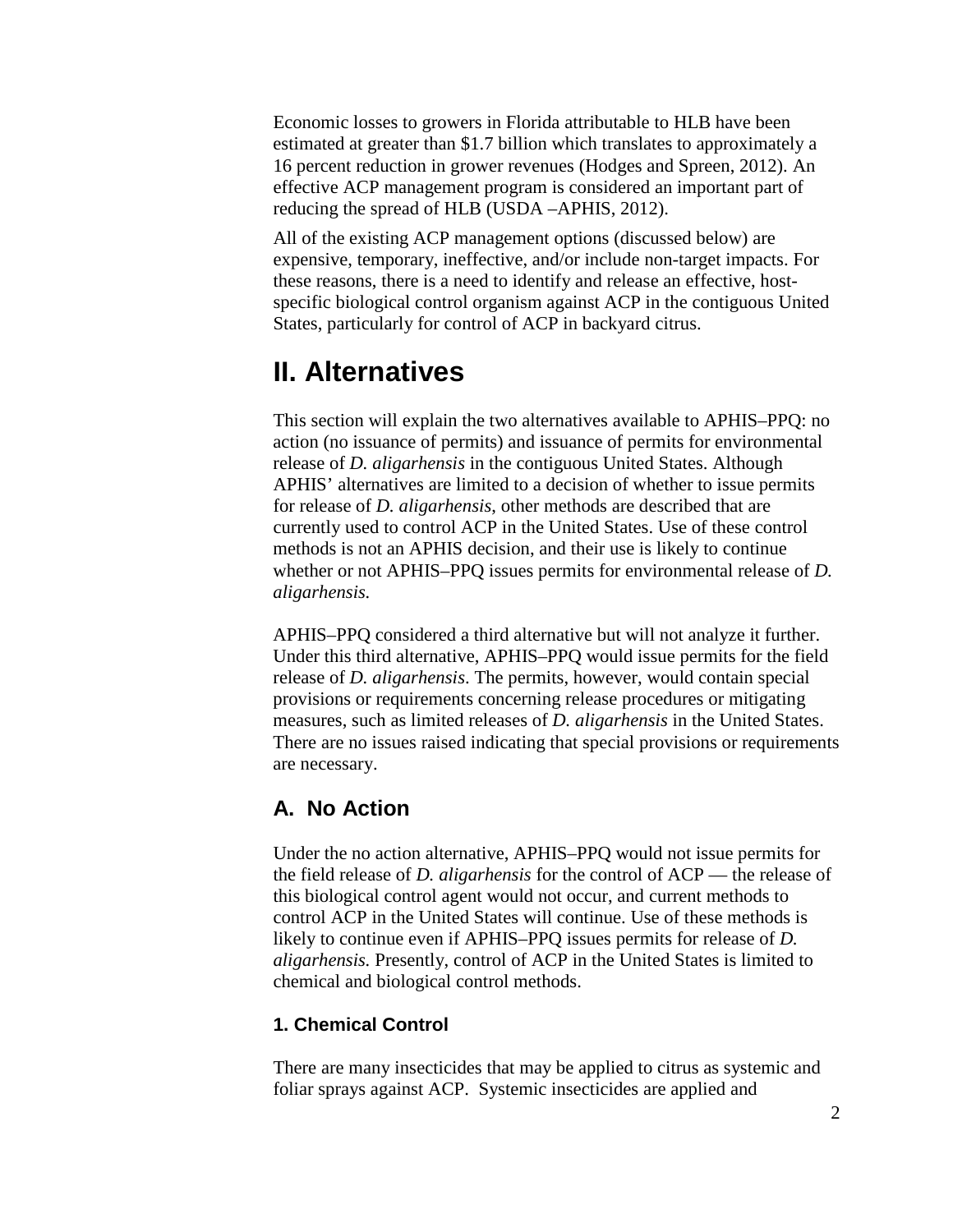translocated throughout the tree. Systemic insecticides include imidacloprid, aldicarb, and thiamethoxam. Foliar sprays are applied to the leaves and include insecticides such as fenpropathrin, zeta-cypermthrin, chlorpyrifos, chlorantraniliprole, spirotetramat, abamectin, and carbaryl. Organic insecticide options are available to control ACP including Neem oil, pyrethrin, and narrow range oil. There are no chemical controls for HLB.

### **2. Biological Control**

The parasitic wasp *Tamarixia radiata* has been released against ACP in Florida and California. It causes considerable mortality of ACP in some locations in Florida. Efficacy of *T. radiata* is still being evaluated in California, but it is not widely established there. APHIS prepared an environmental assessment and finding of no significant impact for environmental release of *T. radiata* in the contiguous United States (USDA−APHIS, 2010a).

*D. aligarhensis* originating from Taiwan and from China were previously released into Florida (McFarland and Hoy, 2001) but with mixed results (Halbert and Manjunath, 2004). It has not established in Florida, perhaps due to competition from *T. radiata*, generalist predators, and pesticides (Rohrig et al., 2012).

Native predators, such as spiders, coccinellids (lady beetles), lacewings, syrphids, and minute pirate bugs attack ACP (Quereshi and Stansly, 2009; UC-DANR, 2006). Coccinellids are important predators of ACP in Florida (Michaud, 2002; 2004).

## **B. Issue Permits for Environmental Release of**  *D. aligarhensis* **(Preferred Alternative)**

Under this alternative, APHIS–PPQ would issue permits upon request and after evaluation of each application for the field release of *D. aligarhensis* for the control of ACP in the contiguous United States. These permits would contain no special provisions or requirements concerning release procedures or mitigating measures.

### **1.** *D. aligarhensis* **Taxonomic Information**

(From Hoddle and Bistline, 2013).

*Diaphorencyrtus aligarhensis* is an endoparasitoid attacking second to fourth instar ACP nymphs. Oviposition (egg laying) by *D. aligarhensis* in the ACP nymph, and feeding of the larval *D. aligarhensis* inside of the ACP nymph eventually kills the pest.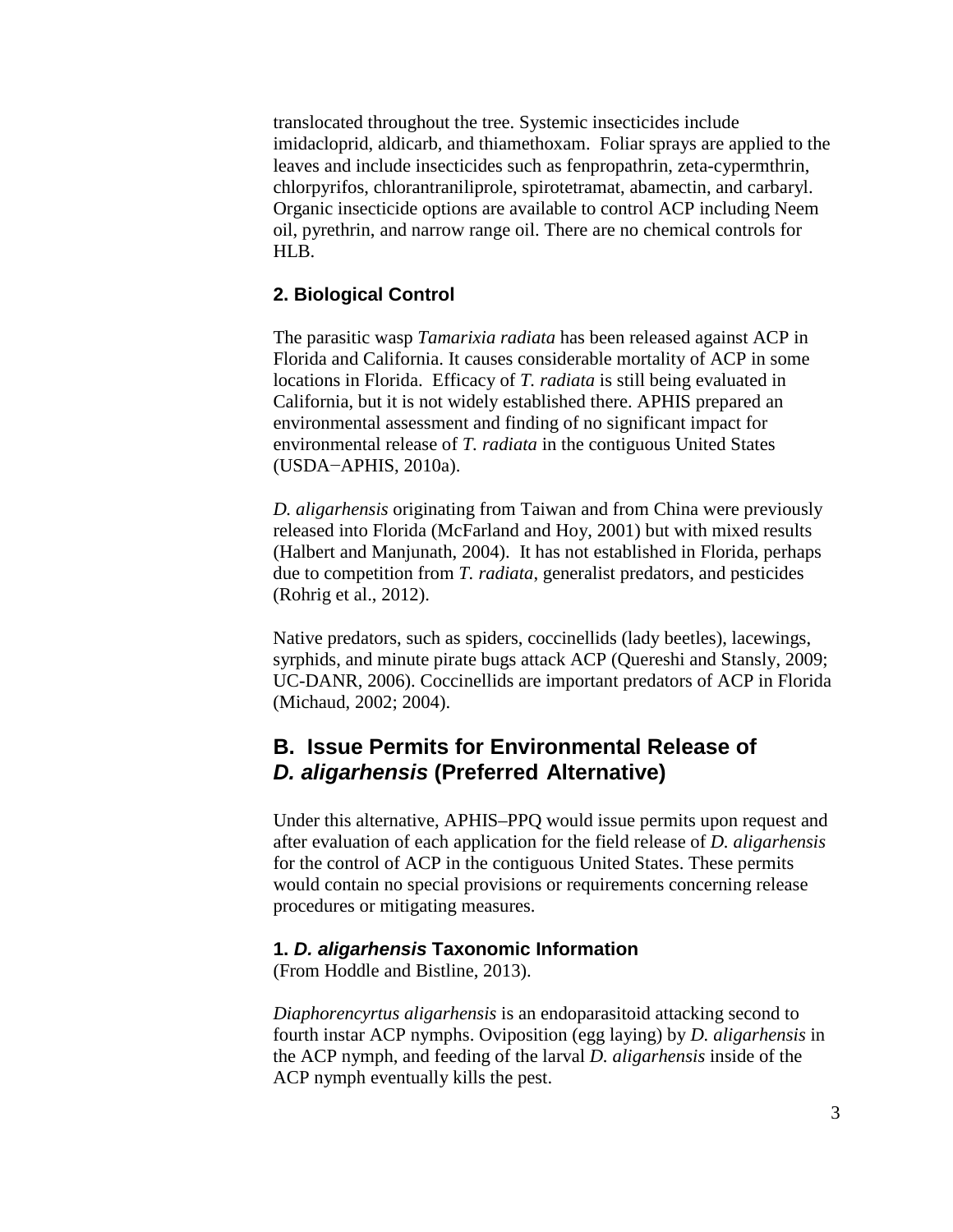#### **a. Taxonomy.**

*Diaphorencyrtus aligarhensis* (Shafee, Alam & Agarwal) (Hymenoptera: Encyrtidae: Encyrtinae) was originally described from a specimen reared from "*Psylla* sp. on Citrus sp." that was collected in September 1968 in Aligarh, Uttar Pradesh, India (Shafee et al., 1975) and has been subsequently described multiple times (Ruggiero et al., 2011). The Universal Chalcidoidea Database (Noyes, 2013) lists the following synonomies:

*Aphidencyrtus aligarhensis* Shafee, Alam & Agarwal, 1975 *Aphidencyrtus diaphorinae* Myartseva & Trjapitzin, 1978 *Aphidencyrtus sacchari* Kaul & Agarwal, 1986 *Diaphorencyrtus aligarhensis* (Shafee, Alam & Agarwal, 1975) *Diaphorencyrtus diaphorinae* (Lin & Tao, 1979) *Diaphorencyrtus diaphorinae* (Myartseva & Trjapitzin, 1978) *Psyllaephagus diaphorinae* Lin & Tao, 1979 *Syrphophagus aligarhensis* (Shafee, Alam & Agarwal, 1975)

### **b. Natural geographic range, other areas of introduction of** *D. aligarhensis***.**

Noyes (2013) lists the following countries from which *D. aligarhensis* has been recorded: India (Andhra Pradesh, Maharashtra, Punjab, Rajasthan, Tamil Nadu, Uttar Pradesh), China (Fujian [Fukien], Guangdong [Kwangtung], Guangxi [Kwangsi]), Philippines, Réunion, South Africa, Taiwan, United States (Florida), and Vietnam.

*Diaphorencyrtus aligarhensis* has been deliberately released for the biological control of ACP in Florida and Réunion (Rohrig, 2011). It established in Réunion (van den Berg, 1985) but failed to establish in Florida despite multiple releases of this species that were sourced from Taiwan (released 2000-2002) and China (released 2007-2009) (Rohrig et al., 2012). This parasitoid was deliberately released in South Africa (imported from Réunion in 1983) for control of the citrus pest *Trioza erytreae* (Del Guercio) (Hemiptera: Triozidae) and failed to establish because it was too host specific (van den Berg, 1985). In Taiwan, where *D. aligarhensis* is native, it is not as effective as *T. radiata* (introduced into Taiwan over 1984-1988 from Réunion) possibly because *D. aligarhensis* suffers high levels of attack by hyperparasitoids (Chien et al., 1989).

In Saudi Arabia, *D. aligarhensis* is the dominant parasitoid attacking ACP nymphs in Mexican lime orchards (Al-Ghamdi and Faragalla, 2000a) where it achieves maximum parasitism rates of approximately 60−70 percent (Al-Ghamdi and Faragalla, 2000b). It was likely self-introduced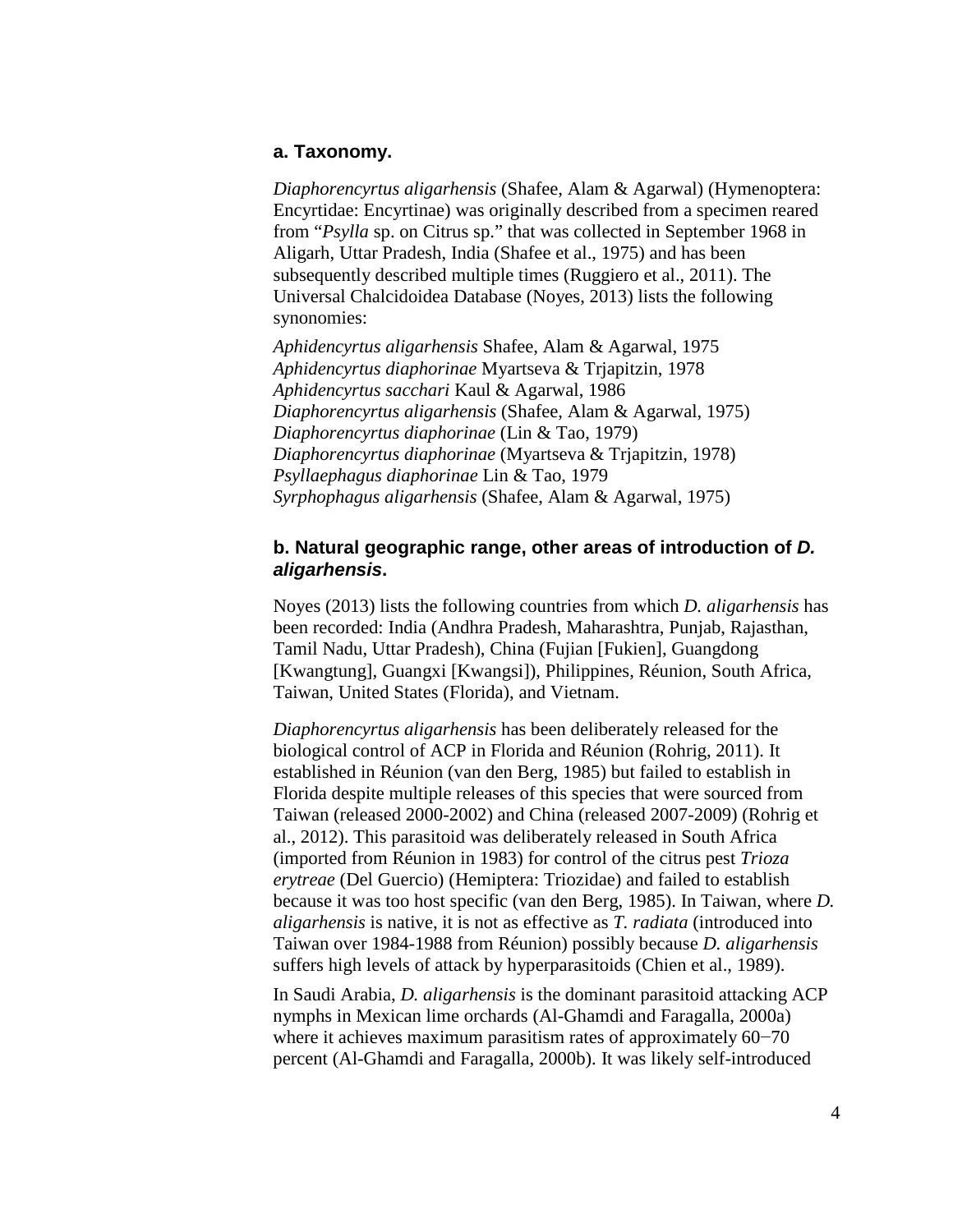with ACP into Saudi Arabia, or it may be native having moved onto ACP from an unknown psyllid host.

### **c. Life history of** *D. aligarhensis*

*Diaphorencyrtus aligarhensis* is a solitary endoparasitoid which can parasitize second through fourth instar ACP nymphs (Rohrig et al., 2012). An endoparasitoid completes all development inside the host. Besides parasitizing ACP, adult females also kill ACP by host feeding on nymphs (Skelley and Hoy, 2004); females insert their egg laying organ (ovipositor) into the ACP nymph to make a hole and then suck up the liquid that leaks out (Hoy and Nguyen, 2001). ACP has five nymphal instars but the fifth instar is unsuitable for parasitization or host feeding by *D. aligarhensis* (Skelley and Hoy, 2004). Adult females are capable of killing up to 280 ACP nymphs through host feeding and parasitism combined (Chien, 1995).

Development from when the *D. aligarhensis* egg is laid inside an ACP nymph to when *D. aligarhensis* emerges as an adult requires about 12-16 days at 25°C, depending on the nymphal instar (Rohrig et al., 2012). *Diaphorencyrtus aligarhensis* larvae attach the parasitized ACP nymph to plant material by chewing a hole through the top of the host; fluids ooze out through the hole and "glue" the parasitized ACP nymph to the plant. After development is completed inside the ACP host, an adult *D. aligarhensis* wasp emerges from the back end of the dead ACP host.

Populations of *D. aligarhensis* imported into Florida from Taiwan and China for biological control of ACP were thelytokous (only females are produced), and the production of all female offspring in both of these populations is likely the result of infection with *Wolbachia*, a sex ratio altering bacteria, for which both populations tested positive (Rohrig et al., 2012; Jeyaprakash and Hoy, 2000). In comparison, *D. aligarhensis* collected from Punjab Pakistan are bi-parental and the sex ratio is one male to one female. All host range experiments presented in this document were performed with this bi-parental population of *D. aligarhensis* that is maintained in quarantine at University of California Riverside, as described by Hoddle and Bistline (2013).

# **III. Affected Environment**

## **A. Asian Citrus Psyllid**

ACP is a pest of citrus and close relatives of citrus, and is the target of *D. aligarhensis*. Psyllids resemble miniature cicadas and are sometimes called jumping plant-lice. ACP damages plants through its feeding activities. New shoot growth that is heavily infested by ACP does not expand or develop normally, and is more susceptible to breaking off. While direct damage is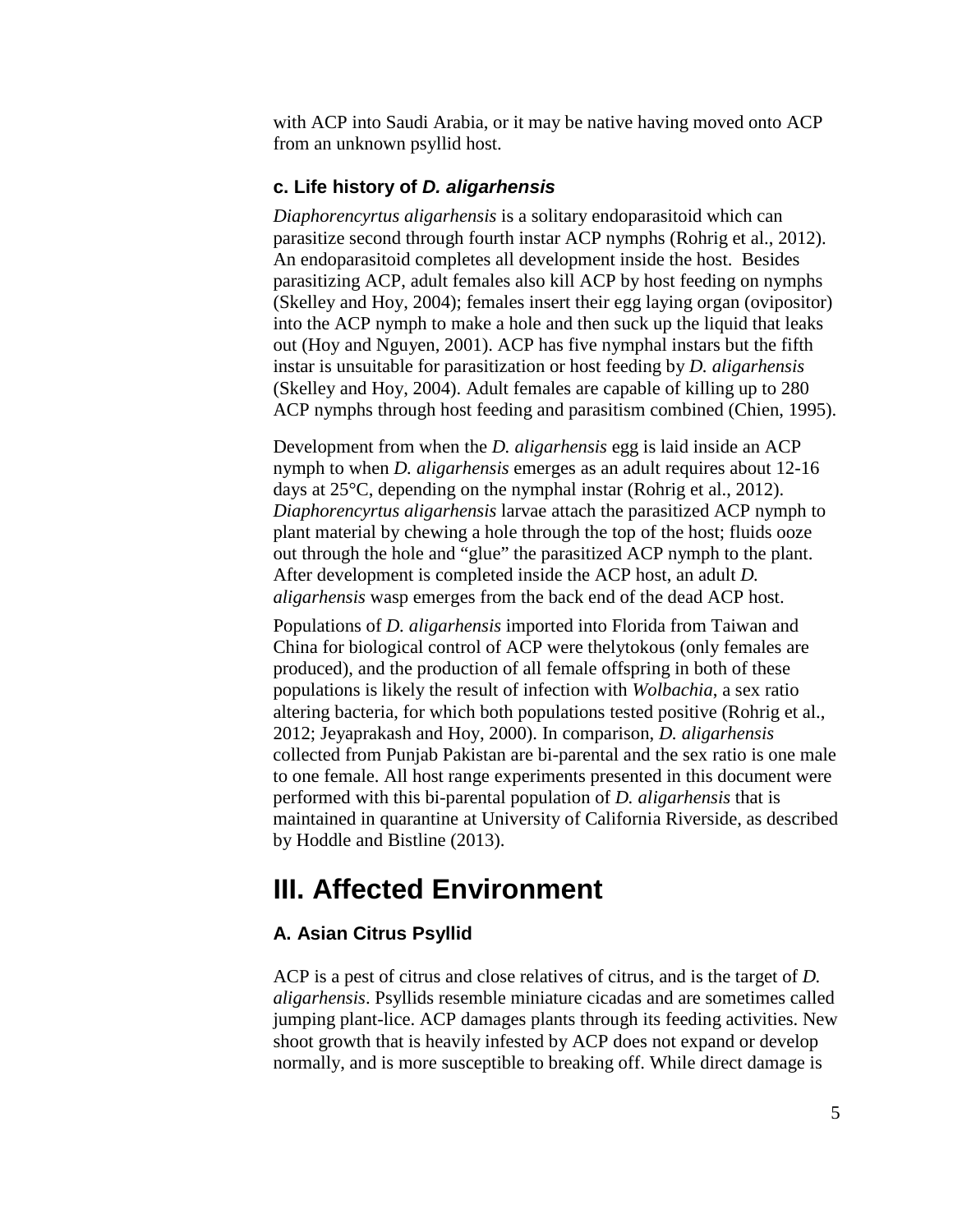serious, there is even greater concern as ACP is an efficient vector of the bacterium that causes HLB.

ACP is found in tropical and subtropical Asia, Afghanistan, Saudi Arabia, Réunion, Mauritius, parts of South and Central America, Mexico, and the Caribbean. In the United States and its territories, this species is present in all or parts of Alabama, California, Florida, Georgia, Guam, Hawaii, Louisiana, Mississippi, Puerto Rico, South Carolina, and Texas.

ACP is known to develop only on members of the plant family Rutaceae including the genera *Aegle, Aelopsis, Afraegle, Atalantia, Balsamocitrus, Citropsis, Citrus, Clausena, Eretmocitrus, Fortunella, Limonia, Merrillia, Microcitrus, Murraya, Naringi, Pampurus, Poncirus, Severina, Swinglea, Toddalia, Vepris,* and *Zanthoxylum. Murraya paniculata* (L.) Jack (orange jasmine) and *Citrus* spp. are the preferred hosts of ACP (Aubert, 1987; Halbert and Manjunath, 2004; Yang et al., 2006).

### **B. North American Psyllid Species**

Hundreds of psyllid species occur on both native and introduced landscape plants in the United States. Several psyllid species are pests of crops such as pear, potato, and tomato. Each kind of psyllid feeds on only one plant species or closely related group of plants. Some psyllids have been released for biological control of weeds, such as *Boreioglycaspis melaleucae*, released in 2002 in Florida against the invasive plant *Melaleuca quinquenervia*. California has the richest native psyllid fauna in North America, and the influence of climate and plant diversity in this region is considered key to the diversification of native psyllids. There are currently 165 psyllid species known from California. Most psyllids native to the United States are relatively uncommon and rarely become pests. Psyllid species in North America could possibly be attacked by *D. aligarhensis*.

#### **C. Citrus Resources in North America**

Citrus resources in the United States are at risk from ACP and HLB. The major citrus producing states in the United States include Florida, California, Texas, and Arizona. Of these states, Florida produced 63 percent of the total U.S. citrus crop in 2012, California produced 34 percent, and Texas and Arizona combined produced the remaining 3 percent (NASS, 2013). Florida is the largest producer of oranges, accounting for about 70 percent of total U.S. production, and of grapefruit, producing nearly 65 percent of total production (NASS, 2013). California is the largest producer of lemons, producing more than 92 percent of production, and of tangerines, accounting for about 80 percent of production (NASS, 2013).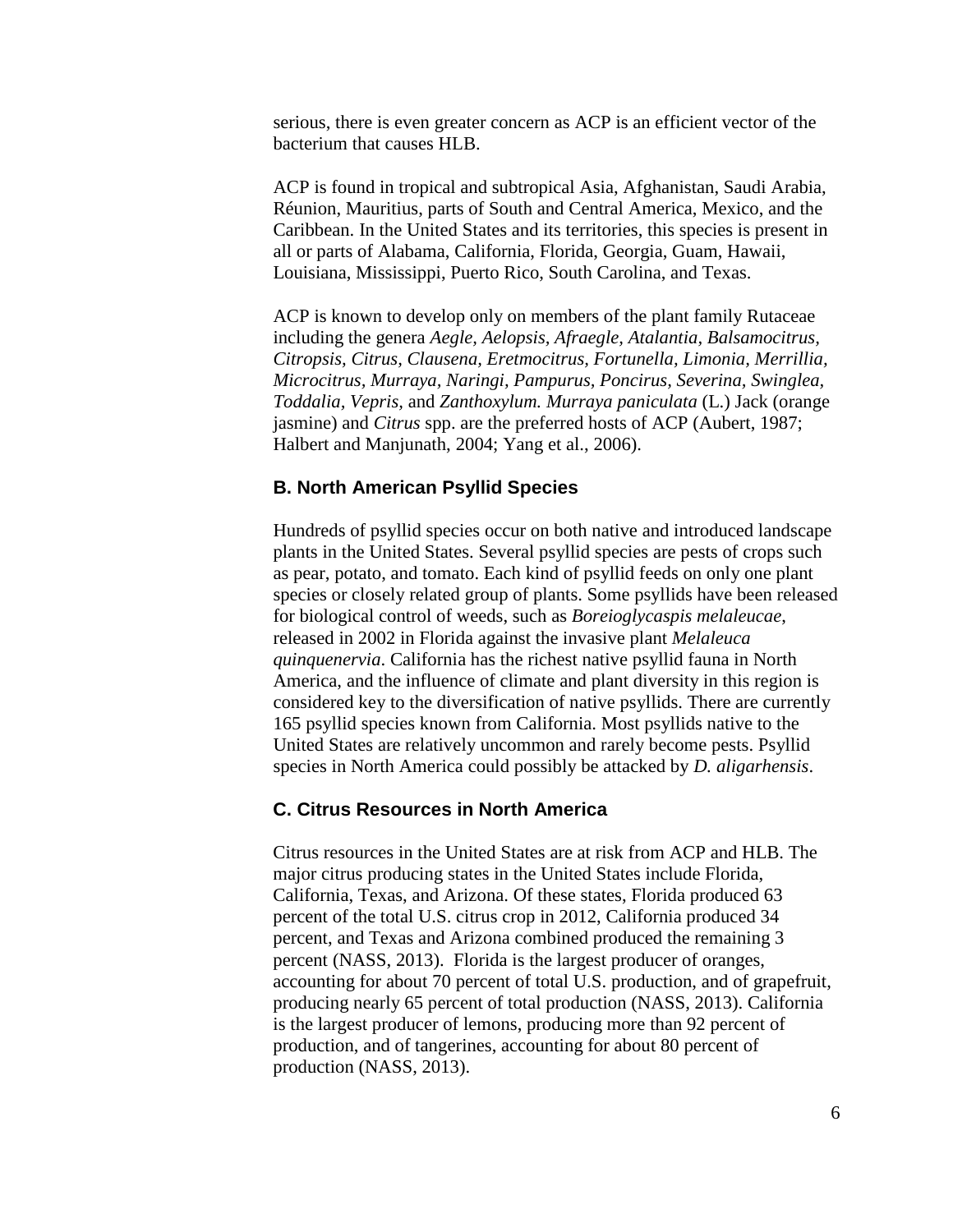In 2012, total U.S. citrus exports were valued at \$1.0 billion, a 2 percent decrease from 2011. In terms of value, fresh oranges and orange juice were the major U.S. citrus export items, followed by fresh grapefruit, lemons and grapefruit juice (FAS, 2012). The top three overseas markets for U.S. citrus were Japan, South Korea and Canada (FAS, 2012).

There are many nursery operations in the United States that produce citrus trees, orange jasmine, curryleaf, and other ACP host plants and will be adversely affected by ACP and HLB. Many of these operations are identified by the Small Business Administration as small businesses.

## **IV. Environmental Consequences**

## **A. No Action Alternative**

### **1. Impact of ACP and HLB on Hosts of ACP and Citrus Resources**

ACP damages citrus by feeding on young foliage, depleting the sap, and causing galling or curling of leaves. High populations feeding on a citrus shoot can kill the growing tip. ACP also causes damage by excreting honeydew that coats plant leaves, allowing the growth of sooty mold that reduces or inhibits sunlight penetration (Chien and Chu, 1996). However, the worst threat is that ACP is an efficient vector of the bacterium which causes HLB. This is the most serious disease of citrus in the world, causing reduced production of fruit and eventual death of the trees. HLB-infected trees show a blotchy, mottled condition of the leaves which results in the development of yellow shoots, the characteristic symptom of the disease. Trees are stunted, decline, and bear very few lop-sided, poor quality fruit. The fruit produced by infected trees is not suitable for either the fresh market or juice processing due to the significant increase in acidity and bitter taste. The lack of effective control measures to prevent the spread of HLB from sites of infestation to other areas and counties could lead to higher production costs and an increase in shortages of citrus fruits and plants to the general economy. This would potentially result in increased costs for survey, detection, and treatment for the control of ACP and HLB as they spread to other areas and counties.

United States citrus production for 2013/2014 is forecast down 11 percent to 6.7 million tons (FAS, 2014). In Florida, early dry weather and HLB have caused severe fruit drop (FAS, 2014). In California, production is down 5 percent and as a result of the December freeze, damaged fruit will be sent to be juiced (FAS, 2014). Between 2006 and 2012, HLB was estimated to have cost Florida's economy \$4.5 billion and 8,257 jobs (Hodges and Spreen, 2012).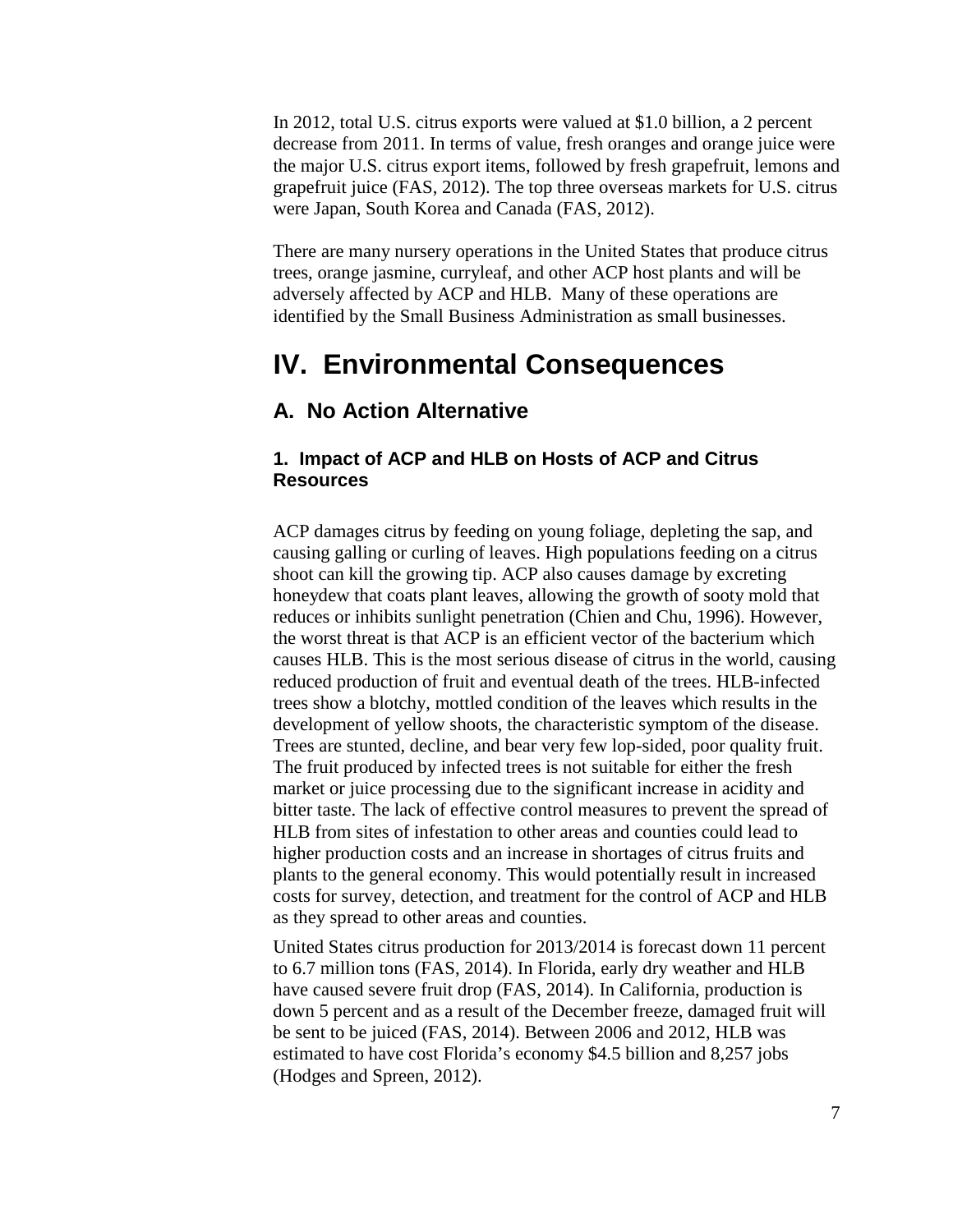Insecticide usage to control ACP has increased significantly in Florida and other citrus-producing States since the introduction of HLB, with 6 or more applications per year. Prior to this, ACP was considered a minor pest. However, growers must apply both systemic soil drench treatments along with multiple foliar sprays (especially to protect newly planted and young (4 to 8-year old) trees that are more vulnerable to ACP attack because they flush more frequently. This pattern is similar to what has occurred in Brazil, South Africa, and other countries where HLB has been introduced. In Brazil, foliar applications of insecticides have steadily increased from 12 up to 24 per year, and soil treatments from 2 up to 4 per year. In an effort to reduce costs, pesticides with longer residual effects are being substituted. Pesticides also are being applied aerially over large areas to achieve greater control of ACP. ACP populations are normally higher in areas where there are commercial citrus plantings. When coordinated insecticide applications are completed on a majority of commercial citrus plantings in an area during a relatively short window of one or two weeks, ACP is easier to manage. In addition, many residential areas have citrus trees in private gardens that can harbor ACP. Homeowner resistance to the application of insecticides has prevented treatment of infested trees in some locations.

For nurseries in the United States that produce citrus trees, orange jasmine, and curryleaf, the effects of ACP and HLB will be adverse. For areas quarantined for HLB, nursery operations will suffer a complete loss of domestic market access. For areas quarantined only for ACP but not for HLB, nursery operations will incur costs associated with treatment prior to interstate movement of the articles. APHIS published regulations that allow the movement of regulated nursery stock, under specific conditions, from an area quarantined for ACP, but not for an area quarantined for HLB (USDA−APHIS, 2011).

#### **2. Impact from the Use of Other ACP and HLB Control Methods**

The continued use of chemical and biological control at current levels would result if the "no action" alternative is chosen, and may continue even if permits are issued for environmental release of *D. aligarhensis.*

#### **a. Chemical Control**

The environmental consequences of many of the insecticides used for control of ACP were analyzed by APHIS (USDA–APHIS, 2010b) and will not be discussed further in this document. However, an additional environmental consequence of the use of insecticides for control of ACP is a reduction in occurrence of natural predators of ACP, such as lady beetles, syrphids, and spiders. Many of the insecticides used to control ACP are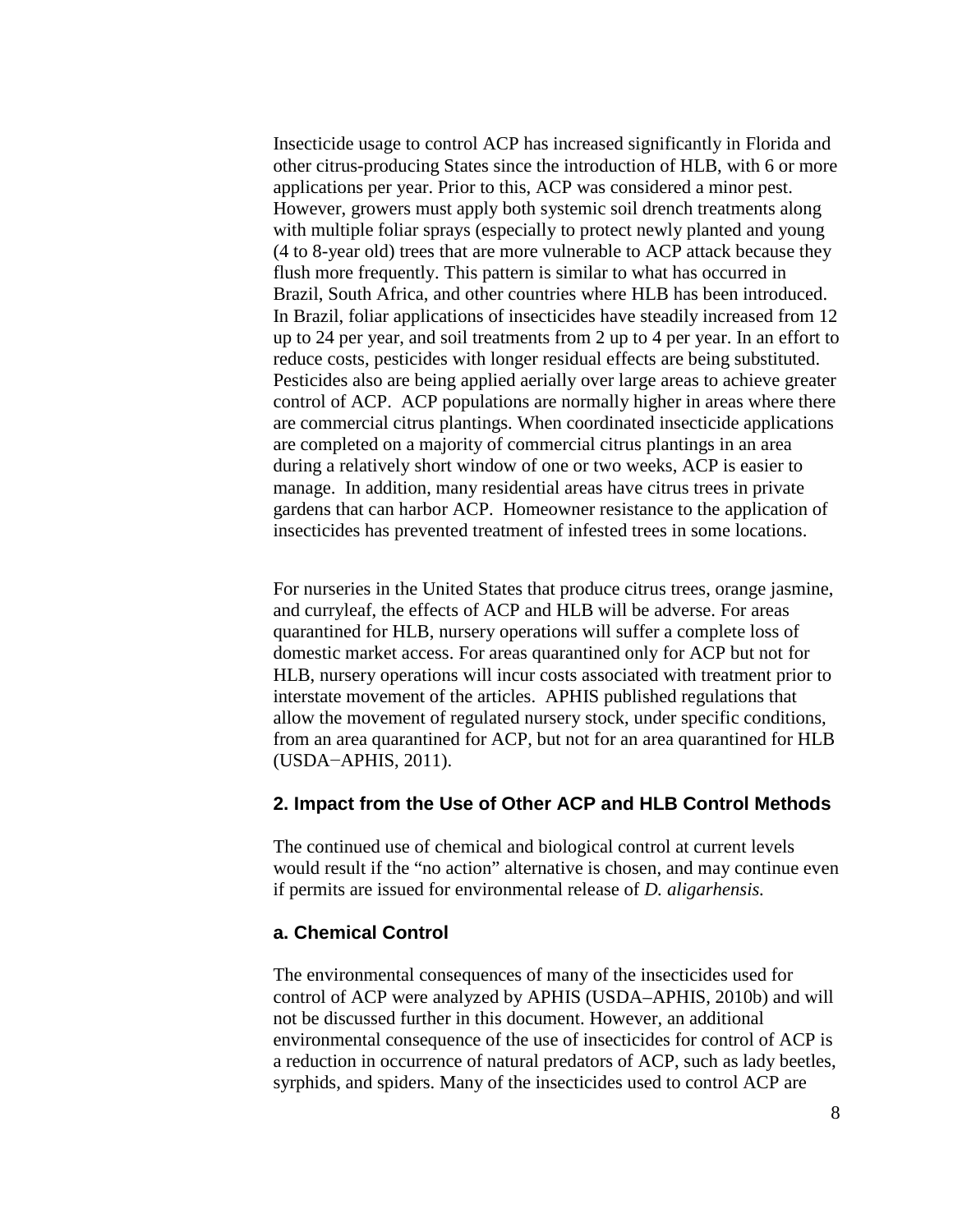broad-spectrum insecticides which disrupt not only native predators of ACP but also of other citrus pests.

### **b. Biological Control**

Native predators and previously released biological control agents (*Tamarixia radiata*) will remain in the environment and exert some level of control over ACP. However, these are not adequate to control ACP populations in the United States. Impacts of *T. radiata* have been modest at best, with parasitism levels often less than 10 percent on average, in commercial citrus production areas (Michaud, 2004; Qureshi and Stansly, 2009).

## **B. Biological control alternative (preferred alternative)**

### **1. Environmental Impacts of the Proposed Release of** *D. aligarhensis.*

### **a. Known impact on vertebrates including humans.**

*Diaphorencyrtus aligarhensis* is an obligate parasitoid of psyllids, specifically ACP. As such, it will rarely come into contact with humans or other vertebrates, and if it does, it is incapable of stinging or biting. Encyrtid wasps have no known adverse impacts on humans or other vertebrates.

### **b. Direct impact of** *D. aligarhensis* **(e.g., intended effects on ACP, direct effects on non-targets).**

To evaluate the effects of *D. aligarhensis* on non-target psyllid species, host specificity tests were conducted in the United States to determine possible direct effects on non-target psyllid species. Six non-target psyllid species were tested for their suitability as hosts for *D. aligarhensis*  reproduction. Host range was assessed using seven experimental designs encompassing no-choice sequential tests, prolonged no choice and choice tests.

The non-target test species were comprised of:

(1) *Bactericera cockerelli* (the native pestiferous potato/tomato psyllid) (*n*   $= 480$  total nymphs exposed);

(2) *Heteropsylla* sp. (the native Acacia psyllid) (*n* = 390 nymphs exposed); (3) *Arytainilla spartiophylla* (a self-introduced natural enemy of the noxious weed scotch broom psyllid) (*n* = 380 nymphs exposed); (4) *Euphyllura olivina* (the invasive olive psyllid)  $(n = 320$  nymphs exposed);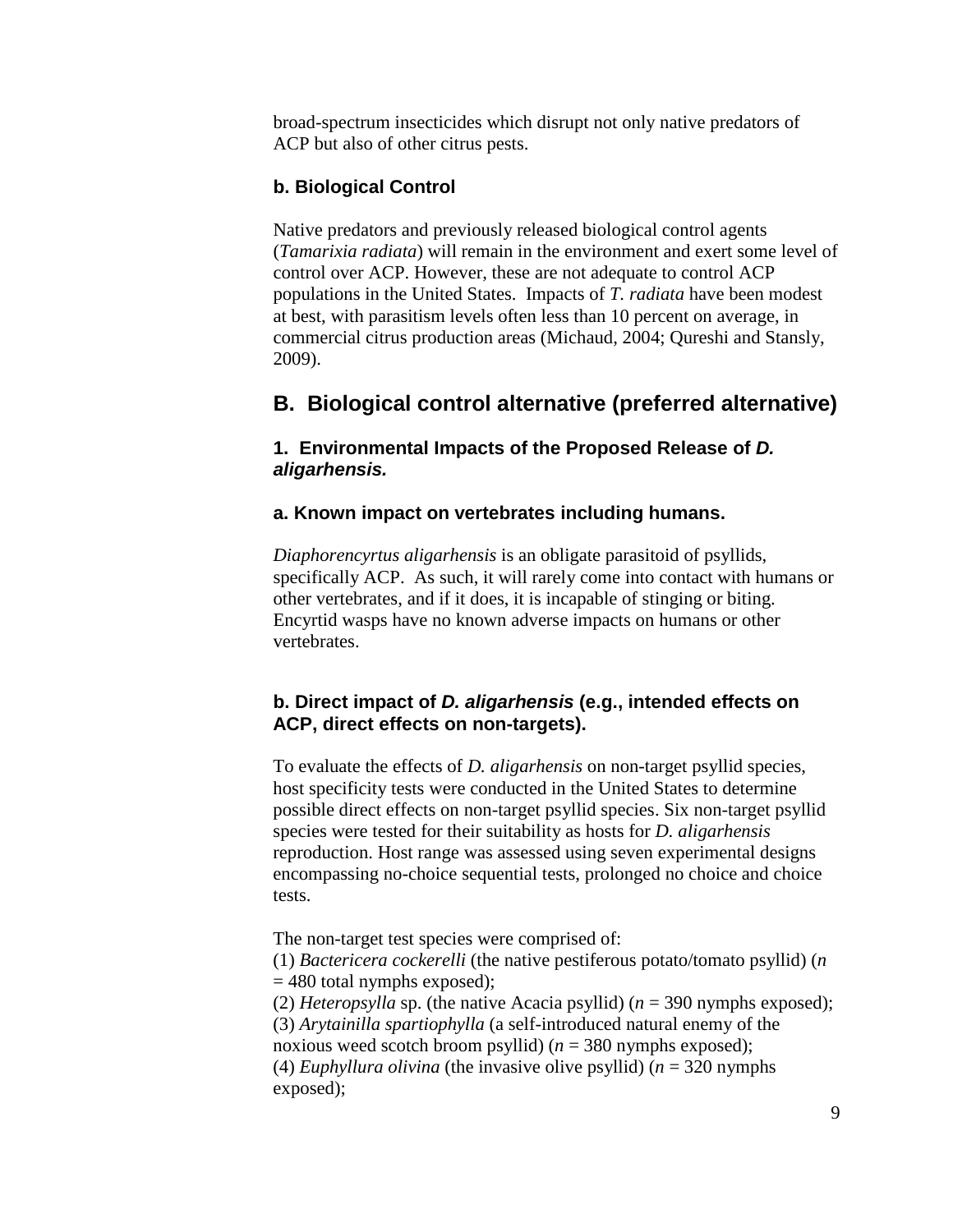(5) *Heteropsylla texana* (the native honey mesquite psyllid) (*n* = 395 nymphs exposed); (6) *Dichlidophlebia fremontiae* (the native fremontia psyllid) (*n* = 375 nymphs exposed).

Successful parasitism of a non-target species by *D. aligarhensis* was observed for only one species tested: *B. cockerelli*, the native and pestiferous potato psyllid, the vector of the zebra chip bacterium that causes significant economic losses in potatoes (Butler and Trumble, 2012). Observed parasitism rates ranged from 11−18 percent for the treatment types. Two of the treatment types exhibited moderate levels of parasitism, at 17−18 percent. When compared to *D. aligarhensis* ACP parasitism rates across all treatment types (27−45 percent), it is likely *B. cockerelli* is not a highly preferred host for *D. aligarhensis*, but it may be attacked by *D. aligarhensis* if released into the environment. In California, there is a guild of generalist predators and parasitoids that attack *B. cockerelli* (Butler and Trumble, 2012). See Appendix 2 for a more detailed discussion of ACP host specificity testing conducted by Hoddle and Bistline (2013).

In addition, studies have conclusively demonstrated that *D. aligarhensis*  does not transmit *Candidatus* Liberibacter asiaticus, the pathogen that causes HLB in citrus (Hoy et al., 2001).

### **2. Uncertainties Regarding the Environmental Release of** *D. aligarhensis.*

Once a biological control agent such as *D. aligarhensis* is released into the environment and becomes established, there is a possibility that it could move from the target insect (ACP) to attack nontarget insects, such as native psyllids. Based on host specificity testing conducted, *D. aligarhensis* only successfully parasitized one psyllid species other than ACP, *B. cockerelli,* the potato/tomato psyllid. The rate of parasitism was less on *B. cockerelli* than on ACP. Native species that are closely related to the target species are the most likely to be attacked (Louda et al., 2003). If other insect species were to be attacked by *D. aligarhensis*, the resulting effects could be environmental impacts that may not be easily reversed. Biological control agents such as *D. aligarhensis* generally spread without intervention by man. In principle, therefore, release of these parasitoids at even one site should be considered equivalent to release over the entire area in which potential hosts occur and in which the climate is suitable for reproduction and survival.

In addition, *D. aligarhensis* may not be successful in reducing ACP populations in the contiguous United States. Approximately 12 percent of all parasitoid introductions have led to significant sustained control of the target pests, but the majority of introductions have failed to provide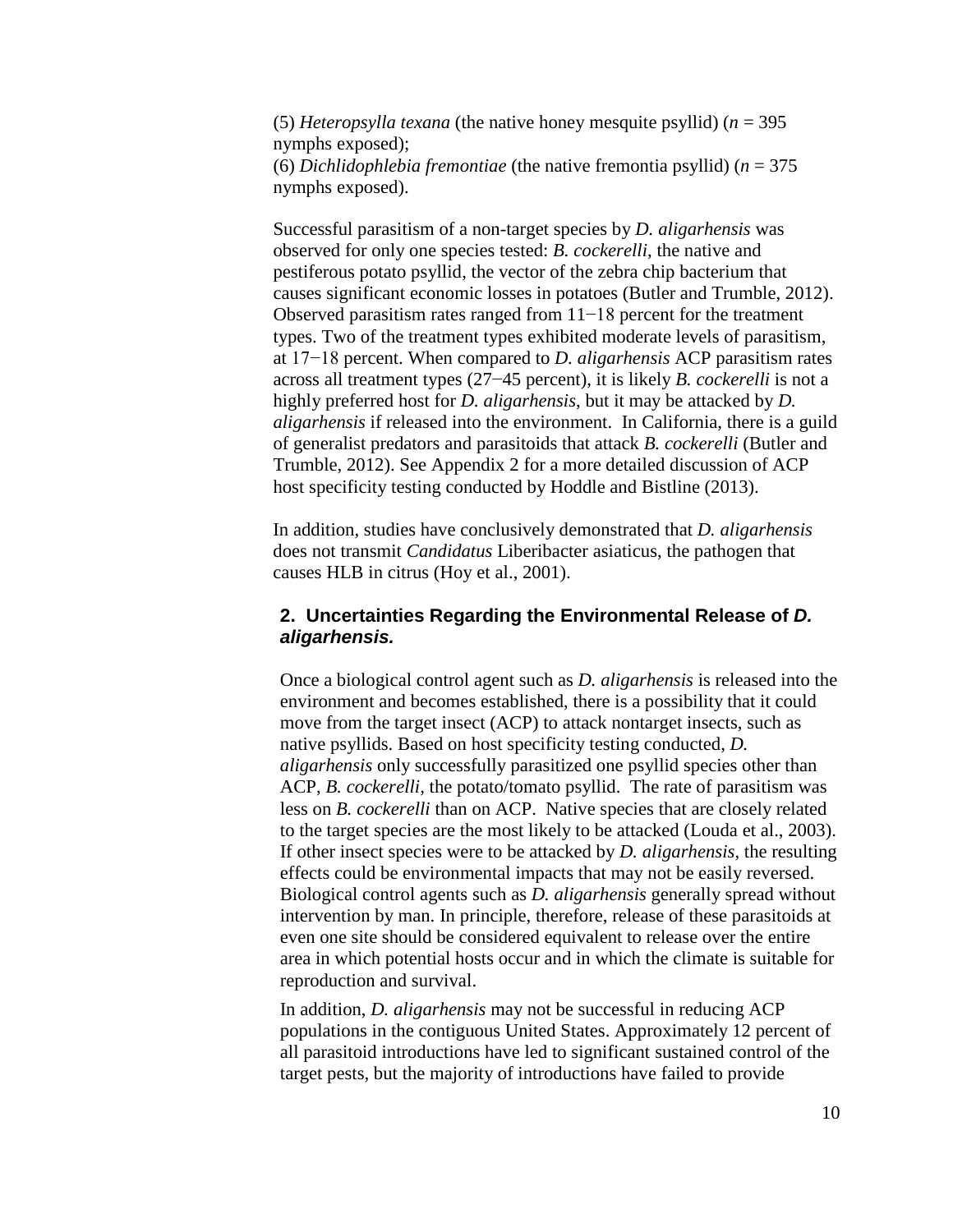control of the pest (Greathead and Greathead, 1992) either because introduction did not lead to establishment or establishment did not lead to control (Lane et al., 1999). Actual impacts on ACP populations by *D. aligarhensis* will not be known until after release occurs.

The environmental consequences discussed under the "no action" alternative may occur even with the implementation of the biological control alternative, depending on the efficacy of *D. aligarhensis* to reduce ACP populations in the contiguous United States.

### **3. Cumulative Impacts**

"Cumulative impacts are defined as the impact on the environment which results from the incremental impact of the action when added to other past, present and reasonably foreseeable future actions regardless of what agencies or person undertakes such other actions" (40 CFR 1508.7).

Three USDA agencies have primary roles in combating HLB: APHIS, Agricultural Research Service (ARS), and National Institute of Food and Agriculture (NIFA). ARS and NIFA focus on research. APHIS focuses on survey and detection, regulatory action, and the development of data and protocols the citrus industry can use to manage, suppress, and slow the spread of the disease.

Specifically, APHIS' Citrus Health Response Program (CHRP) funds the administration of domestic regulations, pest surveys, coordinated areawide suppression of ACP, and several initiatives in cooperation with State regulatory agencies and the citrus industry in all of the major citrusproducing States: Arizona, California, Florida, and Texas. APHIS also conducts a public outreach and education program to increase the urgency about the risk of moving citrus plants in States and Territories with Federal citrus quarantines. ARS conducts HLB-related research. Currently, ARS is using a multi-faceted approach aimed at the three components of the disease: resistance in the citrus host, suppression of the ACP vector, and control of the HLB causal organism. NIFA supports research on HLB, including ways to limit the spread of the disease and innovative management techniques to address the ACP vector.

States are heavily involved in implementing a variety of response activities to ACP and HLB, such as conducting ACP and HLB surveys and ACP treatments, entering into compliance agreements with packing houses to ensure that fruit packing processes meet certain standards to minimize disease spread, and certifying citrus products. The States use their regulatory authority to establish intrastate HLB quarantine areas that parallel the Federal quarantine areas.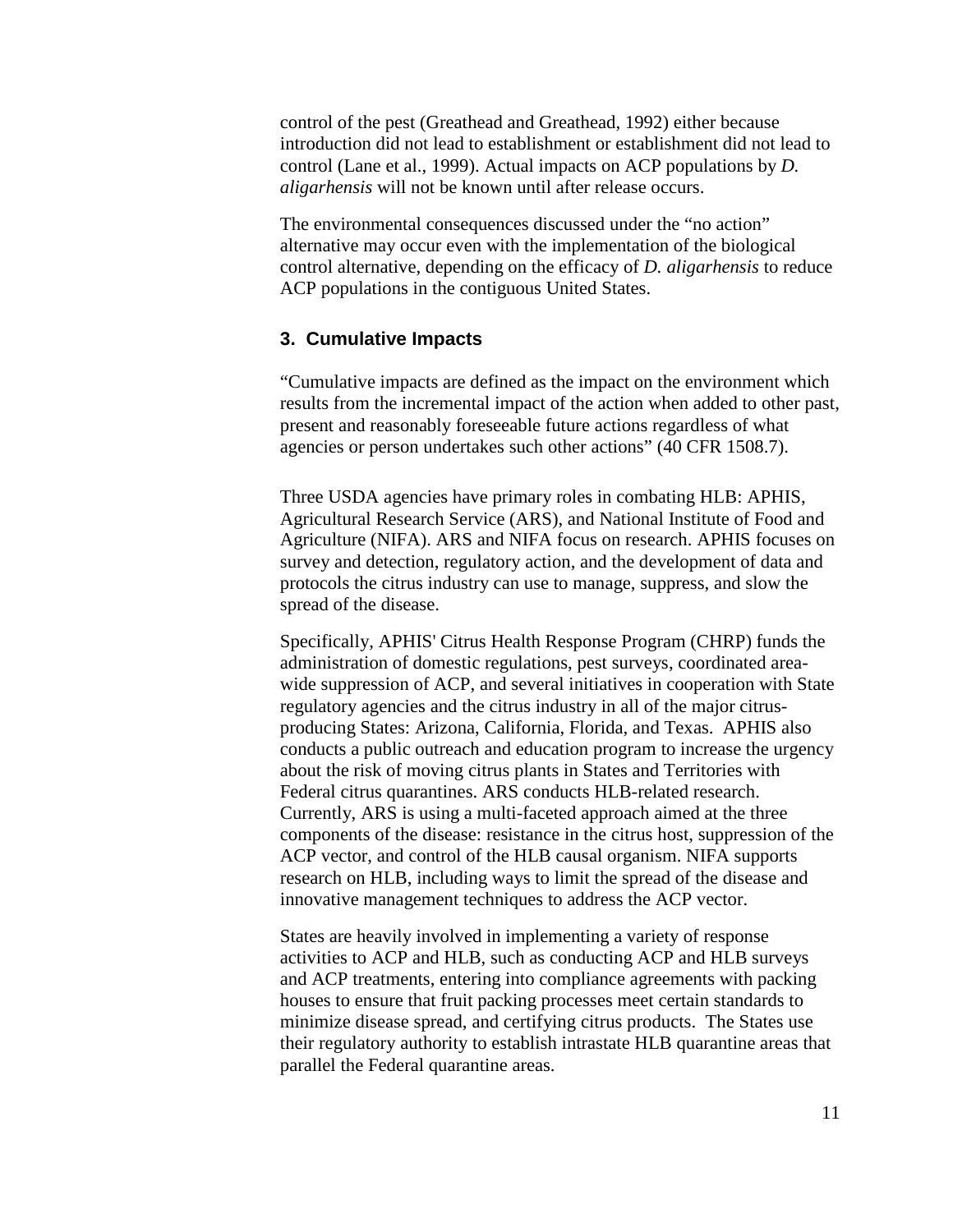The citrus industry works closely with USDA and State departments of agriculture to combat HLB. The industry coordinates its HLB and ACP management efforts based on USDA- and State-provided data on ACP and HLB detections and population distribution. Industry-funded initiatives include operational activities, research, and outreach and education. Growers in the citrus-producing States conduct management programs for ACP in commercial citrus; remove HLB-infected commercial and residential citrus; and conduct outreach to homeowners.

Release of *D. aligarhensis* is not expected to have any negative cumulative impacts in the contiguous United States because of its host specificity to ACP. Effective biological control of ACP would have beneficial effects for ACP and HLB management programs, and may result in a long-term, non-damaging method to assist in the control of ACP and HLB, and prevent their spread into other areas potentially at risk from invasion. Suppression of ACP in citrus located in residential areas will not be achieved as it is in orchards where insecticides are routinely used. The primary means of suppressing ACP in residential citrus will be through biological control (USDA−APHIS, 2012).

### **4. Endangered Species Act**

Section 7 of the Endangered Species Act (ESA) and ESA's implementing regulations require Federal agencies to ensure that their actions are not likely to jeopardize the continued existence of federally listed threatened or endangered species or result in the destruction or adverse modification of critical habitat.

APHIS has determined that, based on the host specificity of *D. aligarhensis,* there will be no effect on any listed insect in the contiguous United States. In host specificity testing, the biological control organism preferred ACP and only successfully parasitized one non-target psyllid species, *B. cockerelli,* the potato/tomato psyllid. No psyllids are federally listed threatened or endangered insects (FWS, 2014). In addition, no listed species is dependent on ACP as a food source. Although certain federally listed plants occur in the family Rutaceae and may serve as hosts of ACP, release of *D. aligarhensis* will not benefit any of these species because all occur outside of the contiguous United States (Hawaii, Puerto Rico, or the Virgin Islands). *D. aligarhensis* will only be released within the contiguous United States.

## **V. Other Issues**

Consistent with Executive Order (EO) 12898, "Federal Actions to Address Environmental Justice in Minority Populations and Low-income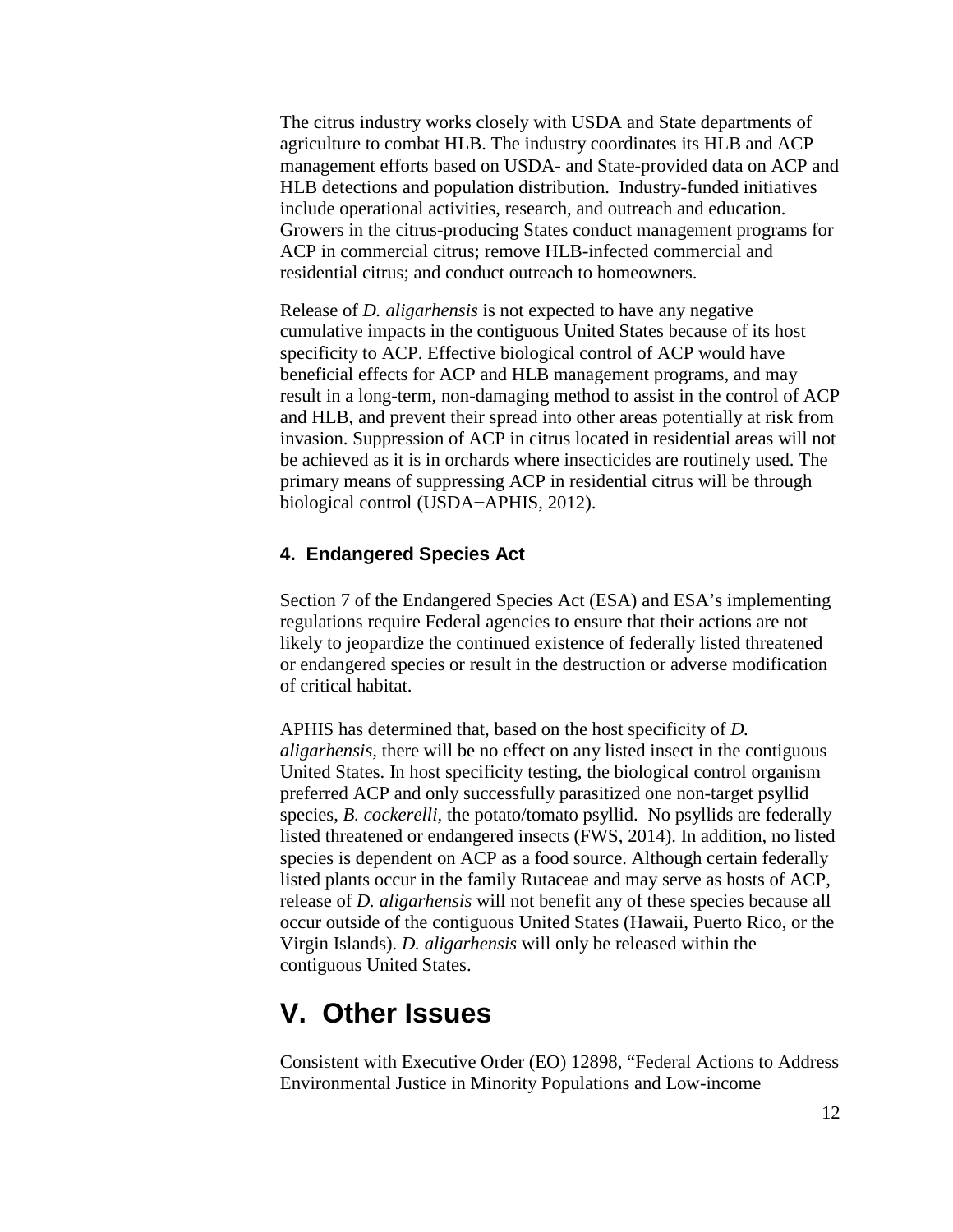Populations," APHIS considered the potential for disproportionately high and adverse human health or environmental effects on any minority populations and low-income populations. There are no adverse environmental or human health effects from the field release of *D. aligarhensis*, and their release will not have disproportionate adverse effects to any minority or low-income populations.

Consistent with EO 13045, "Protection of Children From Environmental Health Risks and Safety Risks," APHIS considered the potential for disproportionately high and adverse environmental health and safety risks to children. No circumstances that would trigger the need for special environmental reviews are involved in implementing the preferred alternative. Therefore, it is expected that no disproportionate effects on children are anticipated as a consequence of the field release of *D. aligarhensis*.

EO 13175, "Consultation and Coordination with Indian Tribal Governments", was issued to ensure that there would be "meaningful consultation and collaboration with tribal officials in the development of Federal policies that have tribal implications…." Consistent with EO 13175, APHIS sent letters of notification and requests for comment and consultation on the proposed action to tribes in California, Arizona, Florida, Louisiana, Alabama, Mississippi, and Texas. APHIS will continue to consult and collaborate with Indian tribal officials to ensure that they are well-informed and represented in policy and program decisions that may impact their agricultural interests, in accordance with EO 13175.

# **VI. Agencies, Organizations, and Individuals Consulted**

This EA was prepared and reviewed by APHIS. The addresses of participating APHIS units, cooperators, and consultants follow.

University of California, Riverside Department of Entomology 900 University Avenue Riverside, CA 92521

U.S. Department of Agriculture Animal and Plant Health Inspection Service Policy and Program Development Environmental and Risk Analysis Services 4700 River Road, Unit 149 Riverdale, MD 20737–1238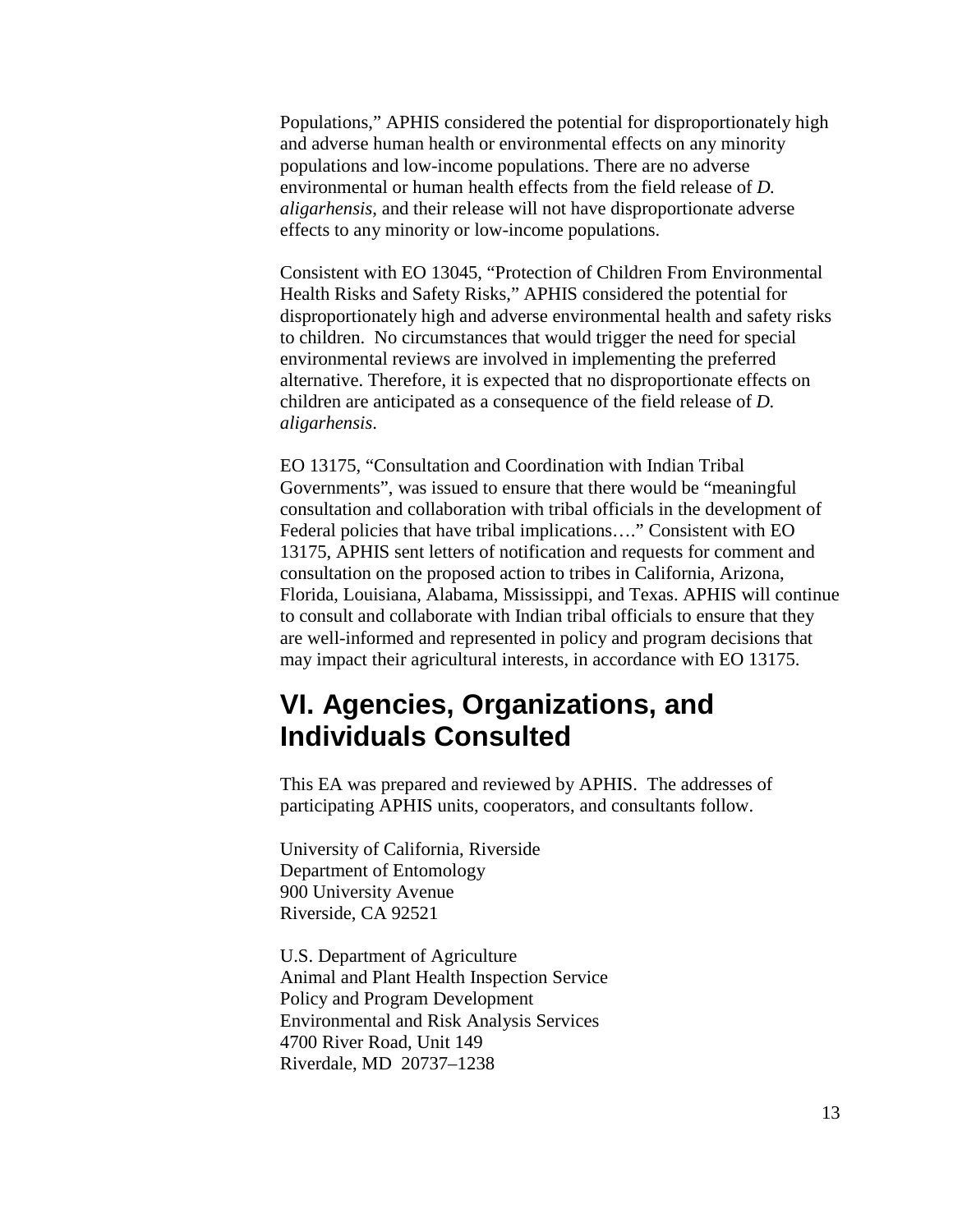# **VII. References**

Al-Ghamdi, K.M.S. and A.R.A. Faragalla. 2000a. Synchrony between populations of the citrus psylla, *Diaphorina citri* (Kuwayama) (Homoptera: Psyllidae) and its nymphal parasitoid *Diaphorencyrtus aligarhensis* (Hymenoptera: Encyrtidae) on Mexican lime trees, western Saudi Arabia. Bio-Science Research Bulletin. 16: 91−98.

Al-Ghamdi, K.M.S. and A.R.A. Faragalla. 2000b. Parasitism of Diaphorina citri (Kuwayama) (Homoptera: Psyllidae) by Diaphorencyrtus aligarhensis (Hymenoptera: Encyrtidae) on Mexican lime trees in western Saudi Arabia. Bio-Science Research Bulletin. 16: 99−105.

Aubert, B. 1987. *Trioza erytreae* Del Guercio and *Diaphorina citri*  Kuwayama (Homopter: Psylloidea), the two vectors of Citrus Greening Disease: Biological aspects and possible control strategies. Fruits. 42: 149−162.

Bové, J.M. 2006. Huanglongbing: a destructive newly emerging, centuryold disease of citrus. J. Plant Pathol. 88: 7−37.

Butler, C.D., and J.T. Trumble. 2012. Identification and impact of natural enemies of *Bactericera cockerelli* (Hemiptera: Triozidae) in southern California. J. Econ. Entomol. 105: 1509−1519.

Chien C.C. 1995. The role of parasitoids in the pest management of citrus psyllid. *In:* Proceedings of Symposium of Research and Development of Citrus in Taiwan. pp. 245−261.

Chien, C.C., and Chu, Y.I., 1996. Biological control of citrus psyllid, *Diaphorina citri*, in Taiwan. Biological pest control in systems of integrated pest management. Fr: FFTC Book Series. No. 47: 93−105.

Chien, C.C., S.C. Chiu, and S.C. Ku. 1989. Biological control of *Diaphorina citri* in Taiwan. Fruits. 44: 401−407.

FAS—see U.S. Department of Agriculture, Foreign Agricultural Service.

FWS—see U.S. Fish and Wildlife Service.

Grafton-Cardwell, E., L.L. Stelinski, and P.A. Stansly. 2013. Biology and management of Asian citrus psyllid, vector of huanglongbing pathogens. Ann. Rev. Entomol. 58: 413−432.

Greathead, D. and A.H. Greathead. 1992. Biological control of insect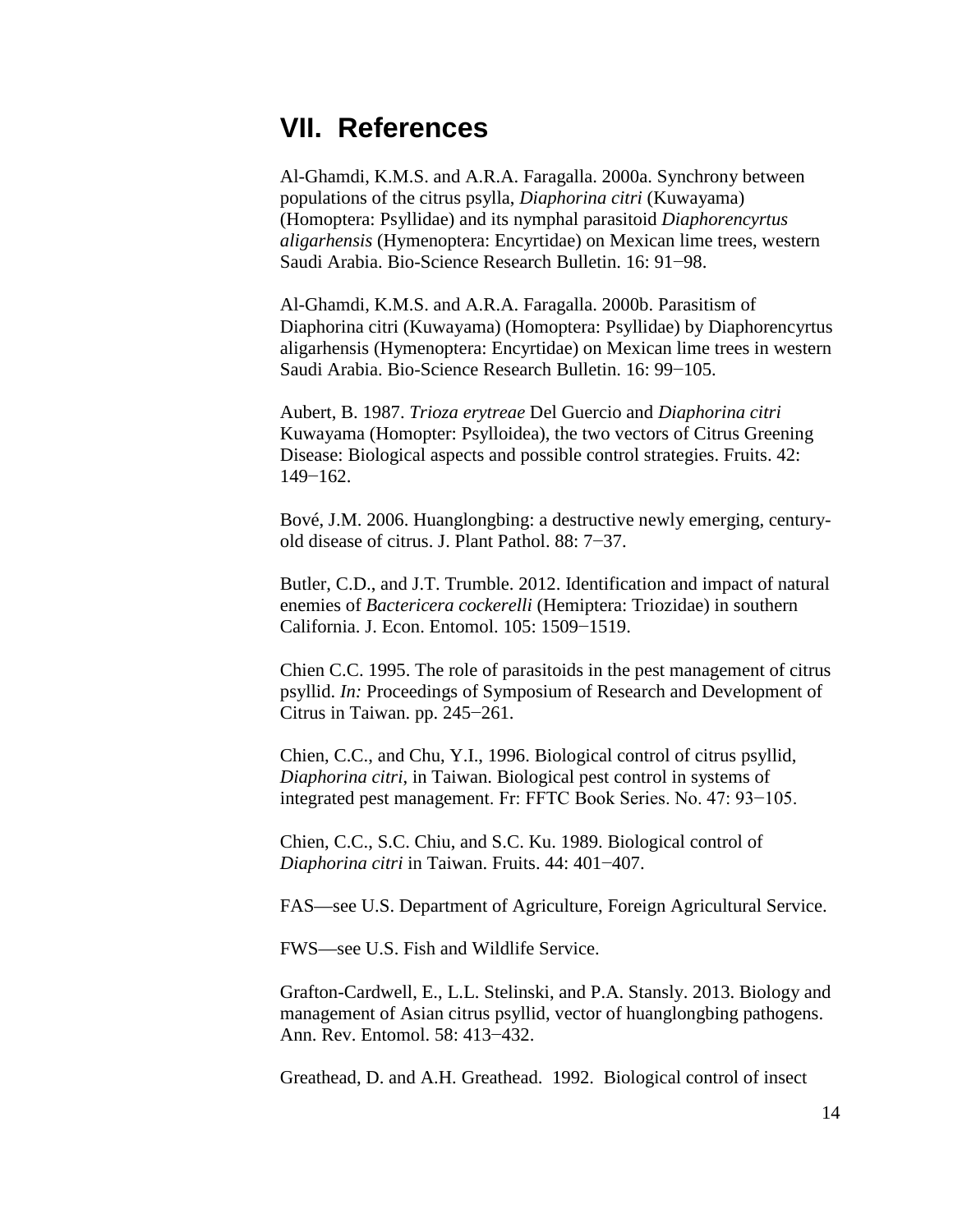pests by parasitoids and predators: the BIOCAT database. Biocontrol News and Information. 13: 61N-68N.

Halbert, S.E., and Manjunath, K.L., 2004. Asian citrus psyllids (Sternorrhyncha: Psyllidae) and greening disease of citrus: a literature review and assessment of risk in Florida. Florida Entomologist. 87: 330−353.

Hall, D.G., and M.G. Hentz. 2011. Season flight activity by the Asian citrus psyllid in east central Florida. Entomol. Exp. Appl. 139: 75−85.

Hoddle, M.S., and A. Bistline. 2013. Host Specificity Testing of *Diaphorencyrtus aligarhensis* (Hymenoptera: Encyrtidae) sourced from the Punjab of Pakistan for Biological Control of Asian Citrus Psyllid, *Diaphorina citri* (Hemiptera: Liviidae), in California. An Environment Assessment Report for USDA-APHIS. University of California Riverside. Unpublished report. 84 pp.

Hodges, A.W., and T.H. Spreen. 2012. Economic impacts of citrus greening (HLB) in Florida, 2006/07-2010/11. EDIS document FE903, Food and Resource Economics Department, Florida Cooperative Extension Service, Institute of Food and Agricultural Sciences, University of Florida, Gainesville, FL. Accessible from [http://edis.ifas.ufl.edu.](http://edis.ifas.ufl.edu/)

Hoy, M.A., and R. Nguyen. 2001. Classical biological control of Asian citrus psylla. 2001 Citrus Guide. Pp. 48-50.

Hoy, M.A., A. Jeyaprakash, and R. Nguyen. 2001. Long PCR is a sensitive method for detecting *Liberobacter asiaticum* in parasitoids undergoing risk assessment in quarantine. Biological Control. 22: 278−287.

Jeyaprakash, A., and M.A. Hoy. 2000. Long PCR improves *Wolbachia*  DNA amplification: wsp sequences found in 76% of sixty-three arthropod species. Insect. Mol. Biol. 9: 393–405.

Lane, S.D., Mills, N.J., and Getz, W.M., 1999. The effects of parasitoid fecundity and host taxon on the biological control of insect pests: the relationship between theory and data. Ecological Entomol. 24:181−190.

Louda, S.M., R.W. Pemberton, M.T. Johnson, and P.A. Follett. 2003. Nontarget effects−The Achilles' Heel of biological control? Retrospective analyses to reduce risk associated with biocontrol introductions. Annual Review of Entomology. 48: 365–396.

McFarland, C.D., and Hoy, M.A., 2001. Survival of *Diaphorina citri*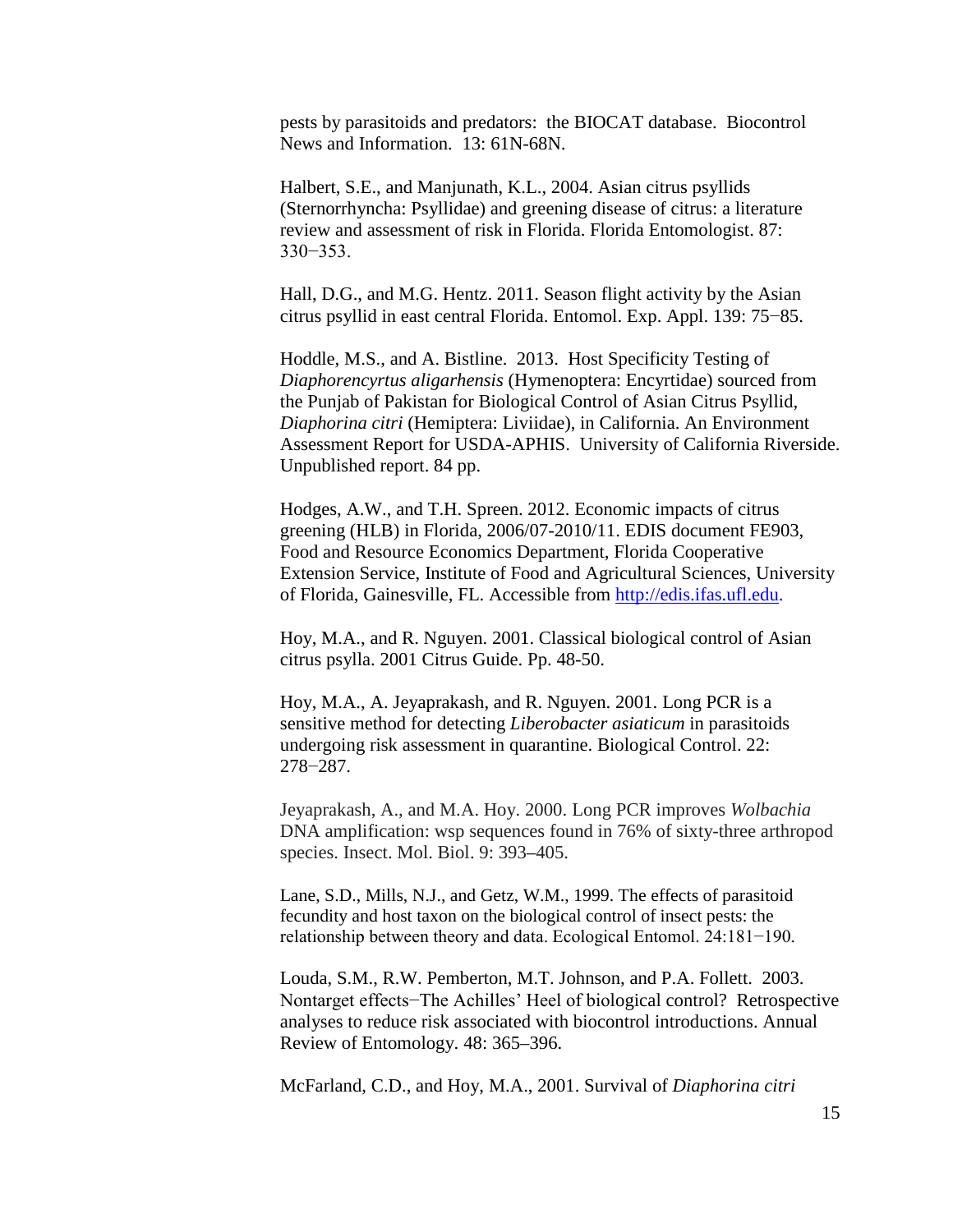(Homoptera: Psyllidae), and its two parasitoids, *Tamarixia radiata* (Hymenoptera: Eulophidae) and *Diaphorencyrtus aligarhensis* (Homoptera: Encyrtidae), under different relative humidities and temperature regimes. Florida Entomologist. 84: 227−233.

Michaud, J.P., 2002. Biological control of Asian citrus psyllid, *Diaphorina citri* (Hemiptera: Psyllidae) in central Florida: a preliminary report. Entomological News. 113: 216−222.

Michaud, J.P., 2004. Natural mortality of Asian citrus psyllid (Homoptera: Psyllidae) in central Florida. Biological Control. 29: 260−269.

NASS—see U.S. Department of Agriculture, National Agricultural Statistics Service.

Noyes, J.S., 2013. Universal Chalcidoidea Database. World Wide Web electronic publication. [http://www.nhm.ac.uk/research](http://www.nhm.ac.uk/research-curation/research/projects/chalcidoids/)[curation/research/projects/chalcidoids/.](http://www.nhm.ac.uk/research-curation/research/projects/chalcidoids/) (*last accessed* March 11, 2014).

Qureshi, J.A., and Stansly, P.A., 2009. Exclusion techniques reveal significant biotic mortality suffered by Asian citrus psyllid *Diaphorina citri* (Hemiptera: Psyllidae) populations in Florida citrus. Biological Control. 50: 129–136.

Rohrig, E., 2011. *Diaphorencyrtus aligarhensis*. Featured Creatures, University of Florida. http://entnemdept.ufl.edu/creatures/beneficial/wasps/diaphorencyrtus\_alig arhensis.htm (*last accessed* March 11, 2014).

Rohrig, E., D.G. Hall, J.A. Qureshi, and P.A. Stansly. 2012. Field release in Florida of *Diaphorencyrtus aligarhensis* (Hymenoptera: Encyrtidae), an endoparasitoid of *Diaphornia citri* (Homoptera: Psyllidae), from mainland China. Fla. Entomol. 95: 479−481.

Ruggiero M., D. Gordon, N. Bailly, P. Kirk, and D. Nicolson. 2011. The Catalogue of Life Taxonomic Classification, Edition 2, Part A. *In* Species 2000 & ITIS Catalogue of Life: 2011 Annual Checklist. Bisby F.A., Y.R. Roskov, T.M. Orrell, D. Nicolson, L.E. Paglinawan, N. Bailly, P.M. Kirk, T. Bourgoin, G. Baillargeon, and D. Ouvrard (eds). DVD; Species 2000: Reading, U.K.

Shafee S.A., S.M. Alam, and M.M. Agarwal. 1975. Taxonomic survey of encyrtid parasites (Hymenoptera: Encyrtidae) in India. Aligarh Muslim University Publications (Zoological Series) of Indian Insect Types. 10: 1−125.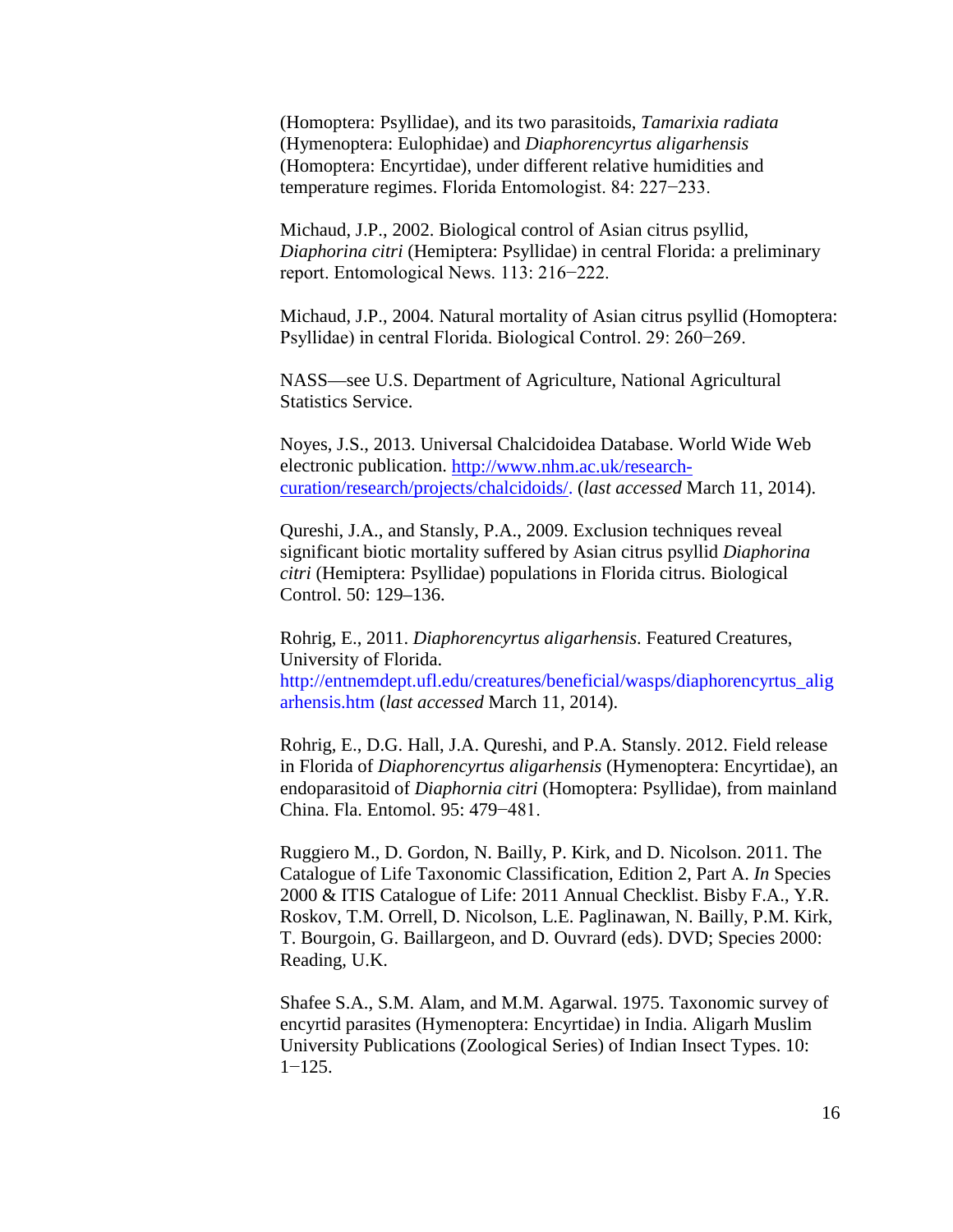Skelley, L.H. and M.A. Hoy. 2004. A synchronous rearing method for the Asian citrus psyllid and its parasitoids in quarantine. Biological Control 29: 14−23.

UC-DANR—See University of California

University of California, Division of Agriculture and Natural Resources. 2006. Asian Citrus Psyllid. Publication 8205Available: <http://anrcatalog.ucdavis.edu/pdf/8205.pdf> (*last accessed* March 11, 2014)

USDA, APHIS—see United States Department of Agriculture, Animal and Plant Health Inspection Service.

U.S. Department of Agriculture, Animal and Plant Health Inspection Service, 2010a. Environmental assessment: Proposed release of a parasitoid (*Tamarixia radiata* Waterston) for the biological control of Asian citrus psyllid (*Diaphorina citri* Kuwayama) in the continental United States, June, 2010. [Online]. Available: [http://www.aphis.usda.gov/plant\\_health/ea/downloads/tamarixia-radiata](http://www.aphis.usda.gov/plant_health/ea/downloads/tamarixia-radiata-acp.pdf)[acp.pdf](http://www.aphis.usda.gov/plant_health/ea/downloads/tamarixia-radiata-acp.pdf) (*last accessed* March 11, 2014).

U.S. Department of Agriculture, Animal and Plant Health Inspection Service, 2010b. Environmental Assessment: Asian Citrus Psyllid Control program in the Continental United States and Puerto Rico, August 2010.

U.S. Department of Agriculture, Animal and Plant Health Inspection Service, 2011. Citrus Canker, Citrus Greening, and Asian Citrus Psyllid; Interstate Movement of Regulated Nursery Stock. Federal Register. 76(81): 23449−23459. April 27, 2011.

U.S. Department of Agriculture, Animal and Plant Health Inspection Service, 2012. Technical Working Group (TWG) Report: HLB in Texas. April 5, 2012, 21 pp. [http://nvap.aphis.usda.gov/plant\\_health/plant\\_pest\\_info/citrus\\_greening/d](http://nvap.aphis.usda.gov/plant_health/plant_pest_info/citrus_greening/downloads/pdf_files/twg/HLB-TWG-TX_04162012.pdf) [ownloads/pdf\\_files/twg/HLB-TWG-TX\\_04162012.pdf](http://nvap.aphis.usda.gov/plant_health/plant_pest_info/citrus_greening/downloads/pdf_files/twg/HLB-TWG-TX_04162012.pdf) *last accessed*  March 11, 2014.

U.S. Department of Agriculture, Foreign Agricultural Service. 2012. Citrus: World Markets and Trade. July 2012. 3 pp.

U.S. Department of Agriculture, Foreign Agricultural Service. 2014. Citrus: World Markets and Trade. January 2014. 11 pp.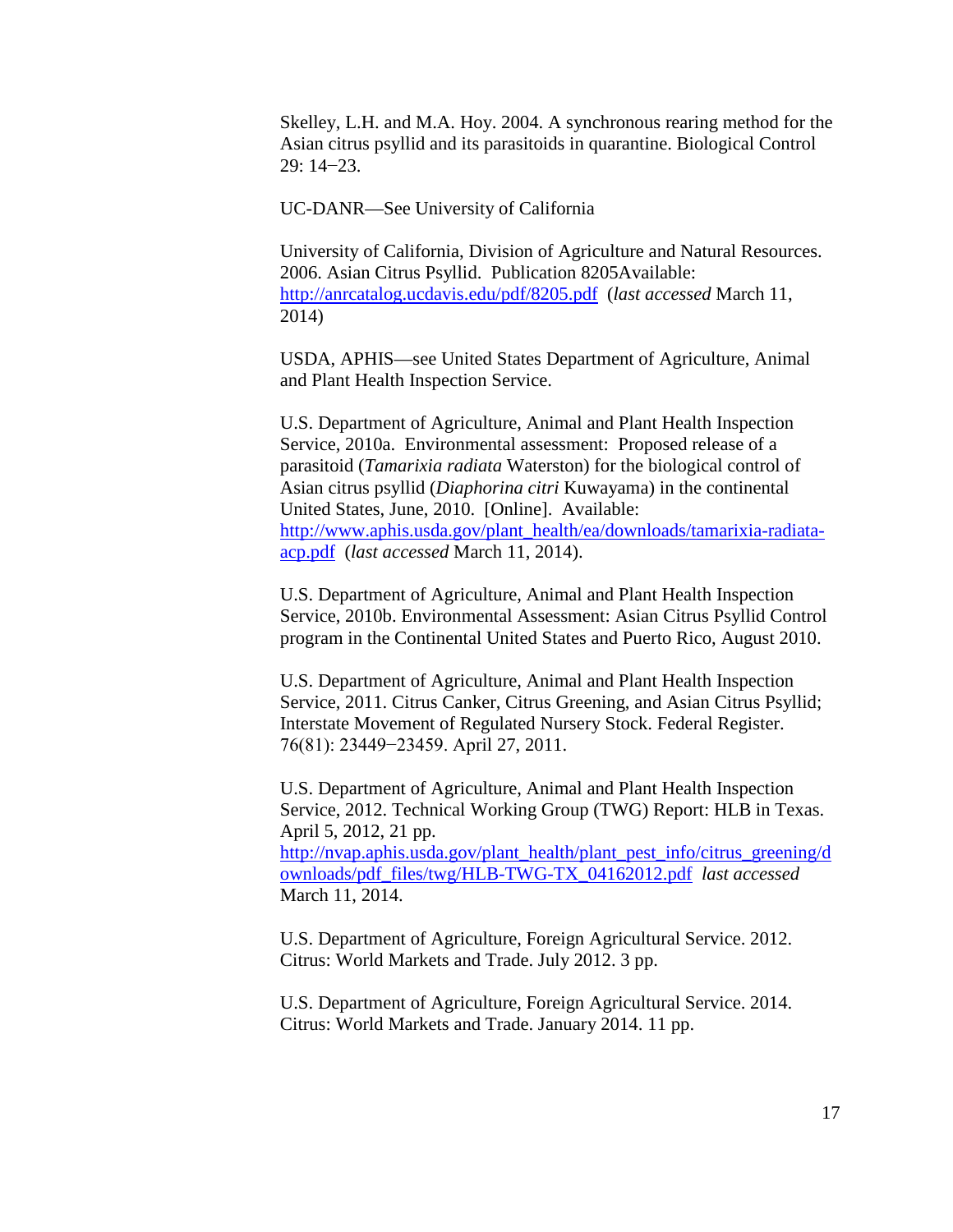U.S. Department of Agriculture, National Agricultural Statistics Service. 2013. Citrus Fruits 2013 Summary. September 2013. 35 pp.

U.S. Fish and Wildlife Service. 2014. Environmental Conservation Online System. [Online.] Available: http://ecos.fws.gov/tess\_public/. (*last accessed* March 11, 2014).

van den Berg, M.A. 1985. Introduction of natural enemies against citrus psylla, *Trioza erytreae* (Del Guercio) (Hemiptera: Triozidae). Citrus and Subtropical Fruit Journal 612: 8−11.

Yang, Y., M. Huang, G.A.C. Beattie, Y. Xia, G. Ouyang, and J. Xiong. 2006. Distribution, biology, ecology and control of the psyllid *Diaphorina citri* Kuwayama, a major pest of citrus: A status report for China. International Journal of Pest Management. 52: 343−352.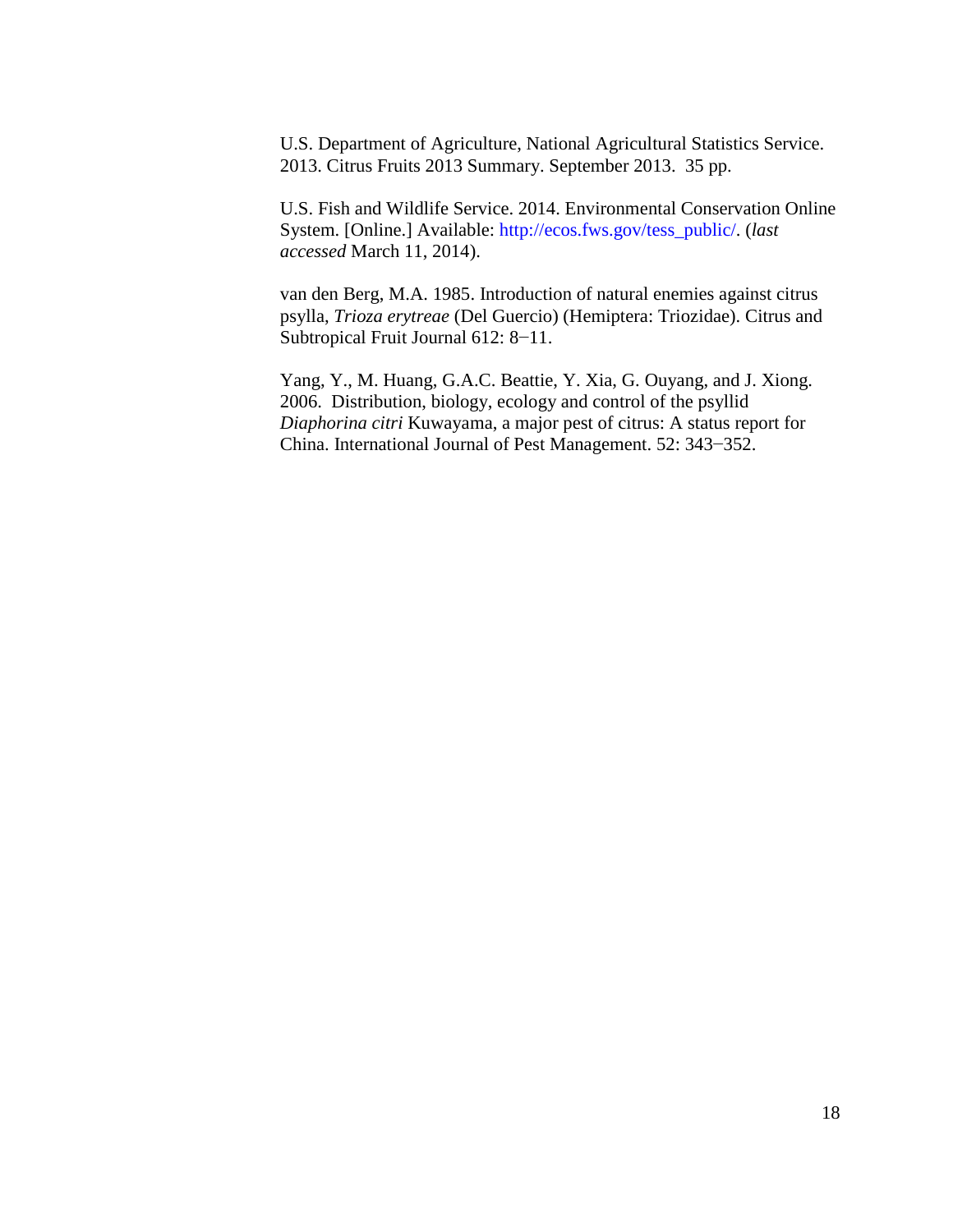

**Appendix 1.** National Quarantine Map for ACP and HLB.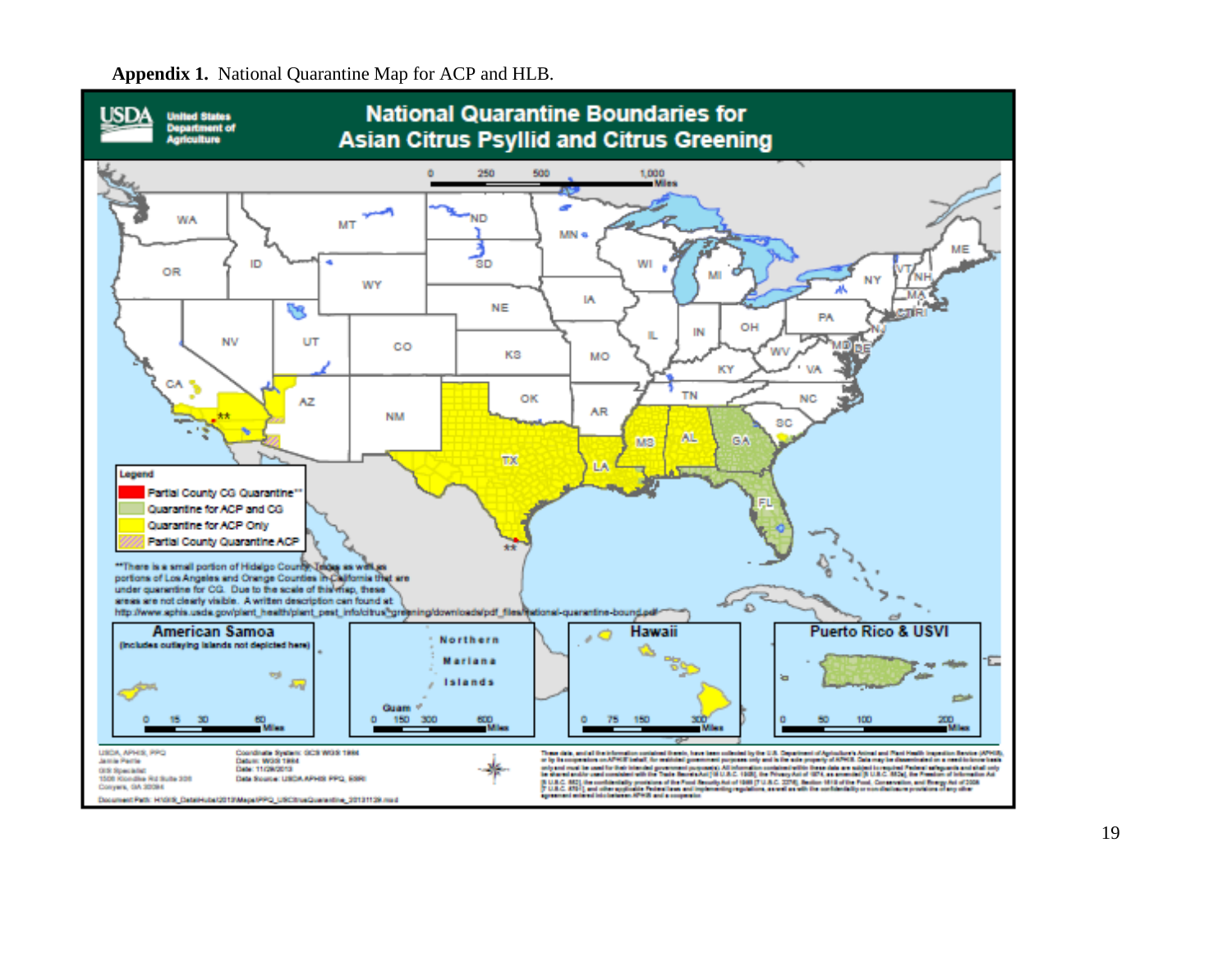### **Appendix 2.** Host-specificity testing from Hoddle and Bistline, 2013.

### **MATERIALS AND METHODS FOR HOST SPECIFICITY TESTING**

### **A. REARING**

**Asian citrus psyllid,** *Diaphorina citri* **(Hemiptera: Psyllidae):** Asian citrus psyllids (ACP) used for host range assessment experiments were taken from colonies established at the University of California, Riverside (UCR), in Insectary-level secure laboratories at the Insectary and Quarantine Facility (IQF) (Facility Number 93). Colonies were maintained under California Department of Food and Agriculture (CDFA) Permit No. 2870, and in accordance with designated CDFA and USDA protocols. All ACP used were from colonies initiated from California collected material and confirmed to be huanglongbing (HLB) free.

**Host plant production for ACP colonies:** Seedlings of *Citrus volkameriana* used as host plants for rearing ACP were obtained either through Willits and Newcomb Inc. citrus nursery (Arvin, CA), or from the CDFA rearing facility at Mt. Rubidoux Field Station (Rubidoux, CA). ACP were maintained on *C. volkameriana* seedlings which ranged from less than one year to approximately two years of age, potted in 4 inch diameter pots. Success of ACP reproduction, regardless of plant age, is strongly stimulated by the presence of young budding flush ("feather flush") and leaf axils, on which ACP females lay eggs. To maintain constant numbers of ACP for experimental use, it is critical to have plants producing feather flush on a regular basis. All *C. volkameriana* seedlings were maintained in greenhouses at UCR Agricultural Operations (AgOps) outside of quarantine, and were grown in UCR III type soil and watered and fertilized as needed.

**Developing new flush for ACP oviposition:** To promote numerous lateral branching points that would bear flush growth, *C. volkameriana* seedlings were initially pruned to within 15-20 centimeters (cm) above soil level in pots. In addition, the lower trunks of these seedlings were stripped of all developing buds, leaving only three to five possible branching points concentrated within the upper third of the trunk. After this initial round of intensive pruning, plants had to be regularly pruned in order to induce continuous flushing on developing branches. In order to ensure a continuous supply of plants with plentiful feather flush for ACP reproduction, a pruning schedule was developed and implemented. Seedlings were grouped into approximately ten batches, dependent upon the total number of plants in circulation at any one time. Plants were pruned twice weekly, with one batch each being pruned either Monday or Friday.

Feather flush suitable for ACP egg-laying was attained approximately 10-12 days after plant pruning, under AgOps greenhouse conditions (27±2°C; 50% RH; L:D under natural day length). Seedlings with sufficient clusters of feather flush were moved from AgOps greenhouses into an Insectary-level laboratory in the UCR IQF and inoculated with ACP adults. Feather flush on plants not utilized for ACP rearing was allowed to develop into mature leaves and grow for an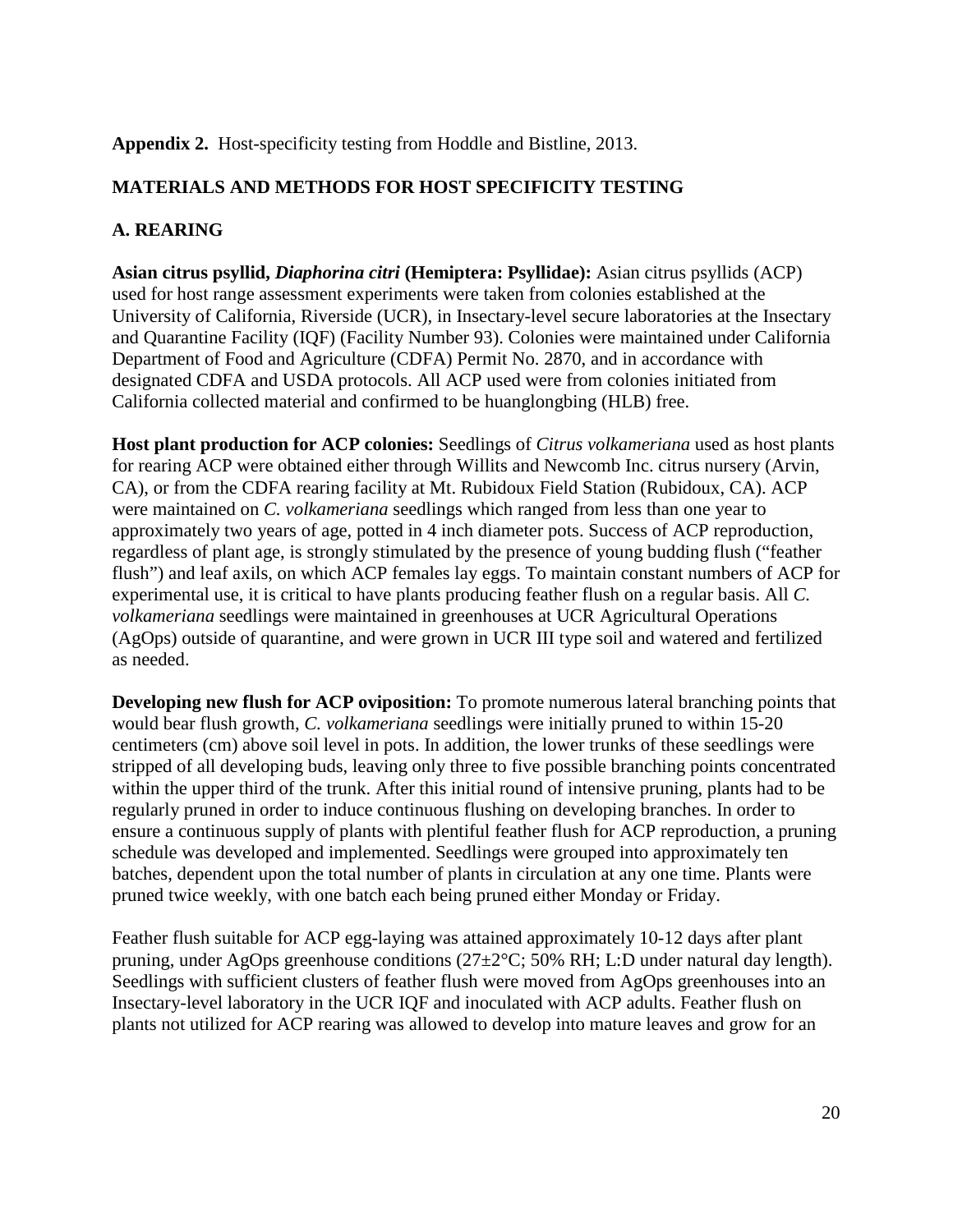additional four to five weeks, after which the plant was subsequently pruned back to encourage the development of additional flushing points. Such a cycle of plant re-use reduced the number of waste plants, and ensured seedlings would fit into the acrylic ACP rearing cages once they were ready for use.

**ACP rearing cages in Quarantine:** Colonies of ACP were reared on the Insectary level of UCR IQF using a double-cage system (i.e., a cage within a cage) in order to prevent escape of psyllids. Survivability of ACP outside of rearing cages was further reduced by there being no other available plant material in the rearing rooms on which escapees could feed. The outer cage was comprised of a large Bugdorm 2400 (Megaview Science, Taiwan). Within the Bugdorm were the primary rearing cages constructed of acrylic risers (construction described below) containing a potted *C. volkameriana* and psyllids. This outer cage contained up to a maximum of 16 smaller rearing cages.

ACP rearing cages were constructed by modifying two transparent acrylic risers (SW Plastics, Riverside, CA) which each measured 15 cm x 15.3 cm x 15.3 cm (h x w x d). The open back face was covered with white no-see-um mesh netting (Skeeta, Bradenton, FL), and the front face was covered with a sleeve approximately 30cm in length sewn from no-see-um which provided access to the cage's contents.

**ACP inoculation schedule of host plants:** Approximately 10-12 days after initial pruning, *C. volkamariana* seedlings displaying adequate amounts of feather flush were selected from UCR AgOps greenhouses and brought to an IQF Insectary laboratory for ACP inoculation. Prior to the introduction of ACP, seedling pots were prepared by placing a length of nylon stocking over the top of the pot (covering the soil), secured around the base of the plant with a plastic twist-tie. This nylon barrier was put in place to reduce the number of soil-dwelling fungus gnats emerging into rearing cages, but was porous enough to allow for the plant to be watered without first removing it. Plants were also stripped of a majority  $(> 75$  percent) of mature leaves, so as to force ACP females to utilize feather flush for feeding and ovipositing. Plants were then placed into primary rearing cages with a saucer to contain excess water draining after watering.

An average of 18 cages (six each every Monday, Wednesday and Friday) of *C. volkameriana*  bearing feather flush were set up each week for ACP oviposition in quarantine. Approximately 15−20 ACP adults were released into each cage and allowed to oviposit for 2−4 days, after which they were removed and transferred into a new cage needing inoculation. Any ACP adult mortality was mitigated by supplementing additional adults sourced from HLB-free ACP California strain lab colonies. Plants were watered three times per week (Monday, Wednesday and Friday).

### **THE SELECTION OF NON-TARGET PSYLLID SPECIES IN CALIFORNIA FOR HOST SPECIFICITY TESTING OF** *DIAPHORENCYTRUS ALIGARHENSIS* **SOURCED FROM PUNJAB PAKISTAN**

California has the richest native psyllid fauna in North America, and the influence of climatic and floristic diversity in this region is considered key to the diversification of native psyllids. There are currently 165 psyllid species (~5−6% of the world's fauna) known from California and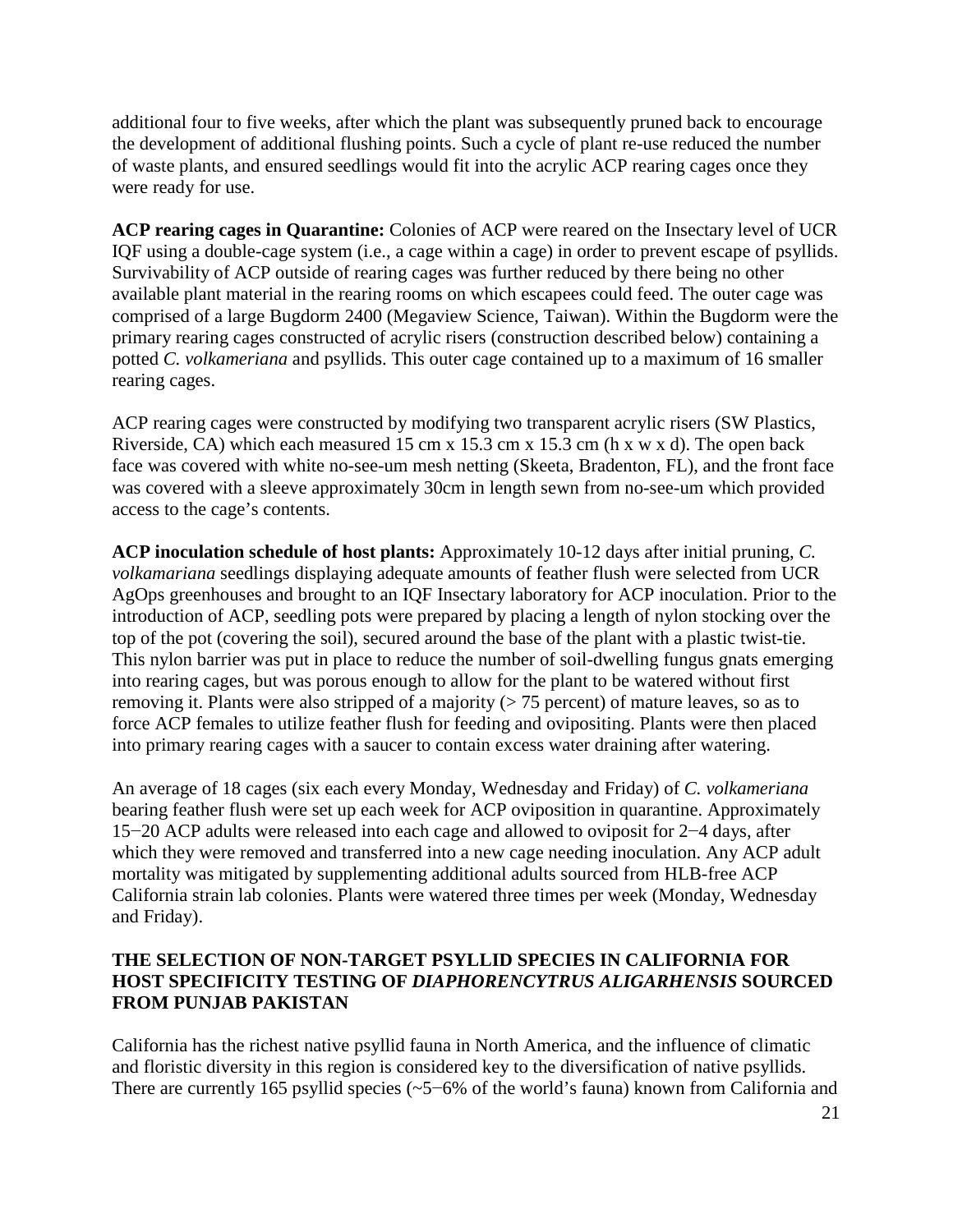a revision of the psyllid fauna of California was used to guide selection of psyllid species for host specificity testing of *D. aligarhensis* sourced from Punjab Pakistan (Percy et al., 2011). Obviously, it would be an almost impossible job to test all of California's psyllid species for suitability as hosts to *D. aligarhensis*. A basic assumption in conducting host range tests is that native species most closely related to the target pest are likely to be more at risk from biological control agents under consideration for use against the target pest. There are no native representatives in the genus *Diaphorina* or the tribe Diaphorininae in California to which ACP belongs which means the closest relatives that should be selected for host range testing should come from Family level representation. However, in addition to taxonomic relatedness, other factors could influence host location and use by parasitoids including cues released by native plants related to citrus, or exploitation of sub-optimal hosts under conditions when the preferred target, ACP, is not available. In consultation with Dr. Diana Percy, a world authority on psyllid taxonomy and phylogenetics, the testing strategy shown in Table 1 was designed to select pertinent California psyllid species for host range testing in quarantine.

| <b>Criterion</b>                                                        | <b>Selected Representative Species</b>                                                                                                                                        |
|-------------------------------------------------------------------------|-------------------------------------------------------------------------------------------------------------------------------------------------------------------------------|
| Target pest species                                                     | Diaphornia citri (Asian citrus psyllid<br>[invasive pest] [Liviidae: Euphyllurinae])                                                                                          |
| Phylogenetic proximity to ACP                                           | Dichlidophlebia fremontiae (fremontia<br>psyllid [native] [Liviidae: Liviinae])<br><i>Euphyllura olivina</i> (olive psyllid [invasive]<br>pest] [Liviidae: Euphyllurinae])    |
| High probability for occurrence<br>environmentally in native vegetation | <i>Heteropsylla texana</i> (honey mesquite<br>psyllid : native [Psyllidae: Ciriacreminae])<br><i>Heteropsylla</i> sp. (acacia psyllid [native]<br>[Psyllidae: Ciriacreminae]) |
| Native psyllid species (pest)                                           | Bactericera cockerelli (potato psyllid<br>[native] [Triozidae: no sub-family<br>designations exist for Triozidae])                                                            |
| Biological control agent of invasive weed                               | Arytainilla spartiophylla (scotch broom<br>psyllid [self-introduced] [Psyllidae:<br>Psyllinae])                                                                               |

**Table 1.** Experimental selection criteria and representative species of non-target California psyllids used in host specificity testing of *Diaphorencyrtus aligarhensis* at UCR IQ.

**Non-target psyllid sources used for initiating colonies:** In addition to the various native psyllids throughout California, there are also many known natural enemies associated with each species (Percy et al., 2011). To avoid contamination and potential influence of specificity trials, all psyllid species native to California were collected from field populations and brought to UCR IQF. From these initial collections, colonies were set up and reared in an IQF Insectary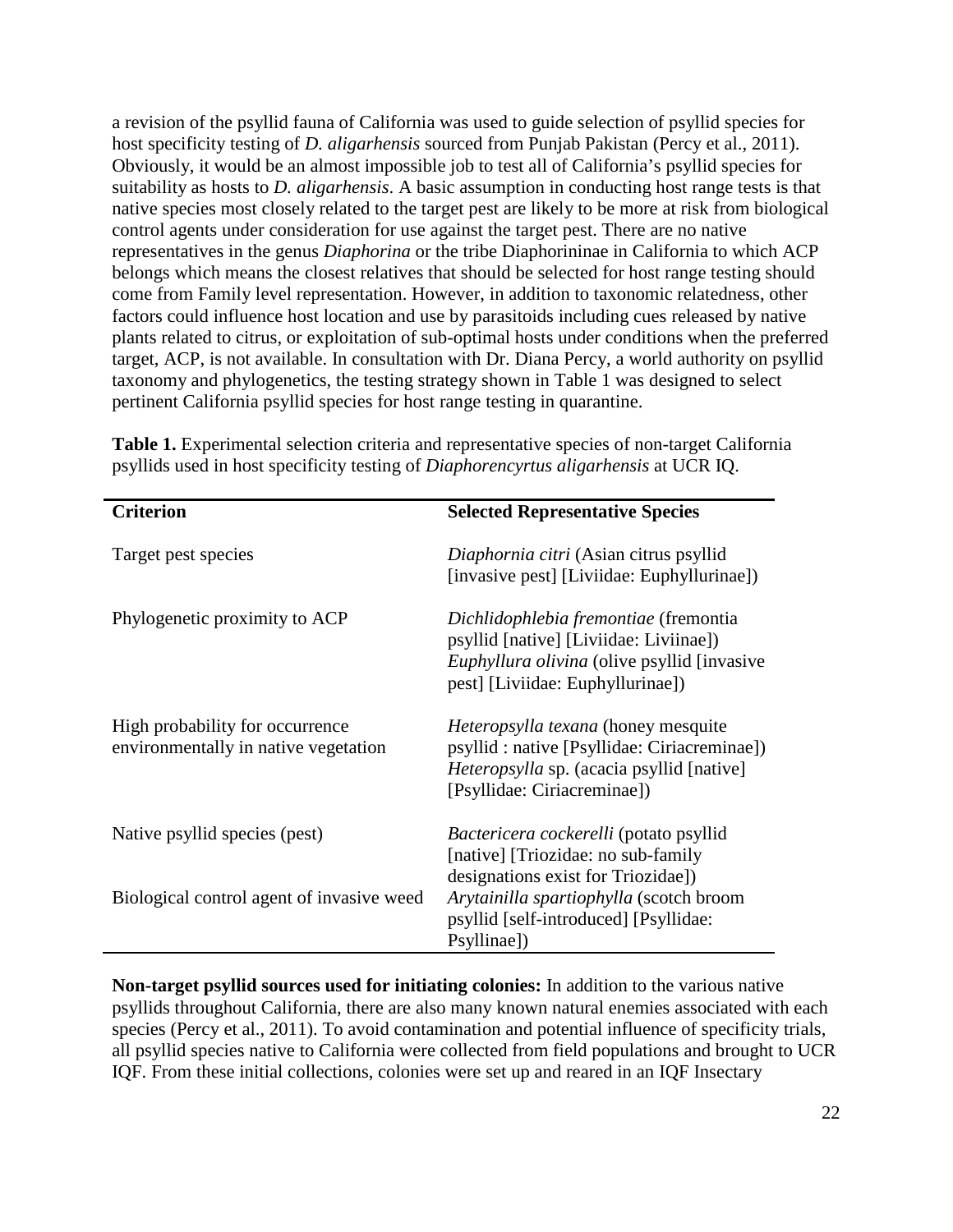laboratory. Establishment and maintenance of colonies allowed positive confirmation that all colonies and subsequently individual nymphs used in host specificity trials were free of parasitoids. Broom psyllid (*A. spartiophylla*) and olive psyllid (*Euphyllura olivine*) were field collected for use in experiments. Both of these exotic psyllids lack a parasitoid fauna associated with the nymphs.

### **Non-target psyllid rearing:**

**Host plants:** Successful rearing of non-target psyllids was based primarily on having a continuous supply of host plants (specific to the species being reared) with adequate feather flush for oviposition. Since each non-target psyllid species was highly specific to their own host plant, colonies needed to be maintained on species-appropriate host plants (mainly California native plants). In host specificity trials, each non-target species was maintained on seedlings of their choice host plant (with the exception of *Bactericera cockerelli*, the pestiferous polyphagous potato psyllid, which was reared on eggplant seedlings but tested on *Capsicum* seedlings). Table 2 lists the host plant associated with each representative psyllid species.

**Table 2.** Host plants and associated psyllid species which were used for maintaining colonies of selected non-target psyllid species for testing against *D. aligarhensis* in UCR IQF.

| <b>Non-target Psyllid Species</b>                | <b>Host Plant</b> |                     |
|--------------------------------------------------|-------------------|---------------------|
| <sup>1</sup> Bactericera cockerelli              | Egg plant         | Solanum melongena   |
| $Heteropy$ lla sp.                               | Sweet acacia      | Acacia farnesiana   |
| $H$ eteropsylla texana                           | Honey mesquite    | Prosopis glandulosa |
| $\Delta$ <sup>1</sup> Dichlidophlebia fremontiae | Fremontia bush    | Fremontodentron sp. |
| ${}^{2}E$ uphyllura olivina                      | Olive             | Olea europaea       |
| <sup>2</sup> Arytainilla spartiophylla           | Scotch broom      | Cytisus scoparious  |

 ${}^{1}$ Colony maintained in Quarantine, UCR IQF.  ${}^{2}$ Colony not maintained in Quarantine, insects were collected from wild populations and transferred to potted host plants for experiments.

Potted *F. californicum* seedlings were acquired from a local California native plant nursery (Moosa Creek Nursery, Valley Center, CA). Eggplants used in colony maintenance were matured at AgOps from commercially-available seedlings ("Long Purple" variety, Botanical Interests, Broomfield, CO). Seedlings of *Acacia farnesiana*, and *P. glandulosa* were provided by CDFA (Mt. Rubidoux Field Station) once per week on an as-needed basis for use in experiments. Scotch broom seedlings were harvested from wild populations in El Dorado Co., and transplanted into experimental pots in Quarantine. Potted olive seedlings were provided by CDFA. Broom and olive plants were used to maintain reproducing populations of the associated psyllid. All host plants were maintained in greenhouses at UCR AgOps and provided necessary fertilization and water until use in colony cages. Plants were pruned whenever necessary to maintain a small size to fit within the colony Bugdorms, as well as to promote growth of feather flush for psyllid oviposition.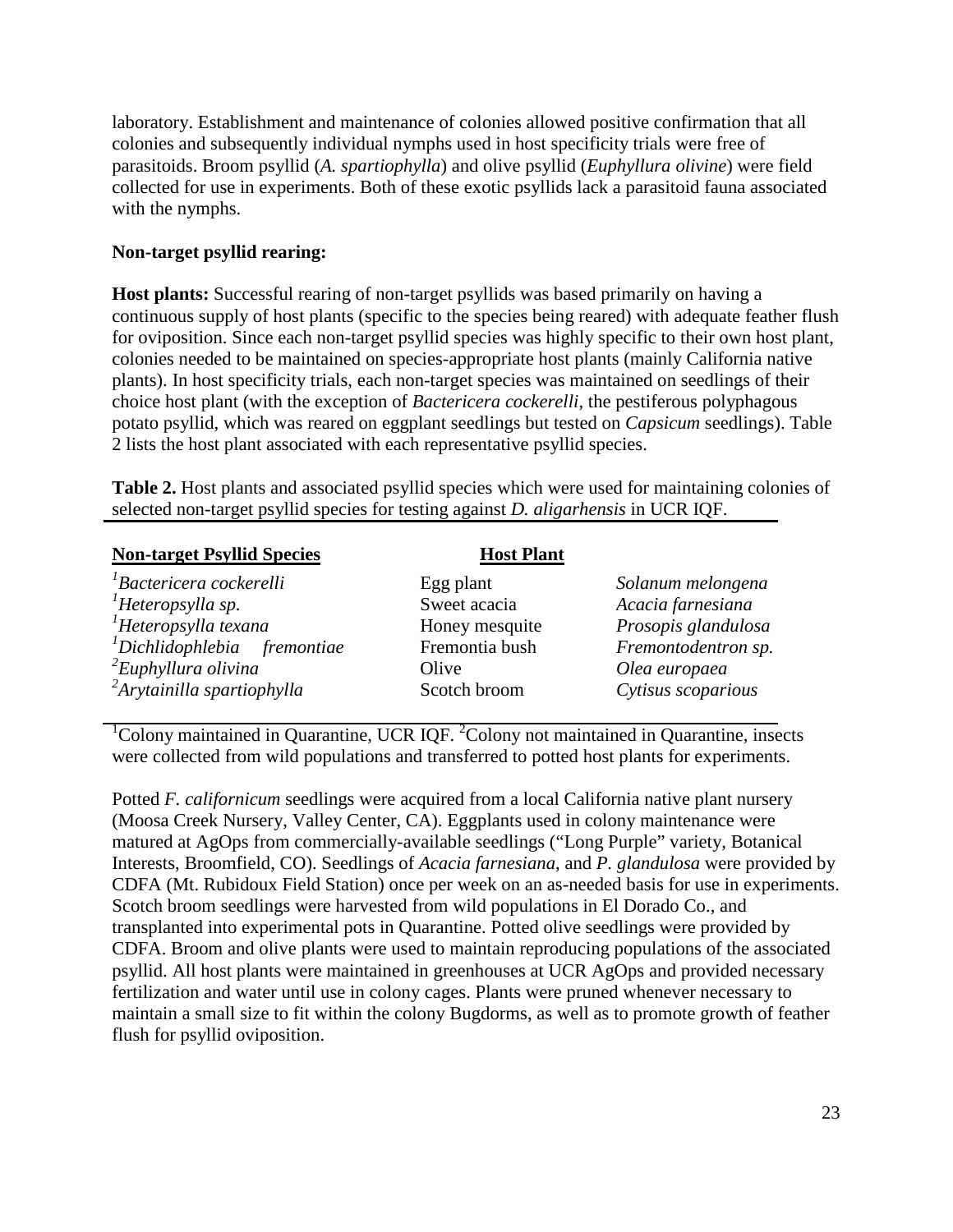**Non-target psyllid rearing:** Non-target psyllid colonies were maintained in Insectary-level laboratories of UCR IQF in Bugdorms (model 2120 MegaView Science, Taiwan). Based on the status of the psyllid species (i.e., pre-testing; currently undergoing testing; post-testing), colonies were expanded (usually encompassing three to five Bugdorms) or reduced (one Bugdorm) as needed. Mature potted seedlings of native host plants obtained from CDFA were maintained at UCR AgOps until time of use. Plants were selected for use based on amounts of feather flush present, and were subsequently moved from AgOps to IQF. Fresh plants were placed into Bugdorms already containing their particular non-target psyllid on older plants, and old, dying, or infested (usually by plant-feeding mites) plants were removed and disposed of according to the corresponding species' CDFA permit instructions. In this manner, native psyllid colonies were continually "refreshed" and kept robust. All psyllids kept in colony, with the exception of *B. cockerelli*, utilized young feather flush for oviposition. Nymphs would emerge and mature through the first and second instars within the feather flush, then move down onto the plant trunk or mature leaf surfaces to feed as later instars. In contrast, *B. cockerelli* oviposits directly onto the leaf lamina and along the margin of the leaf, with nymphs maturing and moving to feed along leaf veins. This psyllid doesn't require flush growth to stimulate oviposition.

**Developmental notes of non-target psyllids:** Nymphs of *B. cockerelli* (potato psyllid) developed on mature leaf surfaces (as this is where eggs are oviposited by females) and ranged from nearly transparent (early instars) to a very light yellow-green color which was most obvious in fourth and fifth instars. Psyllids retained a round, dome-like body shape until the final molt to adulthood.

*Heteropsylla* sp. (acacia psyllid) and *Heteropsylla texana* (honey mesquite psyllid) had early instars which were light yellow in color, subsequently developing to green as they matured. *Dichlidophlebia fremontia* nymphs were white after first emerging, and matured to a very light whitish-green. They formed small clusters which were often covered with dense, white cottony wax.

Scotch broom psyllid, *A. spartiophylla*, and olive psyllid, *E. olivina*, were not reared in the laboratory. Because these exotic psyllids lack parasitoids in California, they were collected from wild populations and tested on their respective host plants at UCR IQF without concern that nymphs had been previously parasitized by species other than *D. aligarhensis* to which they were exposed to in quarantine. *A. spartiophylla* nymphs were a nearly uniform light yellow in color, and were found feeding on both the leaves and stems of host plant cuttings. This species is very active and will move readily with very little stimulus, making them easy to transfer from cuttings to experimental seedlings.

*E. olivine* nymphs, much like *D. fremontia*, are white and produce a fluffy white wax, which shelters clusters of young instars. Once older, *E. olivine* nymphs tend to be more solitary, however, they remain protected under waxy exudates. This species is also very active and, once found by removing the wax around the bases of leaf axils or along young branches, nymphs were readily transferred onto experimental seedlings.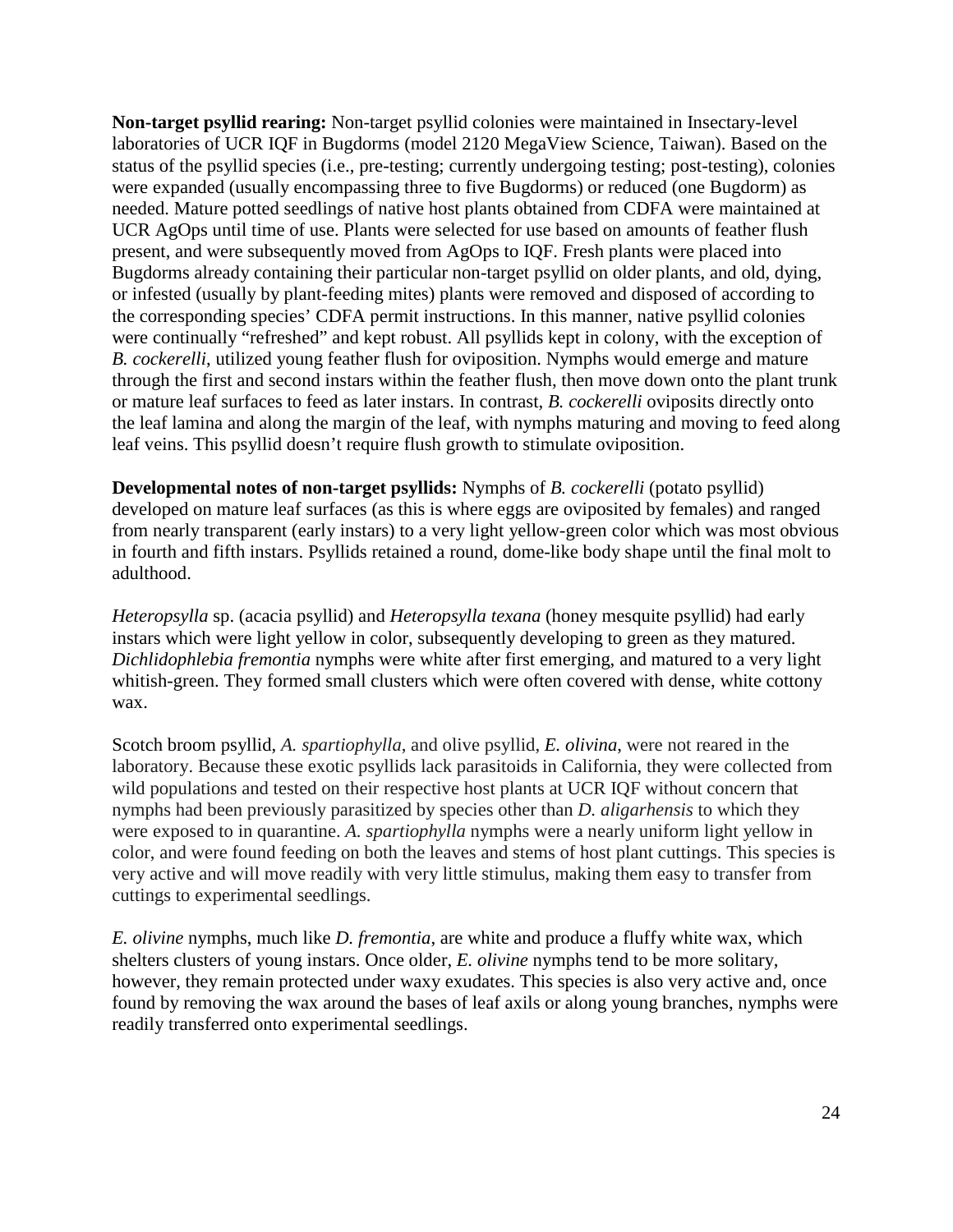### **B. HOST RANGE TESTING**

Young seedlings used as host plants in *D. aligarhensis* exposure trials (*Capsicum*, *Acacia farnesiana*, *Prosopis* sp., and *Olea europaea*) were grown by CDFA at their Mt. Rubidoux Field Station in outdoor greenhouses. Capsicum seedlings were the California Wonder variety (Ferry Morse Seed Company, Felton KY). *Fremontodendron* seedlings were obtained from Moosa Creek Nursery (Valley Center, CA). Scotch broom seedlings were harvested from wild populations in northern California, with assistance from the CDFA Biocontrol Program, Sacramento (Dr. Kris Godfrey now at UC Davis), and transplanted into experimental cones in Quarantine at UCR IQF. A summary of host plants involved in *D. aligarhensis* testing is provided in Table 3.

| <b>Non-target Psyllid</b> | <b>Host Plant Seedling</b>                      | <b>Cone-tainer or D40?</b> |
|---------------------------|-------------------------------------------------|----------------------------|
| (Testing)                 |                                                 |                            |
| Diaphorina citri          | Volkamer lemon (Citrus<br>volkameriana)         | Cone-tainer                |
| Bactericera cockerelli    | Sweet pepper (Capsicum<br>annum)                | Cone-tainer                |
| Heteropsylla texana       | Honey mesquite ( <i>Prosopis</i><br>glandulosa) | Cone-tainer                |
| Heteropsylla sp.          | Sweet acacia (Acacia<br>farnesiana)             | Cone-tainer                |

**Table 3.** Host plants used for testing target and non-target psyllid species. All host plants used for testing were seedlings; however the size of plant varied.

**Test plant preparation:** *Prosopis, Acacia, Olea ,* and *Capsicum* were obtained from the CDFA Mt. Rubidoux Field Station as seedlings already in cone-tainers (SC7 Stubby, low density, 3.8 cm diameter, 114 mL capacity, Ray-leach, Stewe and Sons Inc., OR). Mature leaves on these seedlings were removed, leaving only the youngest leaves at the apex of the plant. A piece of circular upholstery foam lined with netting was placed within the cone over the surface of the soil to reduce fungus gnat emergence, as well as aiding in the recovery of test insects that could fall onto the soil (this was important for determining the ultimate outcome of target psyllid's fate [i.e., alive vs. dead]). The bottom of the cone-tainer was passed through a plastic lid with a hole cut out, which was secured near the top of the cone-tainer with two thumb tacks. Finally, a ventilated plastic vial was inverted over the test plant and secured to the lid, confining the psyllids and *D. aligarhensis* on the test plant. Standard experimental setup of these cone-tainers is illustrated below in Fig. 1.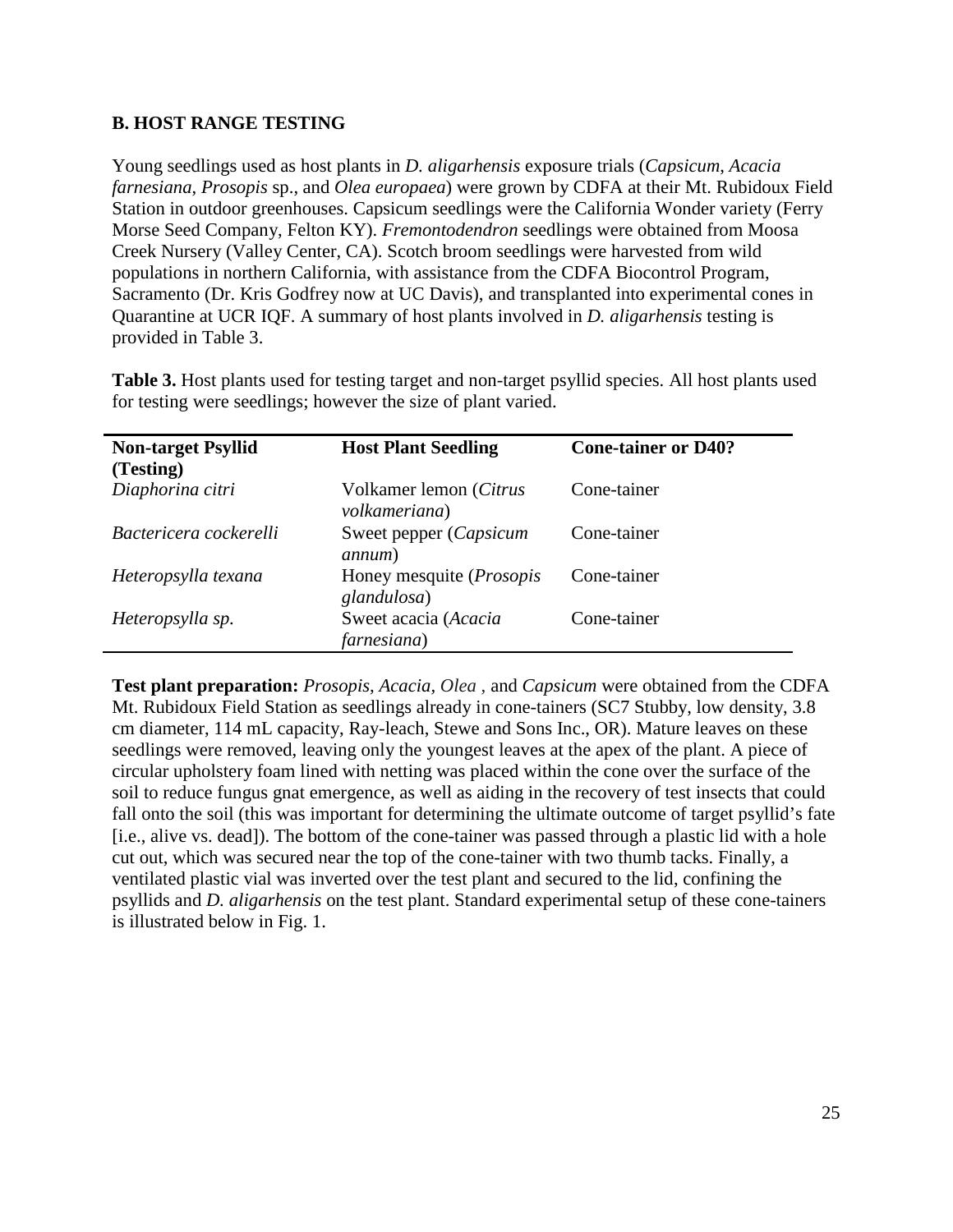Fig. 1. Preparation of experimental seedlings in cone-tainers with test psyllid species for *D*. *aligarhensis* exposure trials. 1) original seedling in cone-tainer; 2) a trimmed seedling, with mature foliage removed; 3) netted upholstery foam disc placed over soil (top of foam is level with top of cone-tainer); 4) lid fitted around the top of the cone-tainer and secured with thumb tacks; 5) ventilated vial inverted and placed over the test plant, secured to the lid from step 4.



We were unable to maintain scotch broom seedlings, as they are classified as a quarantined noxious weed, so seedlings used for testing were harvested from wild populations in northern California (the same location the psyllids were collected), shipped under CDFA permit (no. 2977), and transplanted into cone-tainers in Quarantine at UCR IQF. All other experimental setup procedures for scotch broom seedlings were identical to the process described above. *Fremontia* seedlings purchased from local California native-plant nurseries were larger than expected upon arrival. The above preparation process was modified to accommodate the larger growing cones ("D40") the *Fremontia* seedlings arrived in (Fig. 2). Paper discs 7mm in diameter, cut from waxy paper plates, were fitted on top of the cone and around the plant stem, with the same purpose of the netted foam from the cone-tainer setup, to prevent fungus gnat emergence. The D40 growing cones were fitted with an 11mm diameter clear plastic beverage lid, with a rubber band (size 32,  $\frac{1}{4}$  lb) fitted underneath for support against slipping and to the reinforce seal. A 16-ounce capacity clear plastic beverage cup, with the bottom removed and replaced with no-see-um netting for ventilation, was then inverted and secured over the plant, to restrict the *Fremontia* psyllids (*Dichlidophlebia fremontiae*) and *D. aligarhensis* to a small area surrounding the test plant.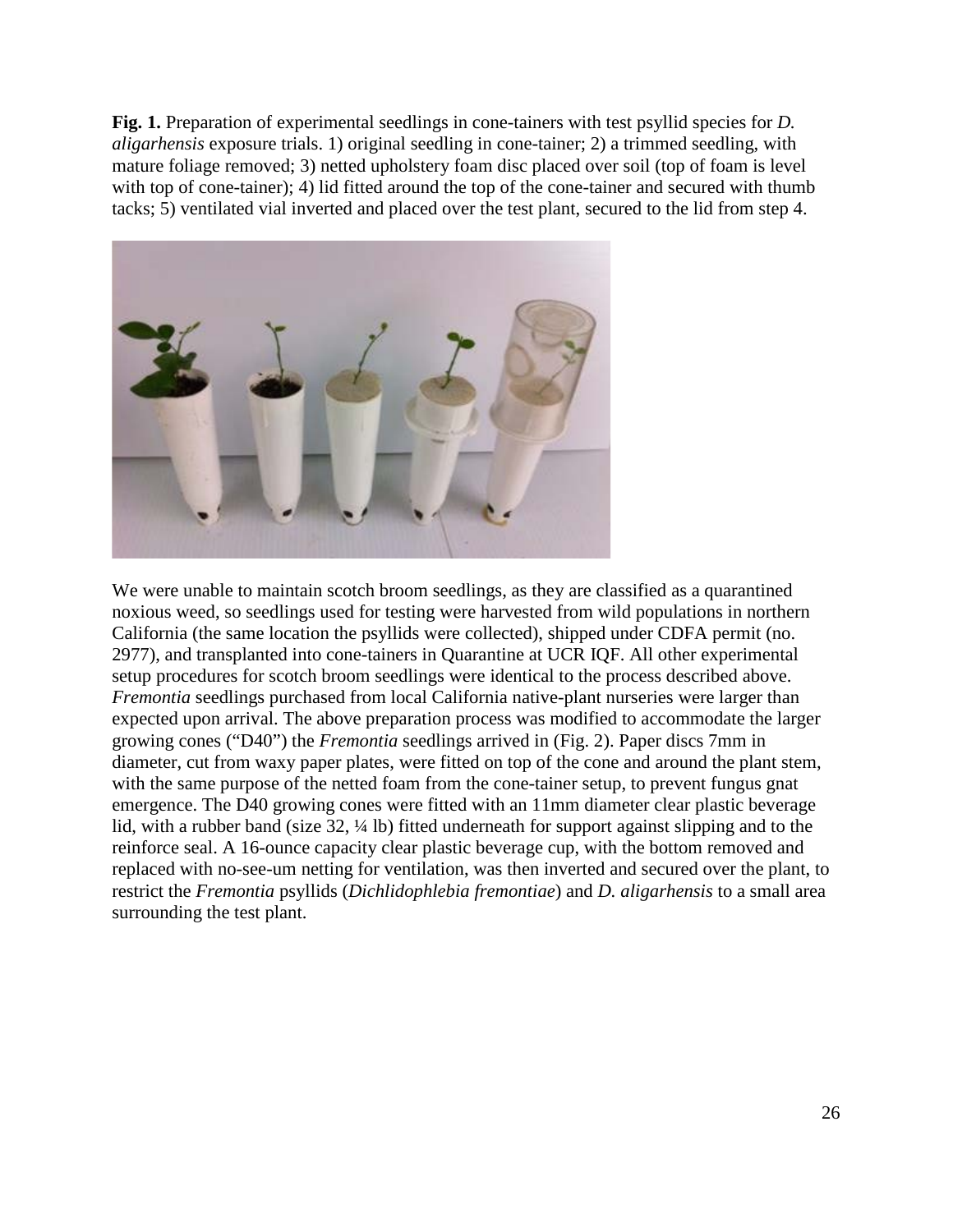**Fig. 2.** Adapted experimental setup for *Dichlidophlebia fremontiae* on *Fremontodendron* sp. (Fremontia) in D40 growing cones.



**Transferring psyllid nymphs to test plants:** It took an average of approximately 7−8 days post-oviposition for ACP nymphs to reach the early third instar (a preferred host stage of *D. aligarhensis*) under experimental conditions in the Insectary rearing room at UCR IQF (26.7  $\pm$  1° C and  $40 \pm 5\%$  RH). Native non-target psyllid species that were reared in colonies were maintained in rearing rooms separate from ACP at a slightly lower temperature of  $25\pm1^{\circ}$ C and  $40 \pm 5\%$  on the Insectary level of IQF, because this slightly lower temperature improved colony vigor.

A total of five third-instar psyllids on a single host cone-tainer seedling comprised a treatment which was exposed to a single female *D. aligarhensis*. To achieve this precise number of psyllids on each testing plant, a method of transferring nymphs from large colony plants onto smaller cone-tainer seedlings was developed. Nymphs of the appropriate age/life stage were located on large colony plants and disturbed by gentle tapping with a fine-haired paintbrush to encourage nymphs to become mobile. Once psyllids ceased feeding and/or clinging to the host plant and began walking, they were gently lifted off of the colony plant and individually placed onto the young flush of the test plant. All nymphs were moved onto testing plants the morning before their exposure to *D. aligarhensis*, so they had no additional time to mature and were guaranteed to be in an appropriate life stage for *D. aligarhensis* to parasitize. Because psyllids were very young at the time of transfer (sometimes as young as late second instar) the trauma of plant transfer caused some mortality, but overall this transfer method achieved a success rate of over 80% survivorship.

**Test cage setup:** Clear plastic vials of 148 mL capacity (Thornton Plastic Co, Salt Lake City, Utah) with three ventilation holes 12 mm in diameter (two on opposite sides, one on the bottom)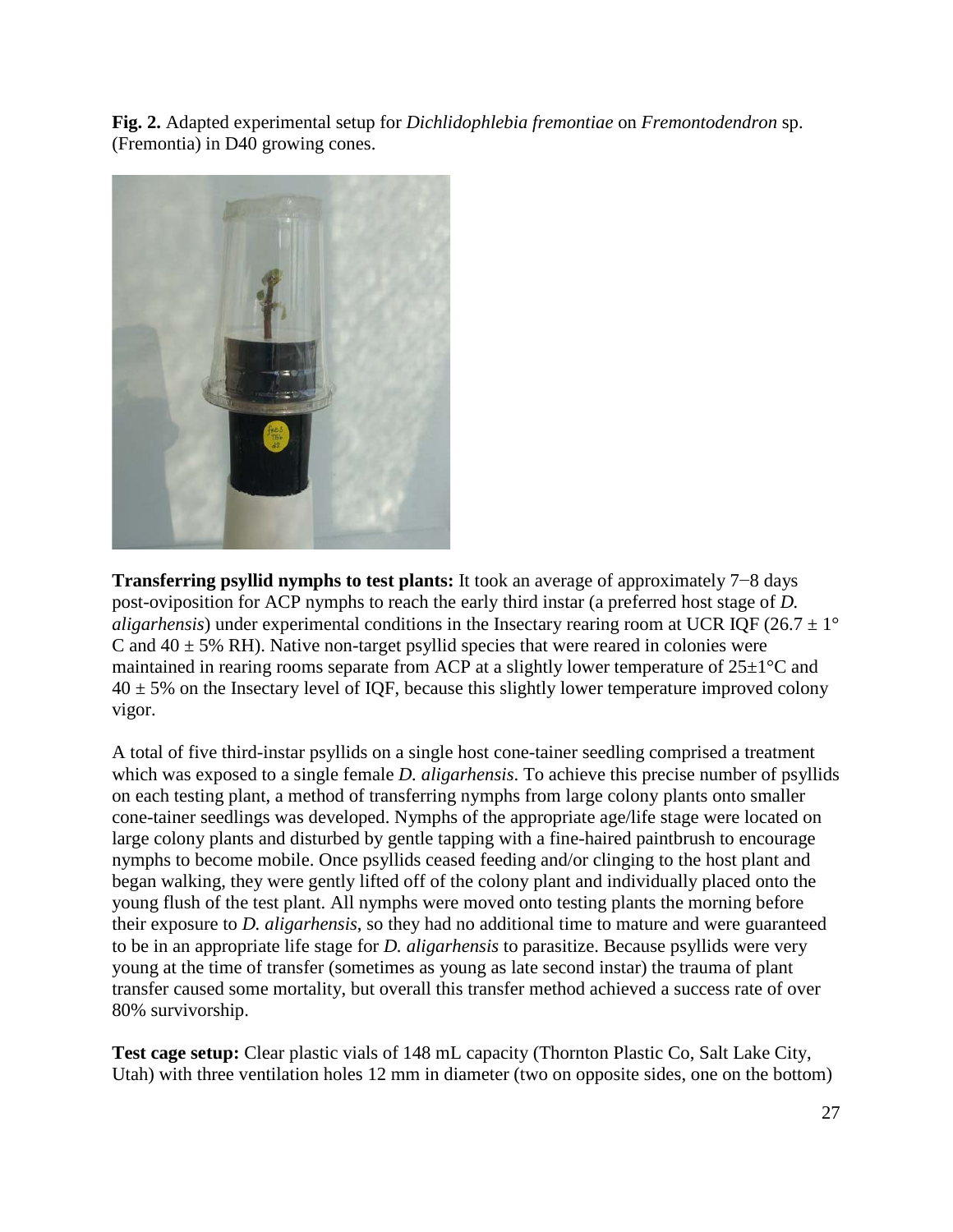and covered with an ultra-fine white organza mesh were inverted to fit into the vial lid that was firmly secured around the cone-tainer. This ventilated inverted vial enclosed the test plant and psyllids, and confined *D. aligarhensis* with the psyllid species of interest.

*Diaphorencyrtus aligarhensis:* Adult *D. aligarhensis* (this population is bi-parental) originally collected from the Punjab of Pakistan, were sourced from colonies maintained in Quarantine greenhouses at UCR IQF. Mating pairs of 1 male and 1 female were collected in 200 μL microcentrifuge tubes with honey added for feeding, and allowed to mate for no less than 24 hours. Immediately before day 1 testing commenced, female *D. aligarhensis* were separated into a 0.6 mL microcentrifuge tubes, from which they were introduced into the inverted ventilated cages described above. At the end of the prescribed duration of exposure to test psyllids, the vial was opened within an observation cage and the parasitoid was recaptured in the microcentrifuge tube. Each *D. aligarhensis* female was used only once for choice and prolonged no-choice tests over the indicated 2-day period. In sequential no-choice tests, the same female was tested four consecutive times.

**Cone-tainer setup:** Experimental blocks were set up in shoebox-sized plastic storage boxes, with three rows of five (15 in total per lid) holes cut into the plastic lid of the box with a diameter the same as that of the testing cone-tainers, and cone-tainer seedlings were placed through the holes which supported them in a vertical position. Approximately two to three inches of tap water was added to the box to allow for continuous watering of testing plants (through absorption through the exposed soil tip at the base of each cone-tainer) without the need for removing the ventilated vials at the top of the cone-tainer during the testing period (Fig. 3).

**Fig. 3.** One experimental block of cone-tainer seedlings, showing constant plant access to water provided at the bottom of the testing tray.



**Host specificity test methods:** Host specificity testing for *D. aligarhensis* was conducted under choice and no-choice conditions involving sequential and prolonged exposure experiments over the course of two days. *D. aligarhensis* used in short-term no-choice sequential treatments were allowed to rest overnight between day one (d1) and day 2 (d2) replicates (Table 4). *D.*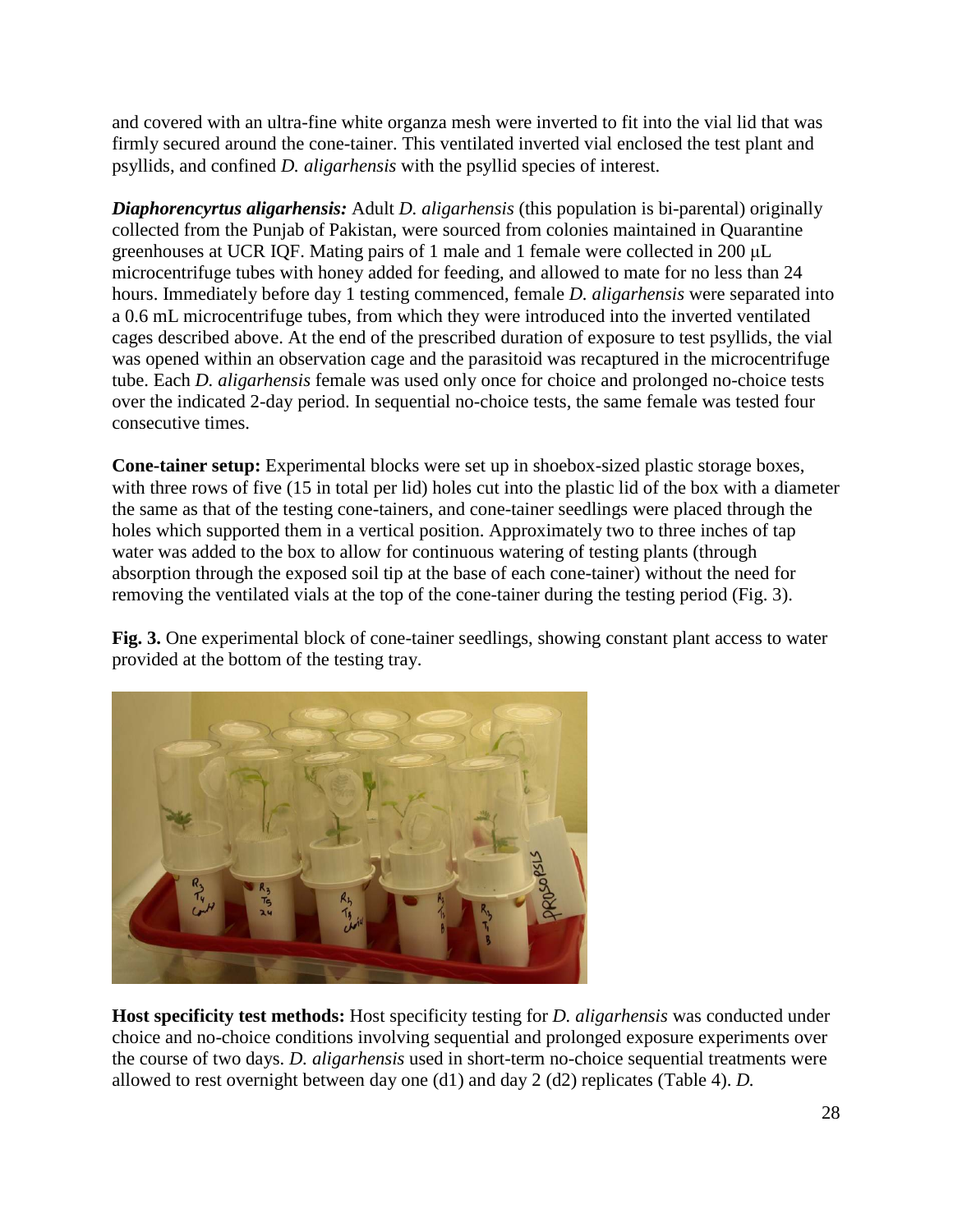*aligarhensis* used in prolonged exposure treatments were given a 24 hour exposure window on each d1 treatment before being immediately transferred to d2 treatments.

**Sequential no choice tests:** Short-term no-choice sequential exposure treatments followed one of two sequences. In the first treatment (T1), *D. aligarhensis* were exposed to ACP for four hours, then immediately transferred to a plant with a non-target psyllid (NTP). The second treatment (T2) was the reciprocal, introducing *D. aligarhensis* first to NTP for four hours, then being moved to ACP for an additional four hours. After the second four-hour exposure (whether on ACP or NTP), *D. aligarhensis* were removed and transferred into a 200 μL microcentrifuge tubes with honey, and stored overnight in a temperature control cabinet at 13.2-14.4°C. Day 2 replicates were set up identically to day 1 replicates (i.e.: the *D. aligarhensis* used for T1d1 was then used for T1 day 2). The second-day exposure (day 2) was conducted to measure the effects of previous psyllid exposure and host-feeding on parasitism rates on both ACP and NTP.

**Prolonged exposure no choice tests:** This design consisted of four different treatment types, which varied the order of host psyllid species presented to *D. aligarhensis* under prolonged exposure. Each prolonged exposure treatment consisted of a day 1 24-hour exposure to either ACP or NTP, before being moved immediately onto a secondary day 2 plant containing either ACP or NTP for another 24-hour exposure. This experimental design was implemented to determine attack rates on NTP when *D. aligarhensis* repeatedly encountered NTP, or when *D. aligarhens*is was able to host-feed on or parasitize ACP before or after encountering NTP, and was intended to more closely mimic conditions in a natural California habitat should *D. aligarhensis* find itself in areas with only non-target psyllids to attack.

**Choice tests:** Choice tests (T3) were conducted by simultaneously exposing *D. aligarhensis* to ACP and NTP on their respective host plants and allowing the parasitoid to forage freely and choose between psyllid species for attack. These treatments were conducted using the same acrylic riser cages constructed for use in colony maintenance (see above), giving *D. aligarhensis*  a greatly expanded area of foraging and host encounters. Treatments were set up on day 1 and left to run for 24-hour, after which *D. aligarhensis* was captured, the day 1 plants removed, and day 2 plants with fresh psyllids placed into the choice cage. *D. aligarhensis* was subsequently released and given access to day 2 plants for an additional 24-hour before final removal.

**Environmental test conditions in quarantine:** The Insectary laboratories where NTP colonies were maintained were regulated at 25ºC, 40% RH and 14:10 L:D cycle. In order to promote increased ACP reproduction for testing, the specific ACP rearing laboratory was maintained at constant environmental conditions of 28.33ºC, 40% RH, and 14:10 L:D. The quarantine testing room where trials took place was maintained at a mid-range temperature, with environmental conditions set at 26.7ºC, 40% RH, and 14:10 L:D throughout all testing phases.

**Experimental Execution:** A single mated adult female *D. aligarhensis* (approx. 2−7 days of age) was introduced into a test cage for a 4 hour exposure period in sequential no choice (T1, T2) treatments, or for 24 hours for choice (T3) and prolonged sequential no-choice (T4-7) treatments. Baseline mortality rates of psyllid nymphs dying from natural causes were derived from Control treatments (T8), in which a set of psyllids was set up on test plants in an identical manner to those used in experiments and maintained under the same quarantine conditions, but were not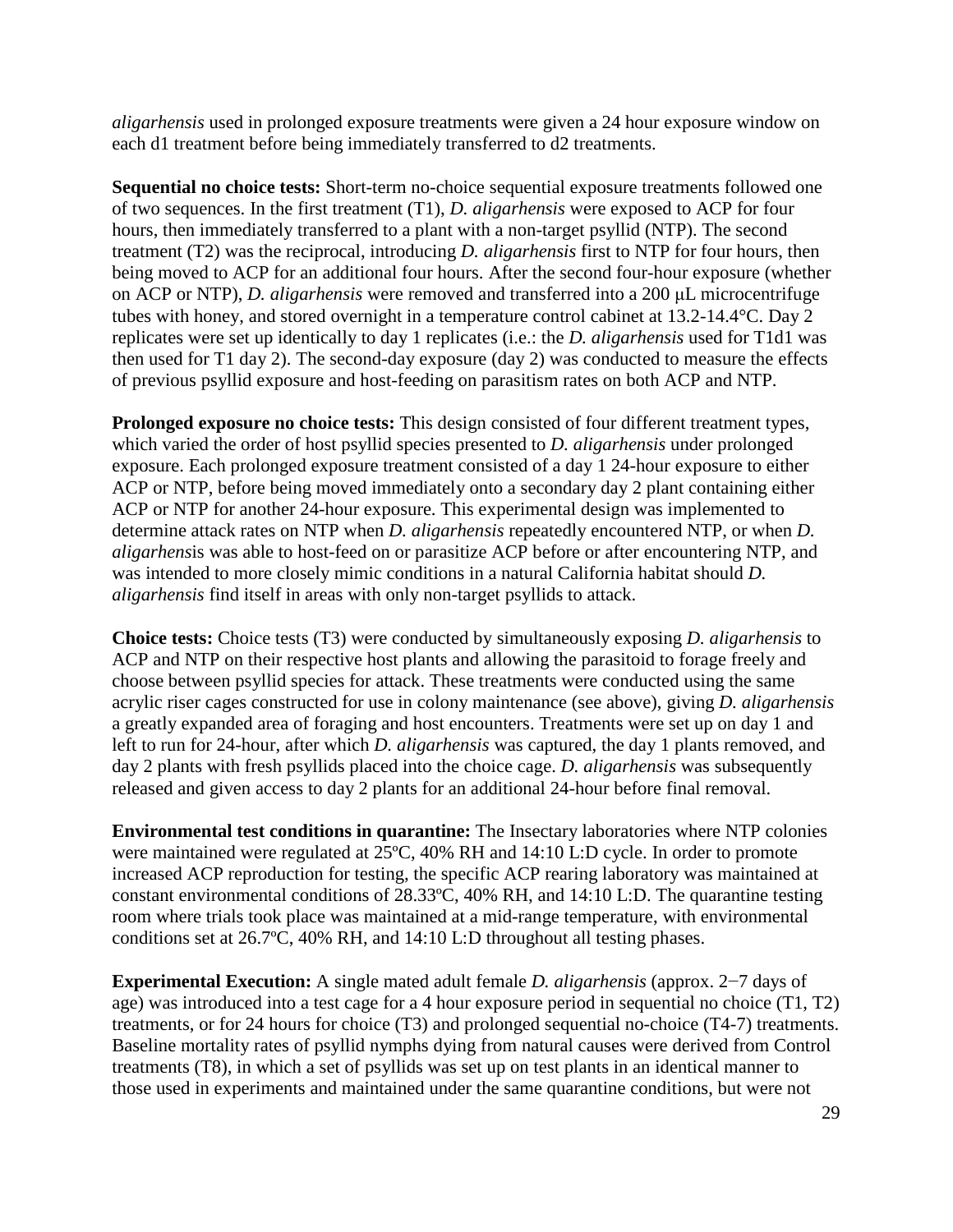exposed to parasitoids. Experiments were set up in blocks comprised of T1-T8 treatments, which were run in eight two-day replications for each test species and treatment type.

*Sequential no-choice tests (T1, T2).* During initial setup, two *D. aligarhensis* females were released into one of two test vials, one containing ACP (T1) and the other containing NTP (T2). After a period of 4 hours, parasitoids were removed and transferred immediately to a second vial containing the reciprocal psyllid type (NTP for T1, ACP for T2) for an additional 4 hours. At the end of this 8-hour rotation, females were removed and transferred into a 200 μL microcentrifuge tube with honey, and rested overnight at 13−14°C. The same test sequences were repeated for female *D. aligarhensis* on day 2.

*Choice tests (T3).* Ventilated inverted vials on individual test plants were removed in order to expose test psyllids on their respective host plants. Two cone-tainers, one containing ACP and the other NTP, were placed inside an acrylic riser cage (identical to those constructed for use in colony maintenance [see above]), giving *D. aligarhensis* a greatly expanded area of foraging. Treatments were set up on day 1 and run for 24 hours, after which *D. aligarhensis* was captured, the day 1 plants removed, and day 2 plants with fresh psyllids placed into the choice cage. *D. aligarhensis* was subsequently released and given access to day 2 plants for an additional 24 hours. After removal, ventilated vials were replaced over each individual test plant and its psyllids, and the cone-tainer was returned to its respective block's watering tray.

*Prolonged sequential exposure test (T4-7).* These 24-hour sequential no-choice treatments aimed to evaluate whether *D. aligarhensis* females would attack NTP under an exposure period longer than 4 hours, and with varying host sequence exposure. It was theorized that *D. aligarhensis*  attacks on NTP would be possible if the exposure time was lengthened, either because females would have more time to act on NTP or because there was an extensive period during which the parasitoid was restricted to a single non-choice species and in the absence of the preferred host, ACP, oviposition on less desirable hosts may result. This setup also evaluated whether the order of exposure to the preferred (ACP) or less desired (NTP) host had any effect on attack rates on either species.

The first treatment (T4) had *D. aligarhensis* exposed to ACP on day 1, then moved to ACP on day 2. The second treatment (T5) had *D. aligarhensis* exposed to ACP on day 1, then moved to NTP on day 2. The third treatment (T6) had *D. aligarhensis* exposed to NTP on day 1, then transferred to ACP for day 2. In the final treatment (T7), *D. aligarhensis* were exposed to NTP on day 1, and transferred to NTP for day 2. In this manner, all combinations of exposures were addressed.

*Control (T8).* One set of five ACP or five NTP nymphs on their respective host plants in conetainers were set up and maintained in a manner identical to that for test psyllids exposed to *D. aligarhensis* for each treatment day (day 1, day 2). Control psyllids of each test species were not exposed to any predator or parasitoid. These control cages were used to provide estimates of naturally-occurring mortality due to the process of transferring psyllids onto seedlings used in testing, and subsequent maintenance in quarantine testing room conditions to determine developmental fate (i.e., death from unknown causes or development to adult psyllids).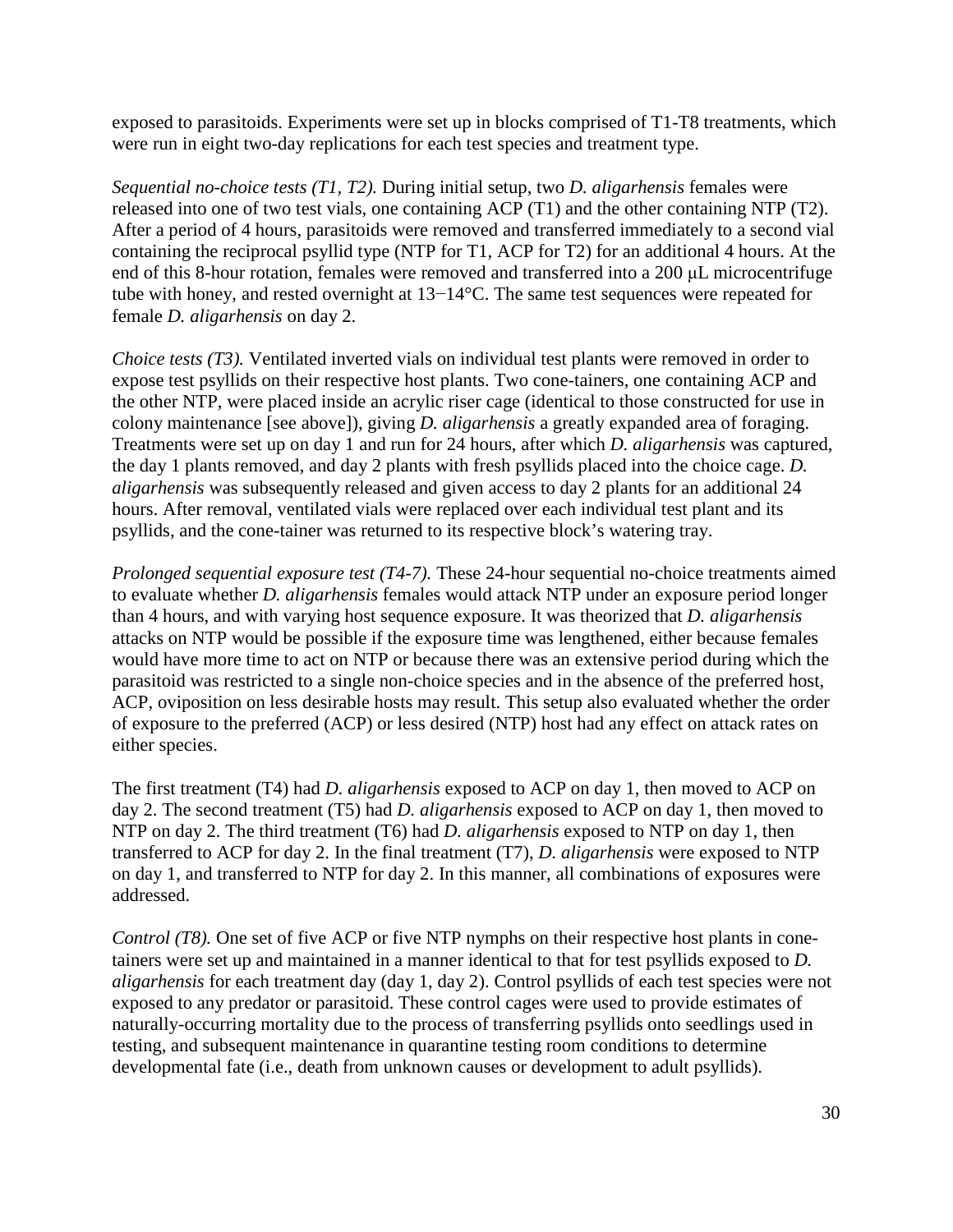**Table 4.** Treatment summary for exposure tests of female *D. aligarhensis* to Asian citrus psyllid (ACP) and non-target psyllid (NTP) species.

| Treatments     |                                     | Day $1(d1)$                                                                                                                   | Night                            | Day $2(d2)$ |                                                                                                                                               |                                               |  |
|----------------|-------------------------------------|-------------------------------------------------------------------------------------------------------------------------------|----------------------------------|-------------|-----------------------------------------------------------------------------------------------------------------------------------------------|-----------------------------------------------|--|
| T <sub>1</sub> | Sequential ( <i>D. citri</i> first) | $[D. \, \text{cltri}]$                                                                                                        | $\blacktriangleright$ [NTP]      | rest        | $\blacktriangleright$ [D.<br>citri]                                                                                                           | [NTP]                                         |  |
| T2             | Sequential (NTP first)              | [NTP]                                                                                                                         | $\blacktriangleright$ [D. citri] | rest        | $\blacktriangleright$ [NTP]                                                                                                                   | $\blacktriangleright$ $[D.$<br><i>citri</i> ] |  |
| T <sub>3</sub> | Choice test                         |                                                                                                                               | [ $D. \text{ citri+NTP}$ ]       |             | [ $D. \text{cirri+NTP}$ ]                                                                                                                     |                                               |  |
| T <sub>4</sub> | Prolonged sequential (ACP/ACP)      |                                                                                                                               | $[D.$ citri]                     |             | $\blacktriangleright$ [D. citri]                                                                                                              |                                               |  |
| T <sub>5</sub> | Prolonged sequential (ACP/NTP)      |                                                                                                                               | $\blacktriangleright$ [NTP]      |             |                                                                                                                                               |                                               |  |
| T <sub>6</sub> | Prolonged sequential (NTP/ACP)      |                                                                                                                               | $\blacktriangleright$ [D. citri] |             |                                                                                                                                               |                                               |  |
| T7             | Prolonged sequential (NTP/NTP)      |                                                                                                                               | $\blacktriangleright$ [NTP]      |             |                                                                                                                                               |                                               |  |
| T <sub>8</sub> | Control                             | $[D. \, \text{cltri}]/[NTP]$<br>No parasitoid exposure to measure<br>natural nymph mortality under<br>experimental conditions |                                  |             | $[D. \, \text{cltri}]/[\text{NTP}]$<br>No parasitoid<br>exposure to measure<br>natural nymph<br>mortality under<br>experimental<br>conditions |                                               |  |

► *D. aligarhensis* movement to new psyllid hosts rest = containment of female *D. aligarhensis* in a 200 μL microcentrifuge tube with honey and no psyllid exposure for ~16 hours at 13.2-14.4ºC.

**Data Recording:** All treatments were observed at least twice to record psyllid developmental outcomes. Observation 1 was made 7−9 days post-day 1 exposure to *D. aligarhensis*. Observation 2 was completed 14−16 days post-day 1 exposure. If at this point there remained mummies or live psyllid nymphs, a third observation was taken 21 days post-day 1 exposure to determine developmental fate. Any intact mummies (i.e., no emergence of parasitoids) observed at this point were deemed dead and subsequently discarded. Counts were recorded of the number of psyllids that successfully matured to adulthood, psyllid nymphs found dead (physically accounted for), the number of successfully parasitized and mummified nymphs (observation 1 only), and number and sex of *D. aligarhensis* that emerged from hosts for each treatment.

## **RESULTS AND DISCUSSION**

Six non-target psyllid species were tested for their suitability as hosts for *D. aligarhensis*  reproduction. Host range was assessed using seven experimental designs encompassing nochoice sequential tests, prolonged no-choice and choice tests. The non-target test species were comprised of: (1) *Bactericera cockerelli* (the native pestiferous potato/tomato psyllid) (*n* = 480 total nymphs exposed); (2) *Heteropsylla* sp. (the native Acacia psyllid) (*n* = 390 nymphs); (3) *Arytainilla spartiophylla* (a self-introduced natural enemy of the noxious weed scotch broom psyllid) (*n* = 380 nymphs); (4) *Euphyllura olivina* (the invasive olive psyllid) (*n* = 320 nymphs); (5) *Heteropsylla texana* (the native honey mesquite psyllid) (*n* = 395 nymphs); and (6) *Dichlidophlebia fremontiae* (the native *Fremontia* psyllid) (*n* = 375 nymphs). A summary (mortality, parasitism, survival to adulthood, etc.) for each psyllid species is presented in Table 5.

Successful parasitism of a non-target species by *D. aligarhensis* was observed for only one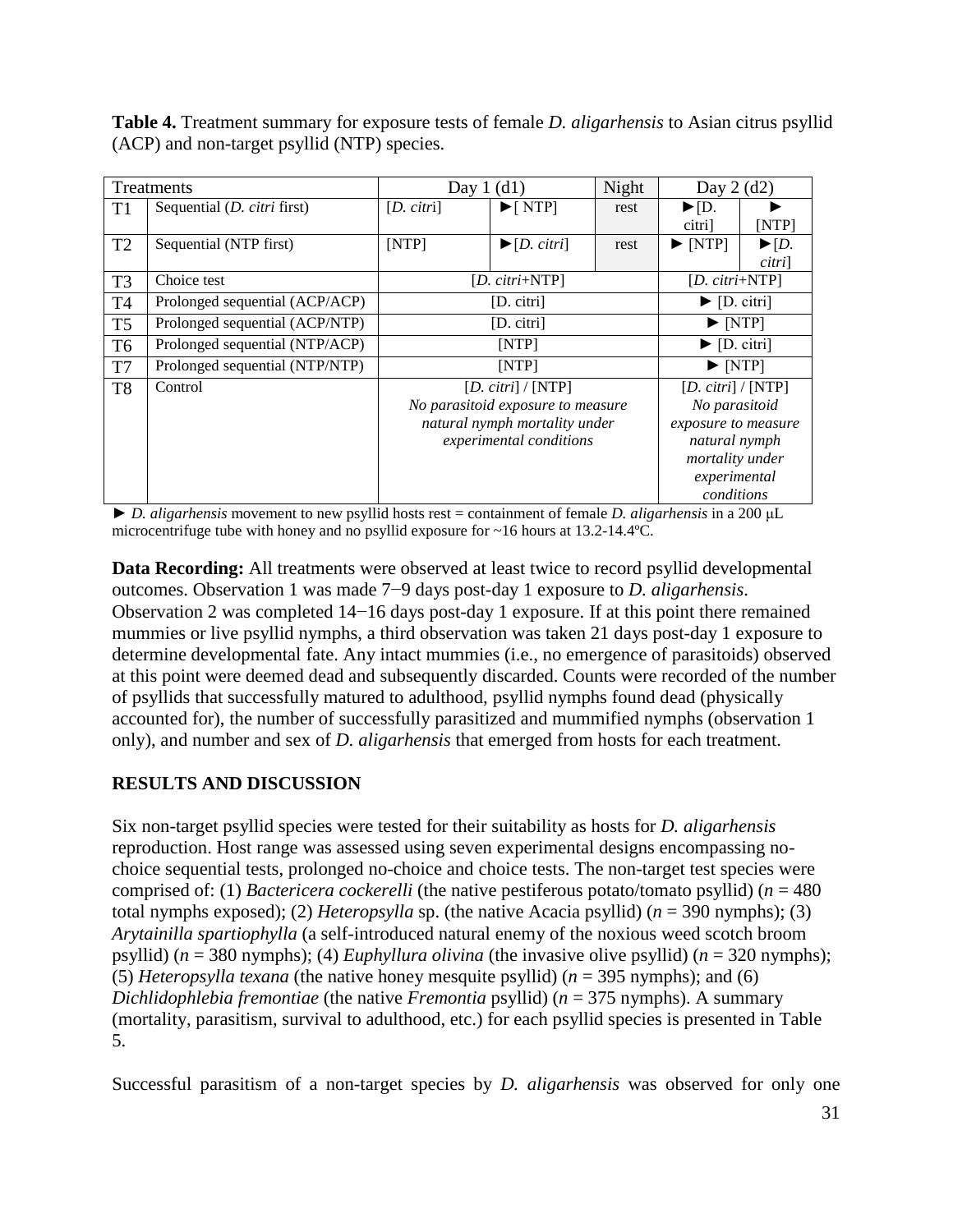species tested: *B. cockerelli*, the native and pestiferous potato psyllid, the vector of the zebra chip bacterium which causes significant economic loses in potatoes (Butler and Trumble 2012). Observed parasitism rates ranged 11-18% for the four treatment types. Two treatment types (T2, the short no choice sequential trial in which NTP was presented first and T3 choice test) which exhibited moderate levels of parasitism, at 17-18%. Parasitism of *B. cockerelli* was lower in ACP-first sequential no-choice test and prolonged exposure tests (11- 13%). When compared to *D. aligarhensis* parasitism rates of ACP across all treatment types (27-45%), it is likely *B. cockerelli* is not a highly preferred host for *D. aligarhensis*. Because of these findings, as well as the fact that there is robust guild of generalist predators and parasitoids native to California attacking *B. cockerelli* (Butler and Trumble, 2012), it is unlikely that *D. aligarhensis* will pose a significant threat to *B. cockerelli* populations in the wild once released from Quarantine.

Elevated mortality levels classified as a result of "unknown causes" (dead nymphs which were *found* and confidently accounted for) were observed across all psyllid species exposed to *D*. *aligarhensis* (refer to Table 6 for the complete breakdown of confirmed mortality from unknown causes by psyllid species). This mortality increase was measured against control treatments consisting of host plant seedlings with NTP nymphs identical in setup to experimental seedlings and kept under identical conditions, but lacking exposure to *D. aligarhensis*. It is likely that elevated mortality when compared to controls was a combination of natural nymph mortality, trauma of moving early instars between plants, possible host feeding by *D. aligarhensis* (not confirmed), unsuccessful parasitism attempts (not confirmed), and (in some cases as discussed for *A. spartiophila*) unavoidable external conditions due to field collection, subsequent transportation, and set up in quarantine.

Mortality experienced by *B. cockerelli* nymphs (potato psyllid, tested on pepper [*Capsicum*]) undergoing *D. aligarhensis* exposure ranged from 3-27%, as compared to 4% control mortality. Mortality rates for ACP, excluding death caused by successful parasitism of *D. aligarhensis*, ranged from 4-11%. Control mortality for ACP was 6%.

No parasitism by *D. aligarhensis* was recorded for *Heteropsylla* sp. Increased mortality was observed for *Heteropsylla* sp. (acadia psyllid, tested on *Acacia* sp. seedlings) in the presence of *D. aligarhensis*. Control mortality for this species, was around 8%, but mortality ranged from 5- 17% across treatments with *D. aligarhensis* (Table 5). These data suggest that *D. aligarhensis* could cause additional, albeit, minor increases in host-death when confined in small cages with this psyllid species. Observed mortality for ACP was between 20% and 23% (independent of parasitism), markedly higher than the mortality rate for *Heteropsylla* sp. (Table 5).

No parasitism by *D. aligarhensis* was recorded for *A. spartiophila* (Table 5). Of all non-target species tested, *A. spartiophila* (scotch broom psyllid, tested on transplanted scotch broom seedlings) had the highest overall nymph mortality rates (Table 6). All of the experimental treatment types, except T1 (sequential 4 hr exposure to ACP first) have lower mortality rates compared to the control (14-32% with *D. aligarhensis* exposure vs. 33% in control treatments lacking *D. aligarhensis* exposure [Table 5]). This elevated control mortality may be due to a number of external factors, including same day field-harvesting and transporting (via ice chest with psyllids flown Economy class from Sacramento to Riverside) of psyllids and low survivorship of field-harvested and transplanted scotch broom seedlings. There appears to be no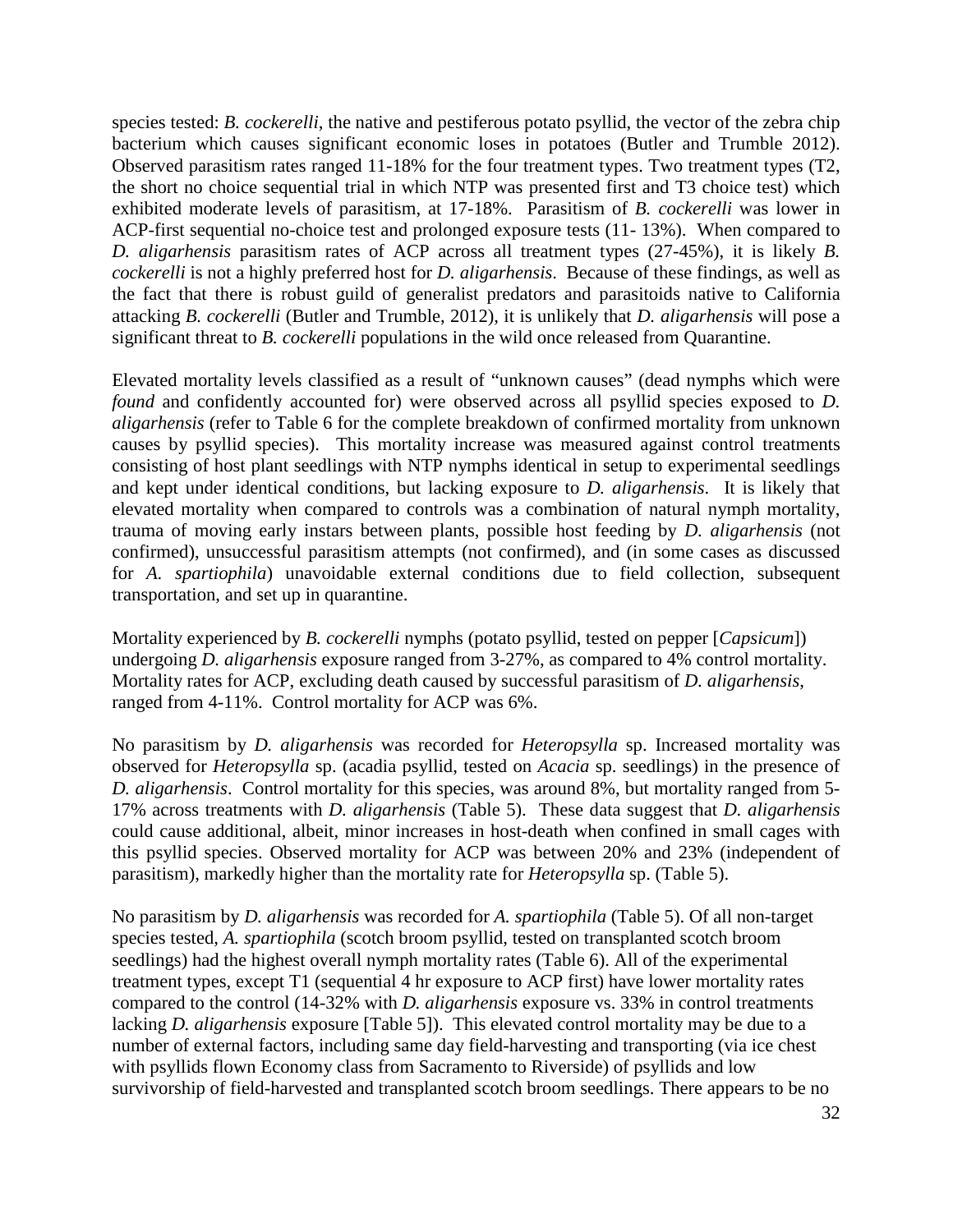significant elevation in *A. spartiophila* mortality when *D. aligarhensis* is confined with this psyllid. This is very relevant as this particular psyllid is considered a fortuitous self-introduced biological control agent of invasive scotch broom in northern California. Further, collections of *A. spartiophila* were made from high elevation sites in northern California. These collecting areas are subject to snowfall, a climate type that is not conducive for year round persistence of *D. aligarhensis*. Observed ACP mortality rates in this experimental set ranged from 13-17%, and ACP control mortality was 19%.

No parasitism by *D. aligarhensis* was recorded for *E. olivina* (Table 5). *E. olivina* mortality in the presence of *D. aligarhensis* ranged 16-23% which was similar or slightly higher than control mortality which was recorded at 15% for olive psyllid (Table 6). In comparison, ACP mortality was similar, ranging 12-22%, and parasitism range 16-28%. ACP mortality for control treatments was 15%.

No parasitism by *D. aligarhensis* was recorded for *H. texana* (Table 5). *H. texana* experienced little or no increase in NTP mortality in the presence of *D. aligarhensis* (Table 5). Control mortality for *H. texana* was 21%, mortality when exposed to female *D. aligarhensis* ranged 8- 24% for *H. texana* (Table 6). These data sets suggest that *D. aligarhensis* may not be significantly affecting mortality rates of this non-target species. In comparison, to *H. texana*, ACP mortality across exposure experiments ranged 16-23%, parasitism ranged 14-28%, and control mortality was 26%.

No parasitism by *D. aligarhensis* was recorded for *D.fremontiae* (Table 5 ). Control mortality for *D. fremontiae* was 3%, and *D. fremontiae* exposed to *D. aligarhensis* suffered mortality rates between 8% and 16%. In contrast, ACP mortality was 24% in control treatments and ranged 17- 25% in exposure treatments and ACP parasitism ranged 8-24%. This only slight increase in nontarget mortality under Quarantine conditions suggests that *D. aligarhensis* may affect natural death rate of *Fremontia* psyllids, but not significantly.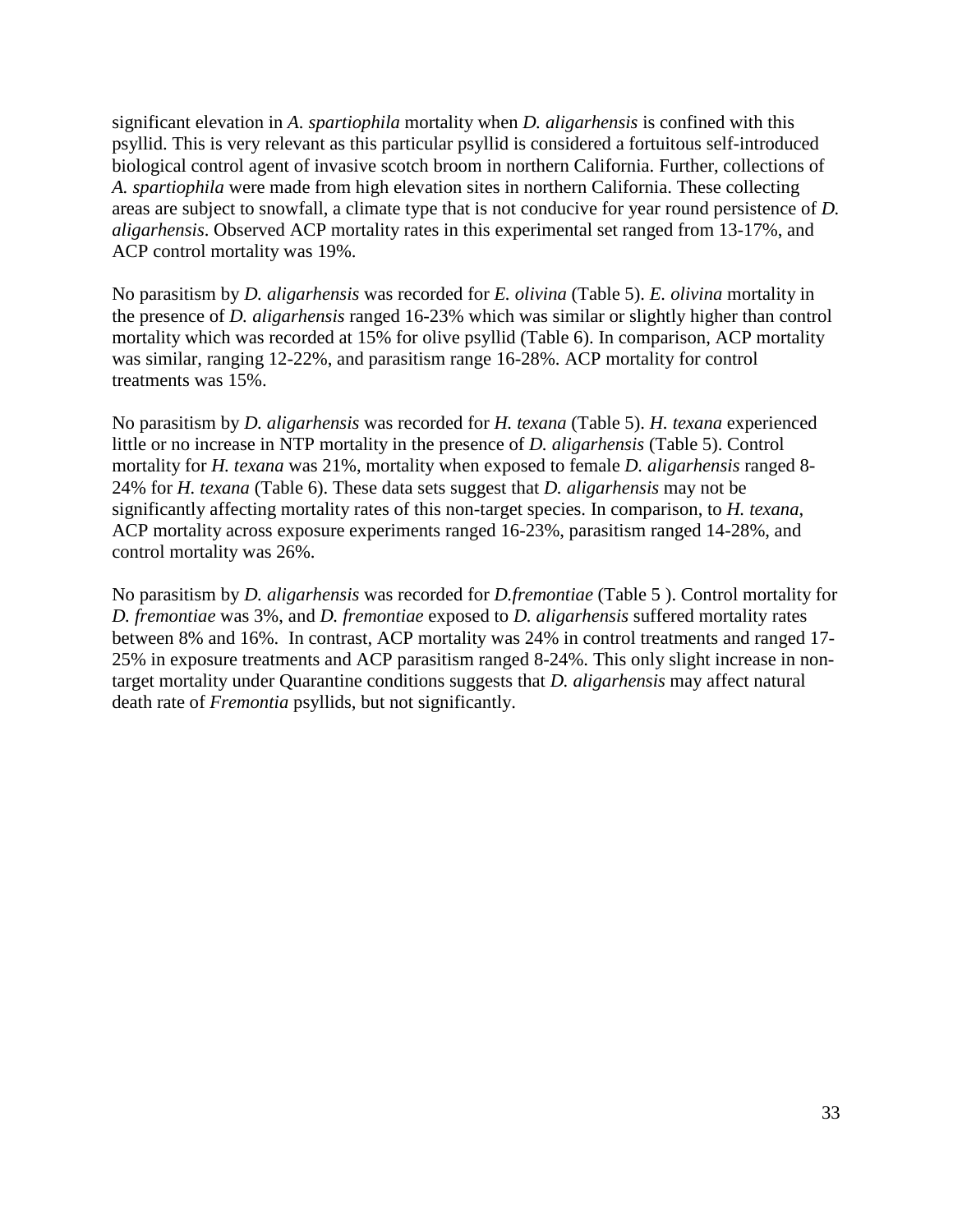| Non-Target                                                     | <b>Test Type</b>                   | $\frac{9}{6}$ NTP | $\sqrt[6]{\text{NTP}}$ | % ACP            | %ACP            | %NTP Control     | <b>%ACP Control</b> |
|----------------------------------------------------------------|------------------------------------|-------------------|------------------------|------------------|-----------------|------------------|---------------------|
| <b>Psyllid Species</b>                                         |                                    | <b>Mortality</b>  | Parasitism             | <b>Mortality</b> | Parasitism      | <b>Mortality</b> | <b>Mortality</b>    |
| <b>Bactericera</b><br>cockerelli<br>(Potato/Tomato<br>Psyllid) | T1 (4hr, ACP)<br>first)            | 18                | 13                     | 11               | 39              | $\overline{4}$   | 6                   |
|                                                                | $T2$ (4 hr NTP<br>first)           | 3                 | 18                     | $\overline{7}$   | 42              |                  |                     |
| (PTP)                                                          | Choice Test (T3)                   | $\overline{13}$   | $\overline{17}$        | $\overline{4}$   | $\overline{27}$ |                  |                     |
|                                                                | Prolonged<br>Exposure (T4-7)       | 27                | 11                     | $\mathbf{1}$     | 45              |                  |                     |
| Heteropsylla sp.<br>(Acacia                                    | T1 (4hr, ACP<br>first)             | $8\,$             | $\mathbf{0}$           | 20               | 28              |                  |                     |
| farnesiana<br>Psyllid)                                         | $T2$ (4 hr NTP<br>first)           | 5                 | $\boldsymbol{0}$       | 23               | 21              | $\,8\,$          | 11                  |
| (AFP)                                                          | Choice Test (T3)                   | $\overline{17}$   | $\boldsymbol{0}$       | 21               | 21              |                  |                     |
|                                                                | Prolonged<br>Exposure (T4-7)       | 10                | $\boldsymbol{0}$       | 23               | 32              |                  |                     |
| Arytainilla<br>spartiophila                                    | T1 (4hr, ACP)<br>first)            | 41                | $\boldsymbol{0}$       | 16               | 18              |                  |                     |
| (Scotch Broom<br>Psyllid)                                      | T2(4 hr NTP)<br>first)             | 32                | $\boldsymbol{0}$       | 17               | 16              | 33               | 19                  |
| (SBP)                                                          | Choice Test (T3)                   | 14                | $\boldsymbol{0}$       | 13               | 29              |                  |                     |
|                                                                | Prolonged<br>Exposure (T4-7)       | 25                | $\boldsymbol{0}$       | 16               | 21              |                  |                     |
| Euphyllura<br>olivina (Olive                                   | T1 (4hr, ACP)<br>first)            | 21                | $\boldsymbol{0}$       | 16               | 16              |                  |                     |
| Psyllid)<br>(OLV)                                              | $T2$ (4 hr NTP<br>first)           | 23                | $\boldsymbol{0}$       | 22               | 25              | 15               | 15                  |
|                                                                | Choice Test (T3)                   | 16                | $\boldsymbol{0}$       | 19               | 21              |                  |                     |
|                                                                | Prolonged<br>Exposure (T4-7)       | 19                | $\boldsymbol{0}$       | 12               | 28              |                  |                     |
| Heteropsylla<br>texana (honey                                  | $T1$ (4hr, ACP<br>first)           | 24                | $\boldsymbol{0}$       | 18               | 20              | 21               | 26                  |
| mesquite<br>(Prosopis)                                         | T <sub>2</sub> (4 hr NTP<br>first) | 13                | $\boldsymbol{0}$       | 9                | 20              |                  |                     |

**Table 5.** Consolidated summary of data for exposure and control treatments pertaining to psyllid mortality and parasitism rates in the presence of a single mated *D. aligarhensis* female under each of seven different exposure treatments.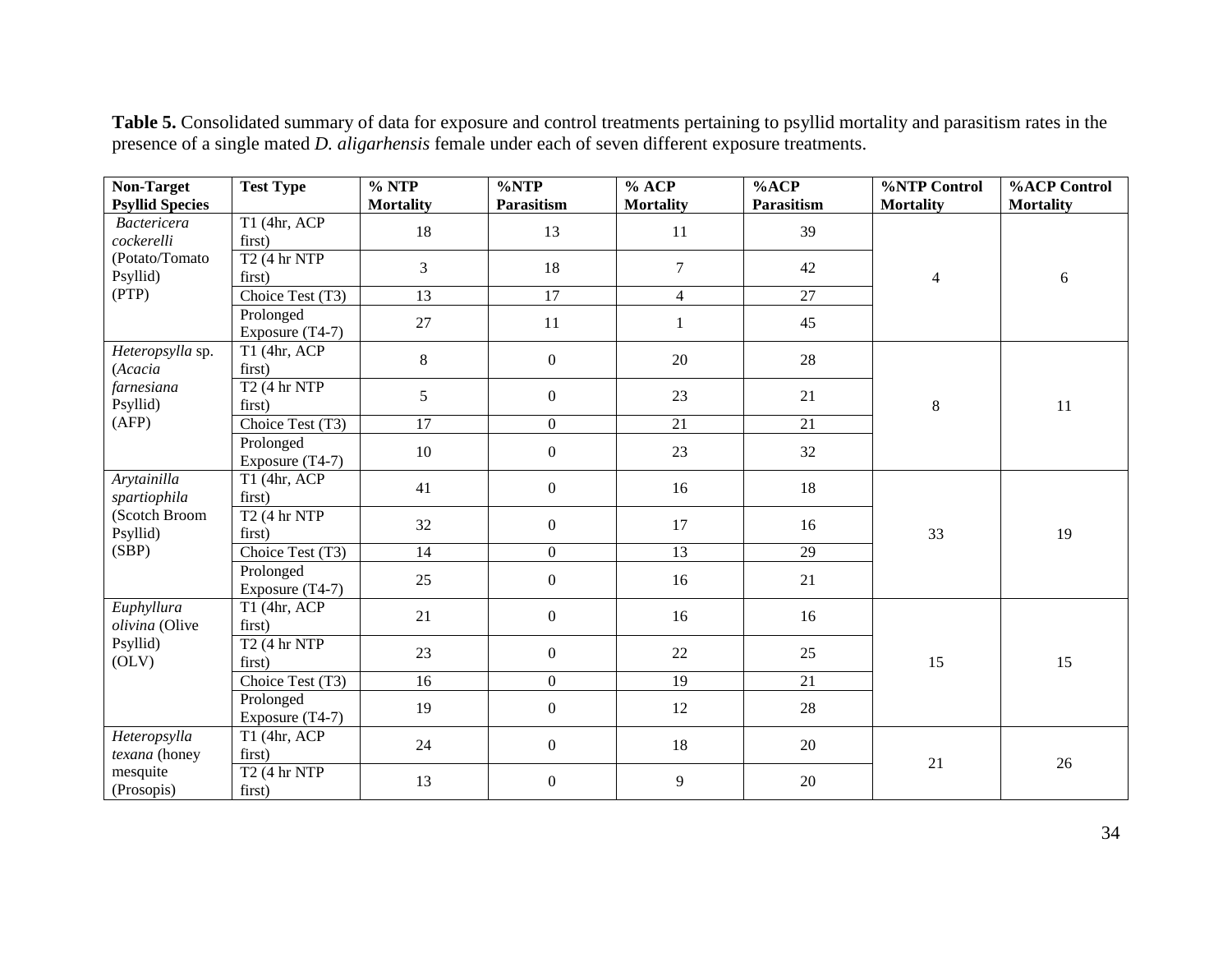| psyllid)                       | Choice Test (T3)               |    | 0        | 23 | 28 |    |
|--------------------------------|--------------------------------|----|----------|----|----|----|
| (PRO)                          | Prolonged<br>Exposure $(T4-7)$ | 19 | $\Omega$ | 16 | 14 |    |
| Dichlidophlebia<br>fremontidae | $T1$ (4hr, ACP<br>first)       | 11 | $\Omega$ | 25 |    |    |
| (Fremontia)<br>psyllid)        | T2(4 hr NTP<br>first)          | 14 | $\Omega$ | 25 | 23 | 24 |
| (FRE)                          | Choice Test (T3)               |    |          | 17 | 15 |    |
|                                | Prolonged<br>Exposure $(T4-7)$ | 16 | $\Omega$ | 19 | 24 |    |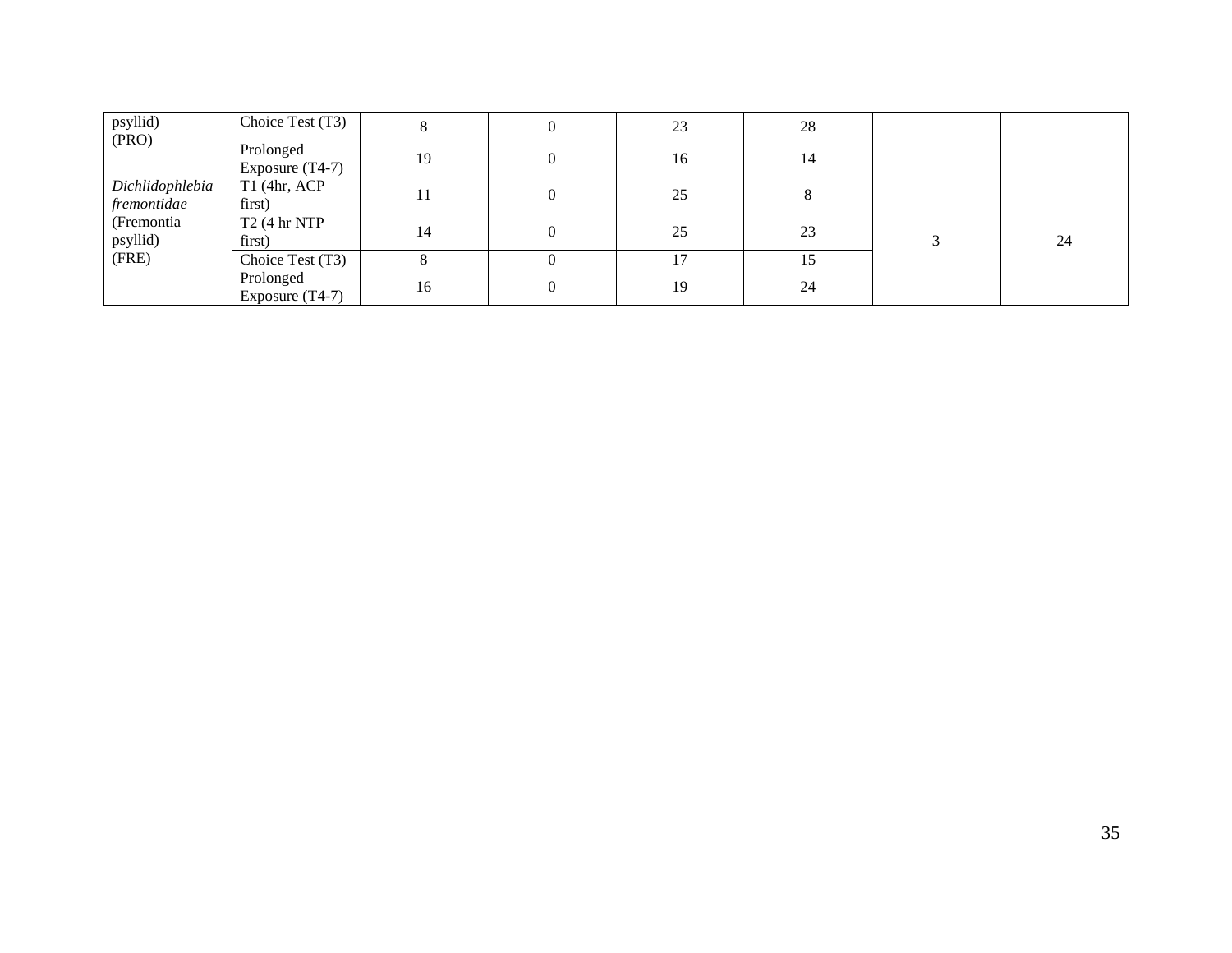All species of non-target psyllid nymphs experienced a modest increase in mortality due to unknown causes under experimental conditions when compared to control data. Elevated levels of unknown mortality are likely the result of a combination host feeding or unsuccessful parasitism by *D. aligarhensis*. However, the ecological importance of this is likely to be very low as *D. aligarhensis* was unable to reproduce on these hosts, and elevated levels of mortality (< 15% on average: *Heteropsylla* sp. = 14%; *A. spartiophila* = 3%; *E. olivina* = 6%; *H. texana* = 0%; *D. fremontidae* = 8%) could have possibly been an artifact of containment in small artificial arenas that prevented females leaving unsuitable host patches. In the unlikely event that these attack rates that should manifest themselves in nature, it is highly unlikely there would be any significant impact on non-target psyllid species. Additonally, these exposure trials in Quarantine do not take into account various other biotic and abiotic factors that would act as barriers to D. aligarhensis interfering with native populations (e.g., native natural enemy guilds, plant community composition, and the potential rarity of non-target species for most of the year). The only native psyllid species *D. aligarhensis* was able to reproduce on was the potato psyllid, *B. cockerelli*. This psyllid is a pest of tomatoes, egg plants, peppers (Capsicum), and potatoes (Butler and Trumble 2012). It is most destructive in potatoes because it spreads a phloem-limited bacterium, possibly *Candidatus* Liberibacter solanacearum, that causes zebra chip in potatoes and related maladies in other solanaceous crops. *D. aligarhensis* both increased unknown nymph mortality (by 24%) and successfully parasitized *B. cockerelli* nymphs at an average rate of ~15%. It is possible that *D. aligarhensis* could encounter *B. cockerelli* frequently under certain circumstances, particularly in urban environments, where tomatoes/potatoes/eggplants/peppers are grown in gardens co-inhabited with citrus. No adverse environmental impacts from attacks on *B. cockerelli* by *D. aligarhensis*, should they occur, are anticipated. Further, there is a guild of resident natural enemies already exploiting *B. cockerelli* in California (Casey and Trumble, 2012) and an exotic parasitoid that has relatively weak attack rates under optimal conditions is unlikely to compete effectively under field conditions.

### **CONCLUSIONS**

Under stringent testing conditions that evaluated the host range of the bi-parental encyrtid parasitoid, *Diaphorencyrtus aligarhensis*, sourced from Punjab Pakistan under four different testing strategies against six non-target psyllid species, *D. aligarhensis* was unable to parasitize on five of these six species. Low rates of parasitism, averaging 15%, were observed on the native pestiferous potato psyllid *B. cockerelli*. In comparison, parasitism rates on the target, Asian citrus psyllid, ranged 8−50% (average 23% parasitism rate). Mortality rates due to unknown causes across all non-target psyllid species showed a slight elevation in the presence of *D. aligarhensis*  as compared to control psyllids not exposed to *D. aligarhensis*. An exception was *H. texana*  which exhibited no measurable differences in nymphal death rates between exposure and control treatments. It is concluded that it is highly unlikely that such low rates of increased mortality and a lack of parasitism would be sufficient to affect native populations of these non-target psyllids in California. Permission to release *D. aligarhensis* has been granted for Florida and releases of two strains of uniparental populations sourced from Taiwan and China as part of a biological control program targeting ACP have so far failed to establish (Rohrig et al., 2012). A different outcome from releasing *D. aligarhensis* may occur in California because the strain to be released is sexual (as opposed to being parthenogenic, whereby females reproduce asexually as is the case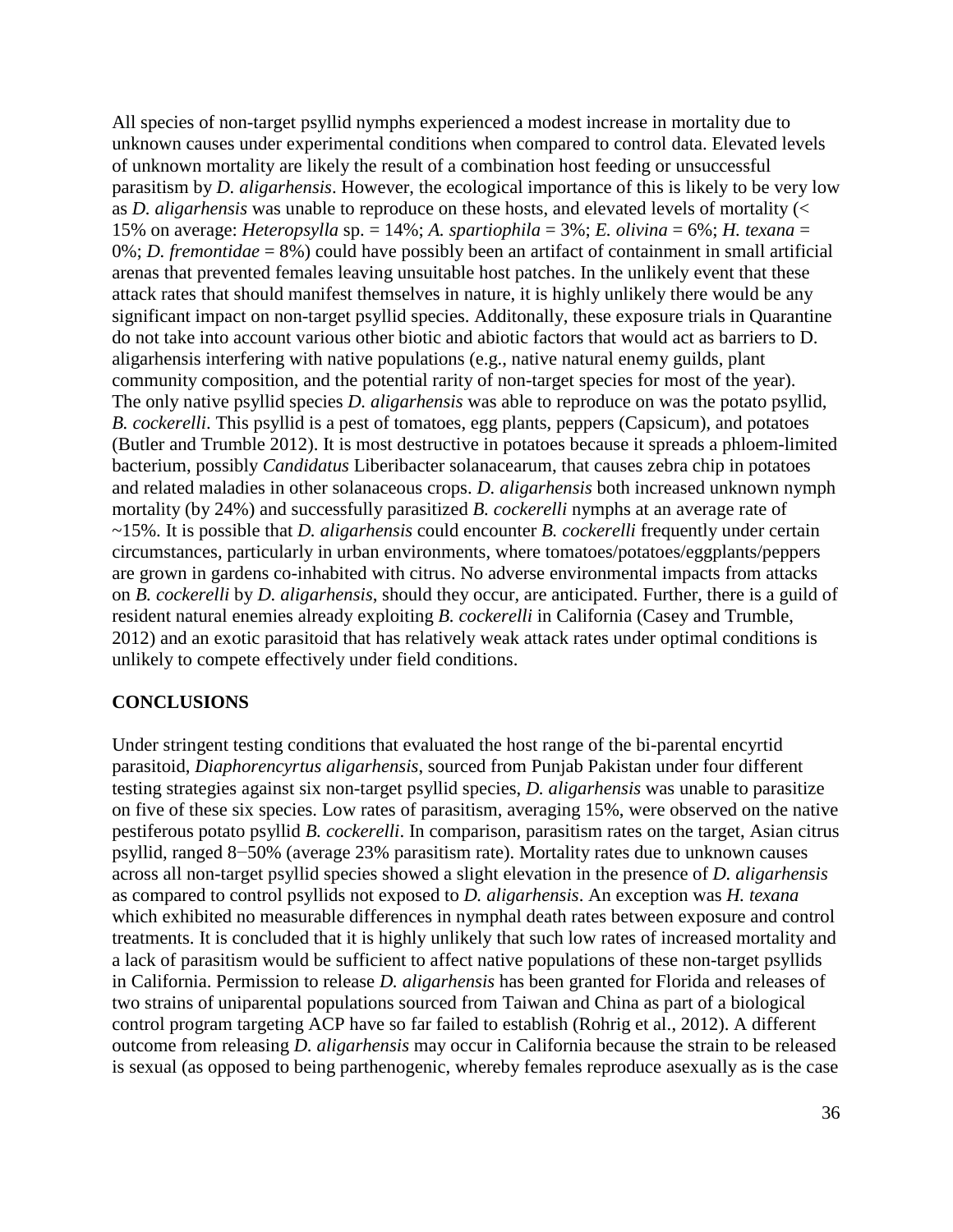in Florida) and a competing ACP parasitoid, *T. radiata*, is not yet widespread in California which affords *D. aligarhensis* the opportunity to establish and spread in areas lacking this competitor.

### **References:**

Butler, C.D., and J.T. Trumble. 2012. Identification and impact of natural enemies of *Bactericera cockerelli* (Hemiptera: Triozidae) in southern Cailfornia. Journal of Economic Entomology. 105: 1509−1519.

Percy, D.M., A. Rung, and M.S. Hoddle. 2011. An annotated checklist of the psyllids of California (Hemiptera: Psylloidea). Zootaxa 3193: 1−27.

Rohrig, E., D.G. Hall, J.A. Qureshi, and P.A. Stansly. 2012. Field release in Florida of *Diaphorencyrtus aligarhensis* (Hymenoptera: Encyrtidae), an endoparasitoid of *Diaphornia citri*  (Homoptera: Psyllidae), from mainland China. Fla. Entomol. 95: 479−481.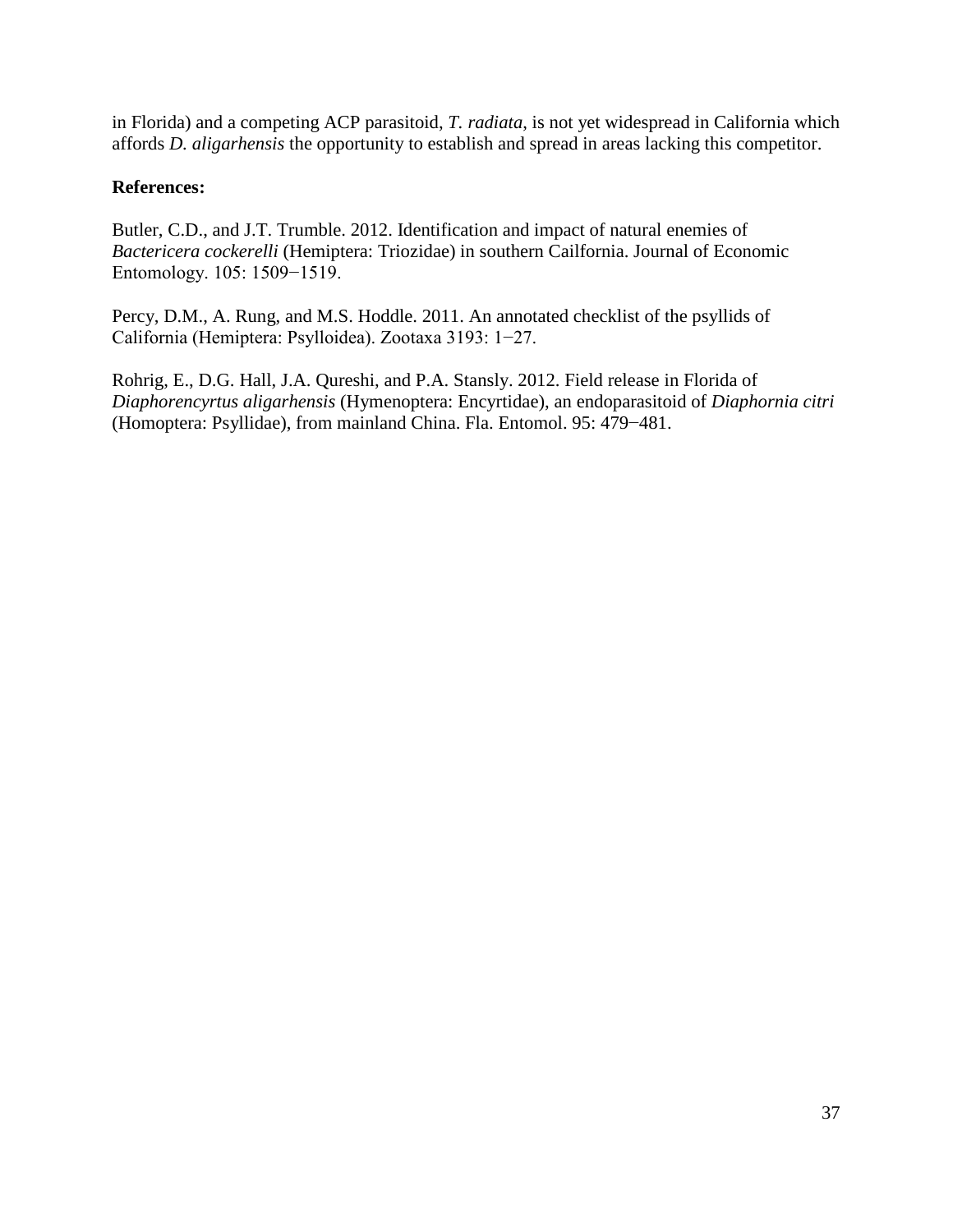**Appendix 3.** Response to Comments on the Draft Environmental Assessment.

Legal notice of the EA was made available in the Federal Register on September 18, 2014 for a 30-day public comment period. Sixteen comments were received on the EA (one was a duplicate). Thirteen were in favor and two were in opposition to the proposed release of *D. aligarhensis.* The two negative comments are addressed in this Appendix. No substantive issues were raised in the comments.

One commenter was concerned that *Diaphorencyrtus aligarhensis* can sting humans.

As stated on page 9 of the EA, *Diaphorencyrtus aligarhensis* is an obligate parasitoid of psyllids, specifically Asian citrus psyllid (ACP). As such, it will rarely come into contact with humans or other vertebrates, and if it does, it is incapable of stinging or biting. Encyrtid wasps have no known adverse impacts on humans or other vertebrates.

One commenter was concerned about what the wasp could destroy and if it will destroy necessary bacteria on plants.

*Diaphorencyrtus aligarhensis* will have no impact on plant bacteria. In addition, the EA discussed an evaluation of the possible effects of the release of *D. aligharensis* on the environment (pages 9-13 and Appendix 2), including specificity data, and impact on non-target species and humans.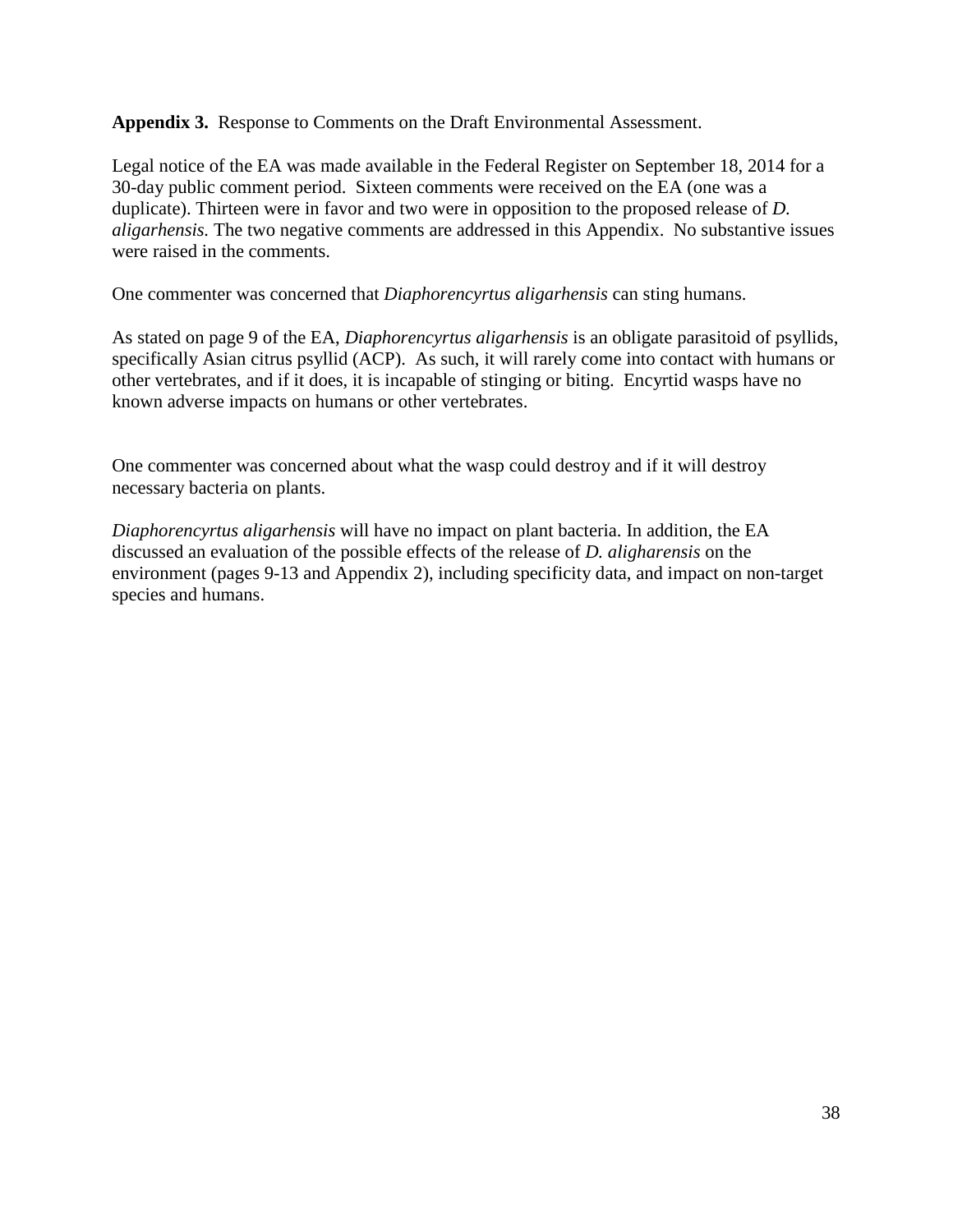#### Decision and Finding of No Significant Impact

for

### Field Release of the Parasitoid *Diaphorencyrtus aligarhensis* for the Biological Control of the Asian Citrus Psyllid in the Contiguous United States October 2014

The U.S. Department of Agriculture (USDA), Animal and Plant Health Inspection Service (APHIS), Plant Protection and Quarantine (PPQ) Pest Permitting Branch (PPB), is proposing to issue permits for release of an insect, *Diaphorencyrtus aligarhensis* (Hymenoptera: Encyrtidae), in the contiguous United States. The agent would be used by the applicant for the biological control of the Asian citrus psyllid (ACP), *Diaphorina citri* (Hemiptera: Liviidae). Before permits are issued for release of *D. aligarhensis,* APHIS must analyze the potential impacts of the release of this organism into the contiguous United States in accordance with USDA APHIS National Environmental Policy Act implementing regulations (7 Code of Federal Regulations Part 372). APHIS has prepared an environmental assessment (EA) that analyzes the potential environmental consequences of this action. The EA is available from:

> U.S. Department of Agriculture Animal and Plant Health inspection Service Plant Protection and Quarantine Regulations, Permits, and Manuals 4700 River Road, Unit 133 Riverdale, MD 20737

http://www.aphis.usda.gov/wps/portal/aphis/ourfocus/planthealth ?I dmy&urile=wcm%3apath%3a%2F APHIS \_Cont ent Library%2FSA Our Focus%2FSA Plant Health%2FSA Domestic Pests And Diseases%2FSA Environmen tal\_Assessments%2F

The EA analyzed the following two alternatives in response to a request for permits authorizing environmental release of *D. aligarhensis:* ( 1) no action, and (2) issue permits for the release of *D. aligarhensis* for biological control of ACP. A third alternative, to issue permits with special provisions or requirements concerning release procedures or mitigating measures, was considered. However, this alternative was dismissed because no issues were raised that indicated that special provisions or requirements were necessary. The No Action alternative, as described in the EA, would likely result in the continued use at the current level of chemical and biological control methods of ACP. These control methods described are not alternatives for decisions to be made by the PPB, but are presently being used to control ACP in the United States and may continue regardless of permit issuance for field release of *D. aligarhensis.* Legal notice of the EA was made available in the Federal Register on September 18, 2014 for a 30-day public comment period. Fifteen comments were received on the EA. Thirteen were in favor and two were in opposition to the proposed release of *D. aligarhensis.* The negative comments are addressed in Appendix 3 of the final EA. No substantive issues were raised in the comments.

I have decided to authorize the PPB to issue permits for the environmental release of D. *aligarhensis.* The reasons for my decision are:

• This biological control agent is sufficiently host specific and poses little, if any, threat to the biological resources, including non-target insect species of the United States.